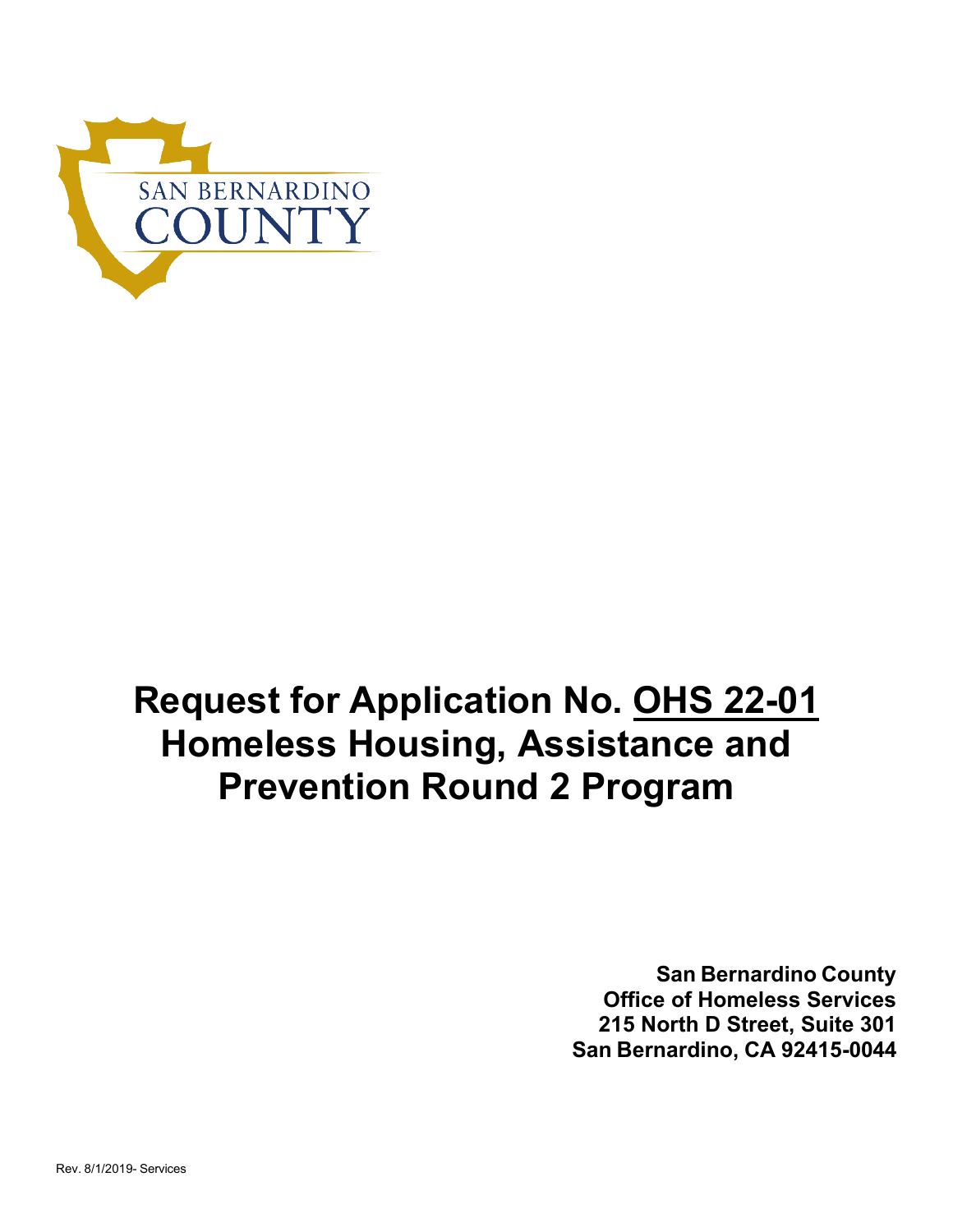## **I. INTRODUCTION**

#### **A. Purpose**

The San Bernardino County (County), Office of Homeless Services, hereafter referred to as OHS, designated by the San Bernardino County Continuum of Care (SBC CoC) as the Administrative Entity, is seeking Applications from interested and qualified Applicants to provide services under the Homeless Housing, Assistance and Prevention Round 2 (HHAP-2) Program. HHAP-2 funds are intended to provide funding to Continuums of Care (CoC), counties, and large cities (population of 300,000 or more) to support regional coordination and expand or develop local capacity to address homelessness challenges focused on moving homeless individuals and families, or individuals and families at-risk of homelessness, into permanent housing and supporting the efforts of those individuals and families to maintain their permanent housing.

There are five regions to be served within the SBC CoC: 1) Central Valley Region; 2) Desert Region; 3) East Valley Region; 4) Mountain Region; and 5) West Valley Region. Applicants who wish to provide services/assistance to more than one region must submit an Application for each region. The number of awards will be determined by the quality of the Applications received in consultation with each Regional Steering committee.

#### **B. Request for Application (RFA) Contact**

All questions must be submitted to the person identified below (RFA Contact):

San Bernardino County Office of Homeless Services Attn: Gina Gonzales, Staff Analyst II 215 North D Street, Suite 301 San Bernardino, CA 92415-0044 Phone: 909-501-0614 Fax: 909-501-0622 Email: [Gina.Gonzales@hss.sbcounty.gov](mailto:Gina.Gonzales@hss.sbcounty.gov)

Facsimile (fax) number listed above may only be used to submit questions. Applications will not be accepted by fax. Applications must be submitted electronically via email to the mailbox: [HomelessRFP@hss.sbcounty.gov.](mailto:HomelessRFP@hss.sbcounty.gov)

# **C. Budget**

The estimated HHAP-2 funding amount available for distribution for programs and projects for the five regions is \$1,162,491. Funding for services specific to the needs of homeless youth is \$116,249, and \$72,656 for the Coordinated Entry System for a total distribution amount of \$1,351,396 for the SBC CoC. The estimated breakdown for the regions is as follows: 1) Central Valley Region: \$554,997; 2) Desert Region: \$222,524; 3) East Valley Region: \$131,094; 4) Mountain Region: \$89,535; and 5) West Valley Region: \$164,341.

#### **D. Contract Term**

Services to be provided under this Request for Application (RFA) are outlined under Section V, Scope of Work. It is anticipated that the Contract period will begin June 1, 2022, and end on June 30, 2026. The commencement date of the Contracts is subject to change.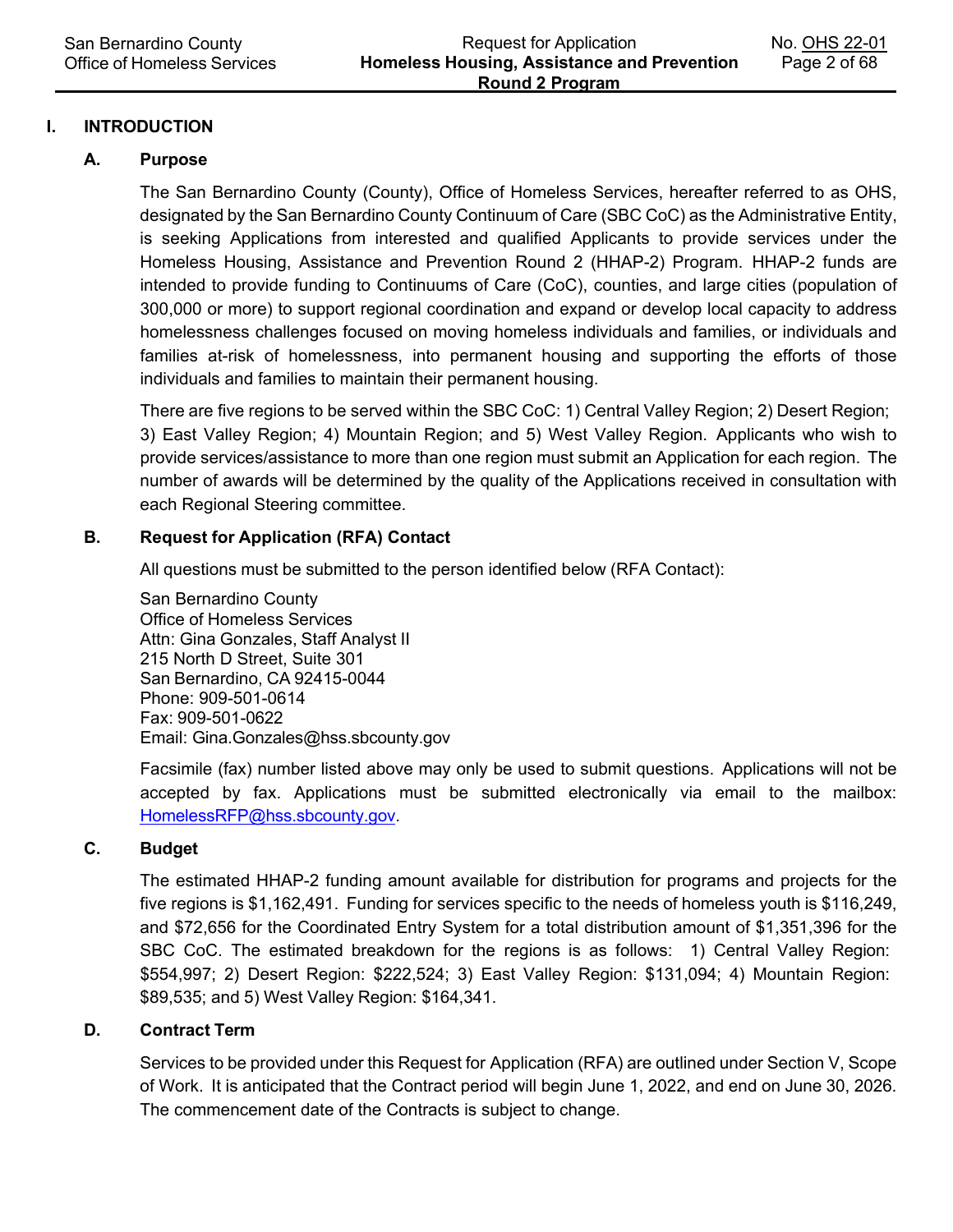#### **E. Location of Services**

Services are to be provided, completed and managed throughout San Bernardino County**.** The five regions to be served are:

- 1. Central Valley Region: Encompasses the cities of Colton, Fontana, Grand Terrace, Highland, Loma Linda, Redlands, Rialto, San Bernardino, Yucaipa, and the surrounding unincorporated communities.
- 2. Desert Region: Encompasses the cities of Adelanto, Apple Valley, Barstow, Hesperia, Victorville, and the surrounding unincorporated communities.
- 3. East Valley Region: Encompasses the cities of Needles, Twenty-nine Palms, Yucca Valley, and the surrounding unincorporated communities.
- 4. Mountain Region: Encompasses the cities of Big Bear and the unincorporated communities which include Blue Jay, Cedar Glen, Cedarpines Park, Crestline, Forest Falls, Green Valley Lake, Lake Arrowhead, Rimforest, Running Springs, Skyforest, Sugarloaf, and Twin Peaks.
- 5. West Valley Region: Encompasses the cities of Chino, Chino Hills, Montclair, Ontario, Rancho Cucamonga, Upland, and the surrounding unincorporated communities.

## **F. Assistance to Applicants with a Disability**

Applicants with a disability may request accommodation regarding the means of communicating this RFA or participating in the procurement process. For more information, contact the RFA Contact no later than ten (10) days prior to the Deadline for Applications.

## **II. APPLICATION TIMELINE**

| Release of RFA                       | Thursday, March 17, 2022                              |
|--------------------------------------|-------------------------------------------------------|
| <b>Application Workshop</b>          | Thursday, March 24, 2022 at 9:00 A.M. (Local<br>Time) |
| Deadline for Submission of Questions | Thursday, March 24, 2022 by 5:00 P.M. (Local<br>Time) |
| Deadline for Applications            | Friday, April 15, 2022 by 4:00 p.m. (Local Time)      |
| Date for Tentative Contract Award    | May/June 2022                                         |

# **A. Application Workshop**:

Applicants are encouraged to participate in the Application Workshop via telephone/teleconferencing. If your agency plans to participate in the Application Workshop, please RSVP by [emailing HomelessRFP@hss.sbcounty.gov.](mailto:HomelessRFP@hss.sbcounty.gov) Please type "Request for Teleconference Instructions for RFA OHS 22-01 HHAP-2" in the subject line of the email and include your name, phone number and email address in the body of the email. The workshop conference instructions and materials will be emailed to you prior to the Application Workshop date. Applicants may call in to a designated phone number or be provided a link to join the Web/Ex to participate in the Workshop scheduled for **9:00 A.M. on Thursday, March 24, 2022.** No physical attendance option will be available. The Application Workshop will clarify Program expectations, explain processes, and answer questions.

#### **B. Questions Submission Deadline:**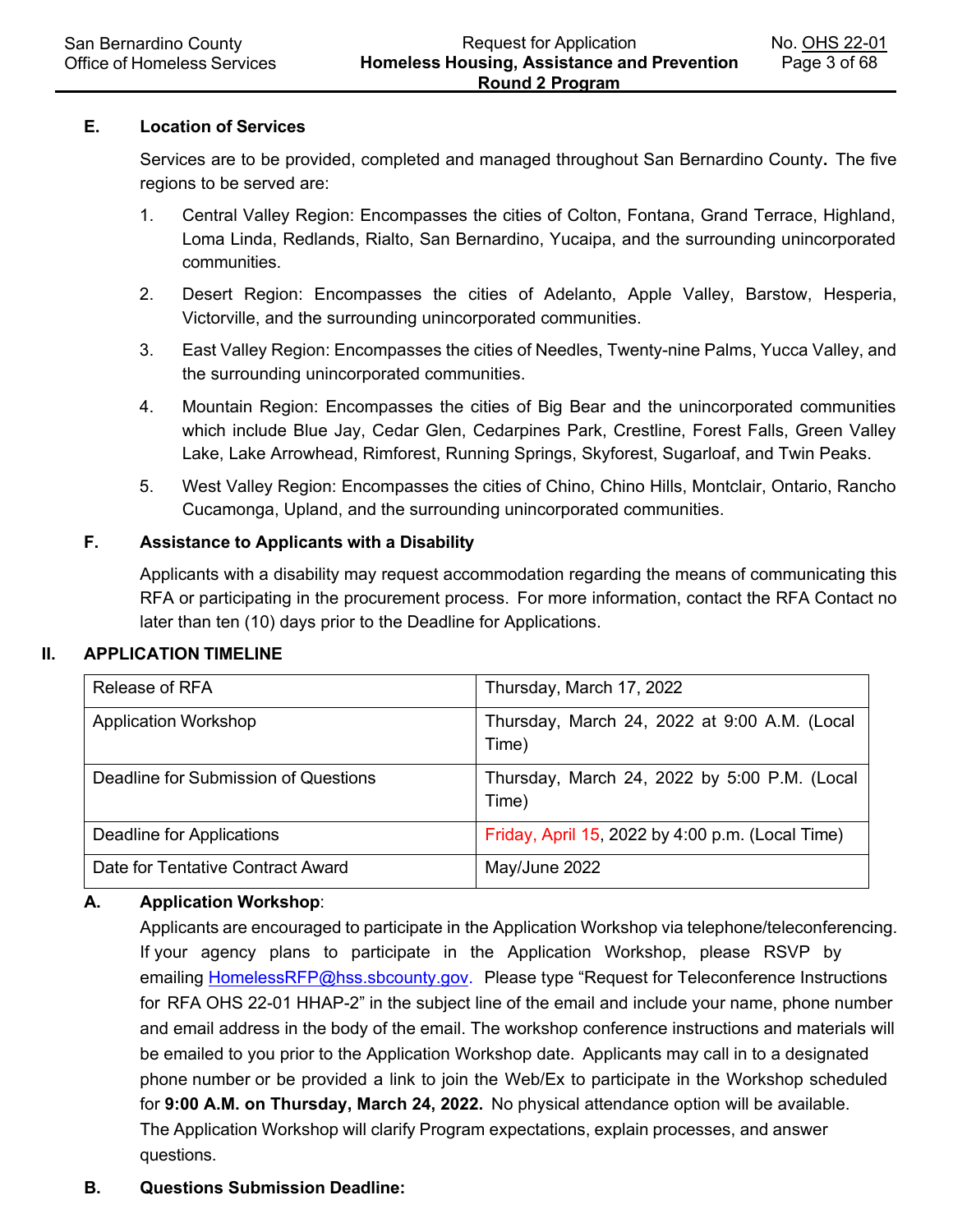Questions regarding the contents of this RFA must be submitted in writing on or before the Deadline for Submission of Questions and directed to the RFA Contact. The deadline to submit questions is by 5:00 P.M. (local time) on Thursday, March 24, 2022. All questions will be answered and both the question and answer will be posted as an Addendum to the RFA on the Homeless Partnership website located at the following [URL: http://wp.sbcounty.gov/dbh/sbchp.](http://wp.sbcounty.gov/dbh/sbchp)

# **C. Application Submission Deadline:**

- 1. All Applications must be received no later than 4:00 P.M. (local time) on Friday, April 15, 2022. **Late or incomplete Applications will not be accepted.**
- 2. An electronic Application must be submitted via email to **[HomelessRFP@hss.sbcounty.gov.](mailto:HomelessRFP@hss.sbcounty.gov)**

# **III. DEFINITIONS**

Capitalized terms used in this RFA shall have the meanings given to them in the RFA as defined below:

- **A. Administrative Entity (AE)**: A unit of general purpose local government (city, county or a city that is also a county) or a nonprofit organization that has (1) previously administered federal Department of Housing and Urban Development (HUD) Continuum of Care (CoC) funds as the collaborative applicant pursuant to Section 578.3 of Title 24 of the Code of Federal Regulations, and (2) been designated by the CoC to administer program funds. For this Application, CoC and Administrative Entity are used interchangeably.
- **B. Agency (BCSH)**: The State of California Business, Consumer Services and Housing Agency.
- **C. Board**: The San Bernardino County Board of Supervisors.
- **D. Bridge Housing**: Temporary housing resources offered while working with clients with Permanent Supportive Housing as the final goal. Case managers, housing locators and employment specialists work with each family to access their unique needs and create a customized plan for achieving longterm stability and independence. Once in permanent housing, families build on their success with aftercare support from program staff and a network of community partners.
- **E. Case Management**: The coordination of community-based services by a professional team to provide people the quality health care that is customized accordingly to an individual's setbacks or persistent challenges and aid them to their recovery. In addition, it can be defined as a collaborative process that assesses, plans, implements, coordinates, monitors, and evaluates the options and services required to meet the client's health and human service needs.
- **F. Continuum of Care (CoC)**: A group of representatives of organizations, including nonprofit homeless providers, victim service providers, faith-based organizations, governments, businesses, advocates, public housing agencies, school districts, social service providers, mental health agencies, hospitals, universities, affordable housing developers, law enforcement, organizations that serve homeless and formerly homeless veterans, and homeless and formerly homeless persons to the extent these groups are represented within a geographic area to promote community wide commitment to the goal of ending homelessness; rehouse homeless individuals and families while minimizing the trauma and dislocation caused to homeless individuals, families, and communities by homelessness; promote access to and effect utilization of mainstream programs by homes individuals and families; and optimize self-sufficiency among individuals and families experiencing homelessness.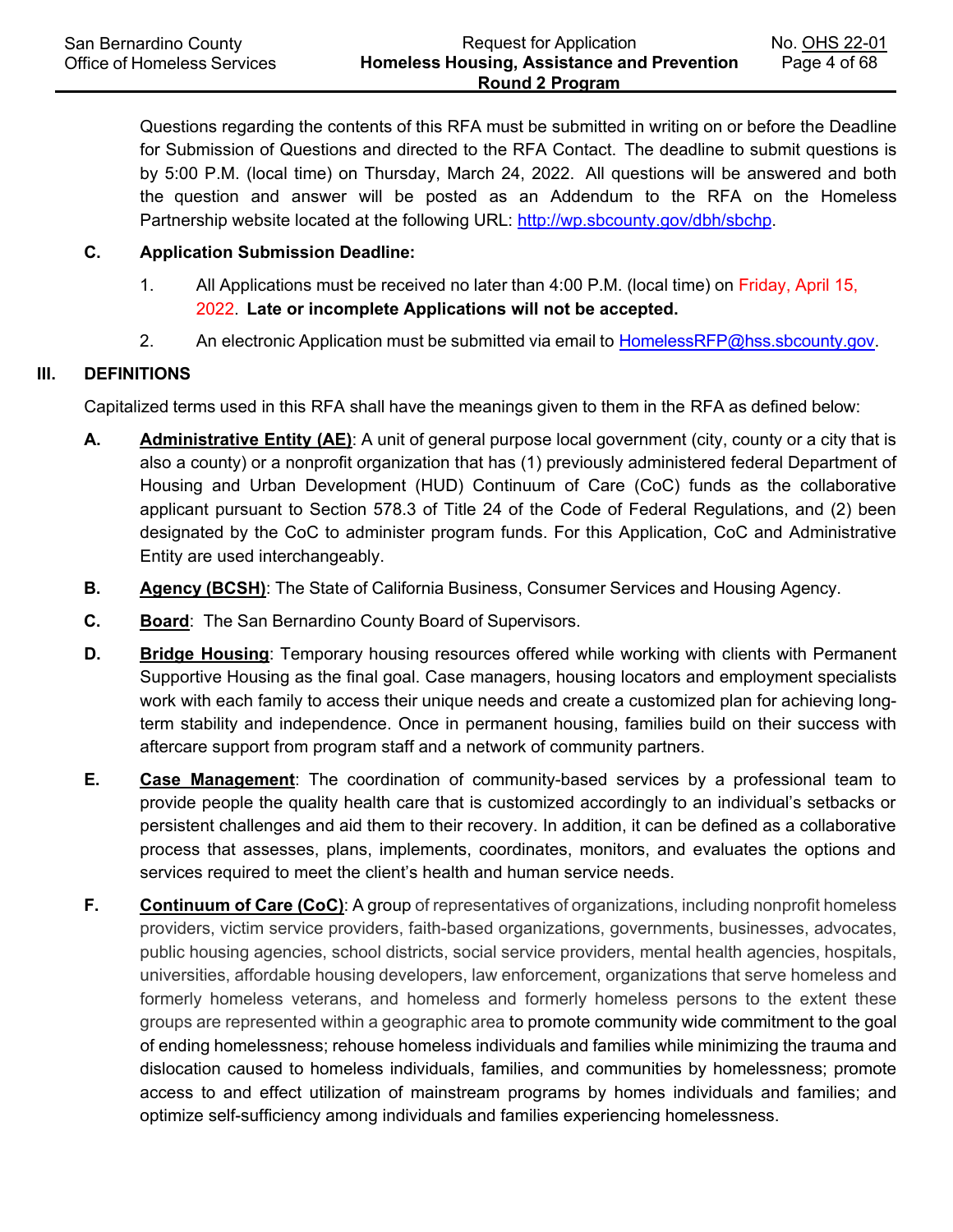- **G. Continuum of Care (CoC) Housing Providers**: A network of Community Based Organizations partnered with the County to provide services to homeless individuals and families.
- **H. Contract**: The Contract between the County and the Applicants resulting from the award issued pursuant to this RFA to the successful Applicants.
- **I. Contractor**: Any individual, company, firm, corporation, partnership or other organization to whom a contract award is made by the County.
- **J. Coordinated Entry System (CES)**: The CES is used to identify, assess and prioritize homeless individuals and families for housing and services based on vulnerability and severity of need. Designed to ensure people experiencing homelessness receive the right housing intervention and prioritize people who need supportive housing the most to be able to access it as quickly as possible.
- **K. Council**: The Homeless Coordinating and Financing Council created pursuant to Section 8257 of the Welfare and Institutions Code, now renamed as the California Interagency Council on Homelessness.
- **L. Emergency Aid**: Any urgent and immediate services, which include housing that, will be provided to homeless individuals. Broad categories of uses include, but are not limited to, shelters, shelter beds, public toilets and shower facilities, tiny shed homes, etc.
- **M. Emergency Shelter**: Housing with minimal supportive services for homeless persons that is limited to occupancy of six months or less by a homeless person. No individual or household may be denied emergency shelter because of an inability to pay.
- **N. Facilitator**: A County Purchasing Department buyer or designated individual tasked with managing the processes of the evaluation panel.
- **O.** General Service Area: The geographically defined area where a service entity provides outreach and direct services to homeless people.
- **P. Homeless**: The same meaning as defined in Section 578.3 of Title 24 of the Code of Federal Regulations, as that section read on January 10, 2019.
- **Q. Homeless Data Integration System**: is a technology solution that allows the State of California to access and compile standardized homelessness data collected by individual CoCs in order to make data-driven policy decisions aimed at preventing and ending homelessness in California.
- **R. Homeless Management Information System (HMIS)**: A web-enabled database used by homeless service providers to capture information about the San Bernardino County persons they serve. The database tracks services provided to homeless individuals and families by the collaborative agencies. Services tracked include: emergency, transitional, and permanent housing bed usage, employment, veteran's status, as well as referrals to health and human service providers, or other relevant supportive service agencies. As required by the U.S. Department of Housing and Urban Development, the Continuum of Care utilizes the captured information to make informed decisions in planning, homeless advocacy, and policy development that result in targeted services. HMIS also includes the use of a comparable database by a victim services provider or legal services provider that is permitted under Part 576 of Title 24 of the Code of Federal Regulations.
- **S. Homeless Youth**: An unaccompanied youth between 12 and 24 years of age, inclusive, who is experiencing homelessness, as defined in subsection (2) of Section 725 of the federal McKinney-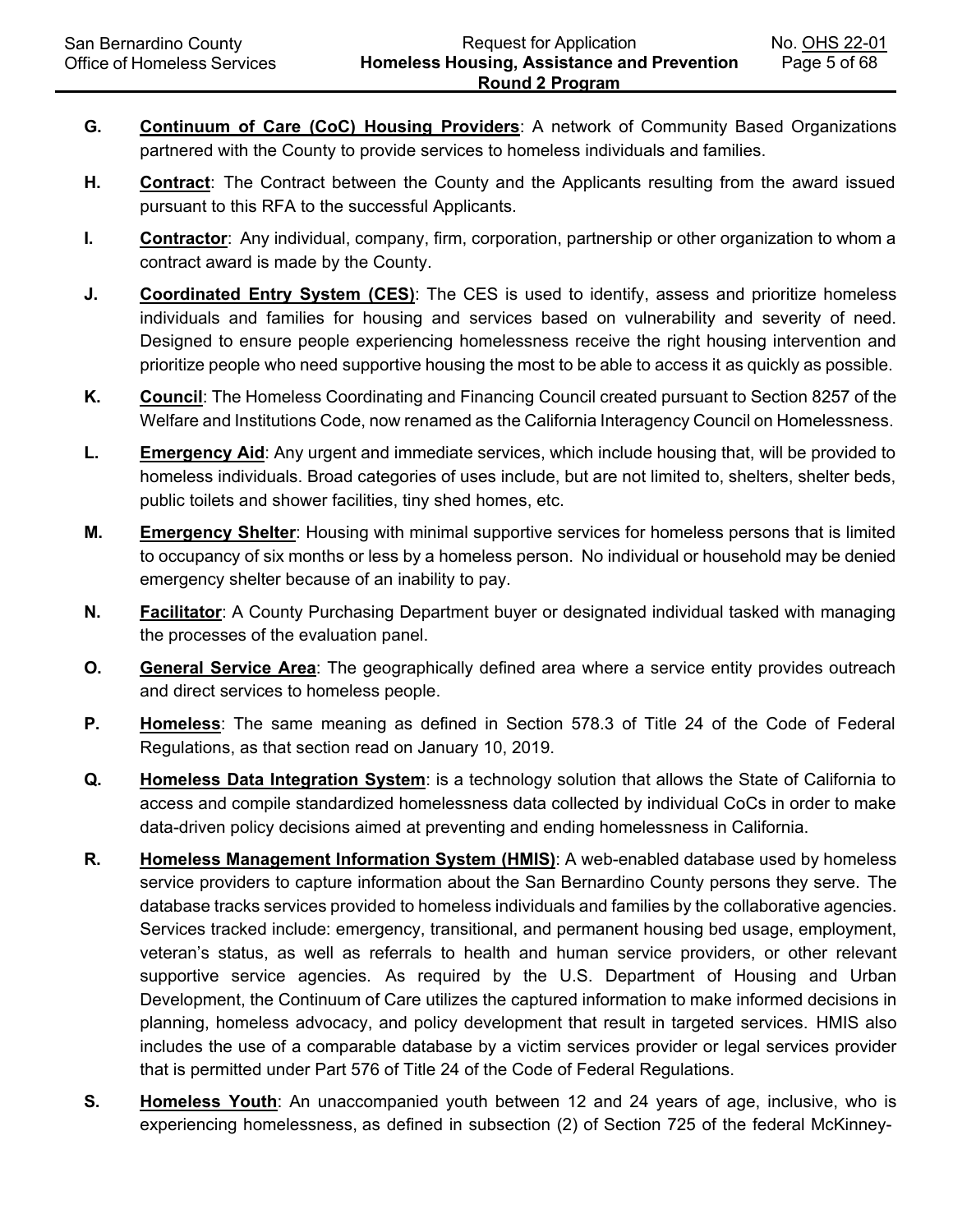Vento Homeless Assistance Act [42 U.S.C. Sec. 11434a(2)]; includes unaccompanied youth who are pregnant or parenting..

- **T. Housing First**: An approach to quickly and successfully connect individuals and families experiencing homelessness to permanent housing without preconditions and barriers to entry, such as sobriety, treatment or service participation requirements. Supportive services are offered to maximize housing stability and prevent returns to homelessness as opposed to addressing predetermined treatment goals prior to permanent housing entry.
- **U. Housing Search and Placement**: Services to assist clients to locate, secure, and navigate the rental market. Housing Placement activities may include, but are not limited to, unit identification, unit inspection, determining rent reasonableness, contracts, advocating for households, landlord/tenant mediation, and any other housing requirements.
- **V. Interagency Council on Homelessness (ICH)**: The policy making body for the San Bernardino County Homeless Partnership. ICH works to ensure that the recommendations listed in the County's 10-Year Strategy to End Homelessness are realized. ICH Membership is composed of elected officials, state and local representatives, community and faith-based organizations, and corporate advocates.
- **W. Instance of Service**: Each encounter with a member of the target population where services are provided for each of the eligible grant activities. For example, one individual checks into a warming center operated by Provider X on Tuesday. The same individual checks into the same warming center the next night. This counts as two instances of service for this activity.
- **X. Large City (LC)**: A city with a population over 330,000 people on January 1, 2019.
- **Y. Navigation Center**: A Housing First, low barrier, service service-enriched shelter focused on moving homeless individuals and families into permanent housing that provides temporary living facilities while case managers connect individuals experiencing homelessness to income, public benefits, health services, shelter, and housing.
- **Z. Office of Homeless Services (OHS)**: The lead agency for the San Bernardino County Continuum of Care (SBC CoC). The SBC CoC coordinates services with the San Bernardino County Homeless Partnership consisting of community and faith-based organizations, educational institutions, nonprofit organizations, private industry, and federal, state and local governments.
- **AA. Permanent Supportive Housing (PSH)**: Low-barrier permanent housing with services depending on the needs of the residents; services may be short-term, sporadic, or ongoing indefinitely. PSH units are for individuals and families who are homeless or chronically homeless. PSH is housing combined with services, which may include mental health and health services, drug and alcohol treatment, and education and job training.
- **BB. Point-In-Time Count (PITC)**: An unduplicated one-night estimates of both sheltered and unsheltered homeless populations conducted by Continuums of Care nationwide on a pre-determined date within the last 10 days of each January pursuant to Section 578.3 of Title 24 of the Code of Federal Regulations.
- **CC. Program**: The Homeless Housing, Assistance and Prevention Round 2 (HHAP-2) Program established pursuant to Chapter 5 of Part 1 of Division 31 of the Health and Safety Code.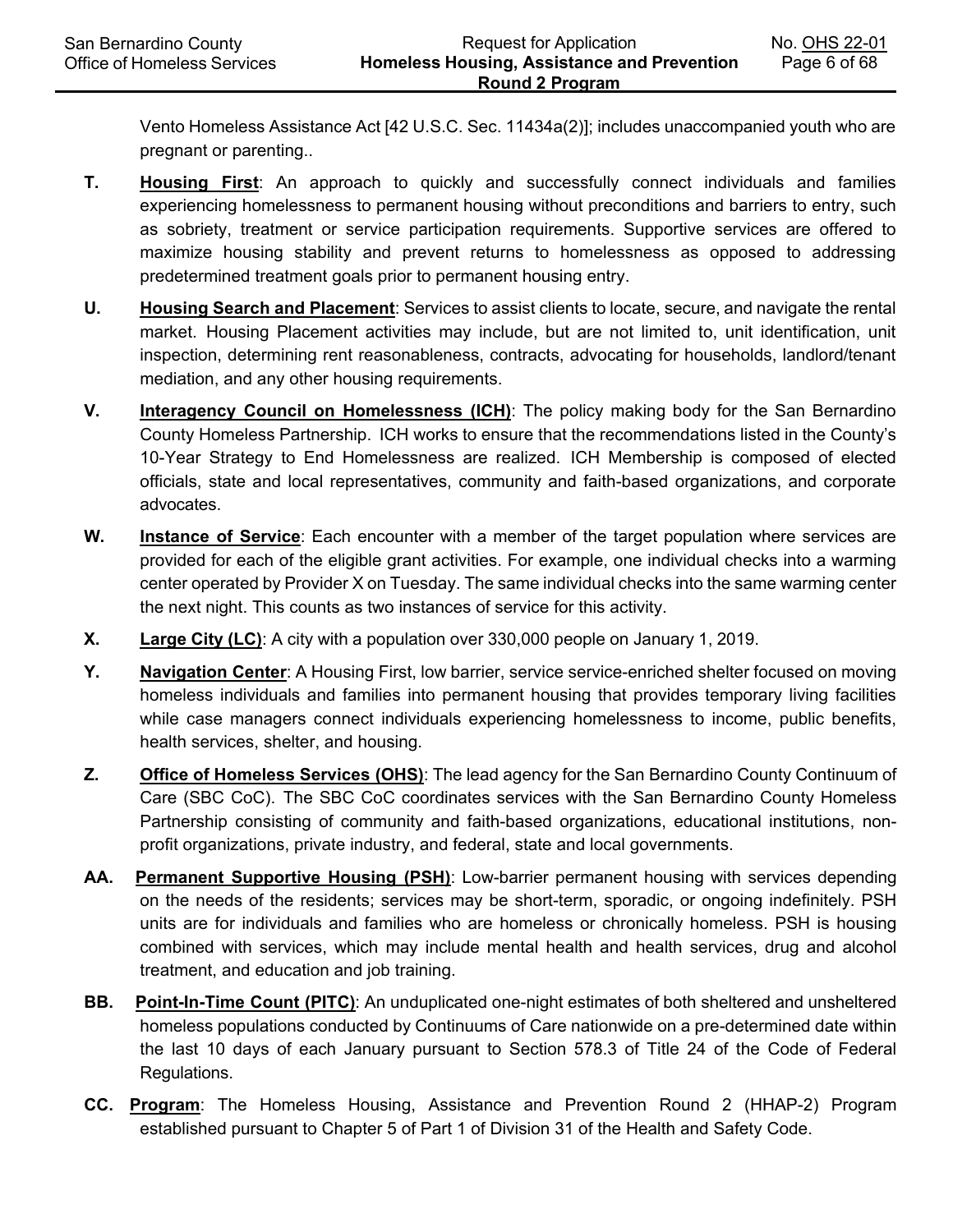- **DD. Rapid Re-Housing (RRH)**: An intervention designed to help individuals and families quickly exit homelessness and return to permanent housing using the Housing First model to move families and individuals into permanent affordable housing as quickly as possible with minimal barriers, assistance with move-in costs such as security and utility deposits and short-medium term declining rental subsidies, and provide intensive social services while families or individuals are in their home. Supportive services are designed to enhance each family or individual's stability and equip them with skills and resources they need to sustain and thrive in housing and avoid future homelessness.
- **EE. Regional Steering Committees (RSC)**: Committees made up of local non-profits, faith-based organizations, education, city and county entities to create five regional committees that will provide leadership and serve as regional advisory bodies for the Interagency Council on Homelessness, as members of the SB CoC.
- **FF. Request for Application (RFA)**: The request for an offer from Applicants interested in providing the identified services sought to be procured by the County. The RFA specifies the evaluation factors to be used and contains or incorporates by reference contractual terms and conditions applicable to the procurement.
- **GG. Services**: The requested services described in this RFA.
- **HH. Subcontractor**: An individual, company, firm, corporation, partnership or other organization, not in the employment of or owned by Contractor who is performing services on behalf of Contractor under the Contract or under a separate contract with or on behalf of Contractor.
- **II. Target Population**: Any person who is homeless as defined for this grant. See (**P**) above.
- **JJ. U.S. Department of Housing and Urban Development (HUD)**: A Federal agency established in 1965, HUD's mission is to increase homeownership, support community development, and increase access to affordable housing free from discrimination. To fulfill this mission, HUD will embrace high standards of ethics, management and accountability and forge new partnerships, particularly with faith-based and community organizations, that leverage resources and improve HUD's ability to be effective on the community level.

## **IV. APPLICATION CONDITIONS**

#### **A. Authorized Signatures**

All Applications must be signed by an individual authorized to bind the Applicant to the provisions of the RFA.

#### **B. Term of Offer**

Applications shall remain open, valid and subject to acceptance anytime within nine (9) months after the Application submission.

#### **C. Required Review**

Applicants should carefully review this RFA for defects and questionable or objectionable material. Comments from Applicants concerning defects and objectionable material in this RFA must be made in writing and received by the RFA contact prior to the deadline for submission of questions identified in Section II or at least ten (10) calendar days before the Deadline for Applications (whichever occurs last). This will allow issuance of any necessary amendments or addendums to the RFA. It will also help prevent the opening of a defective RFA and exposure of Applications upon which an award could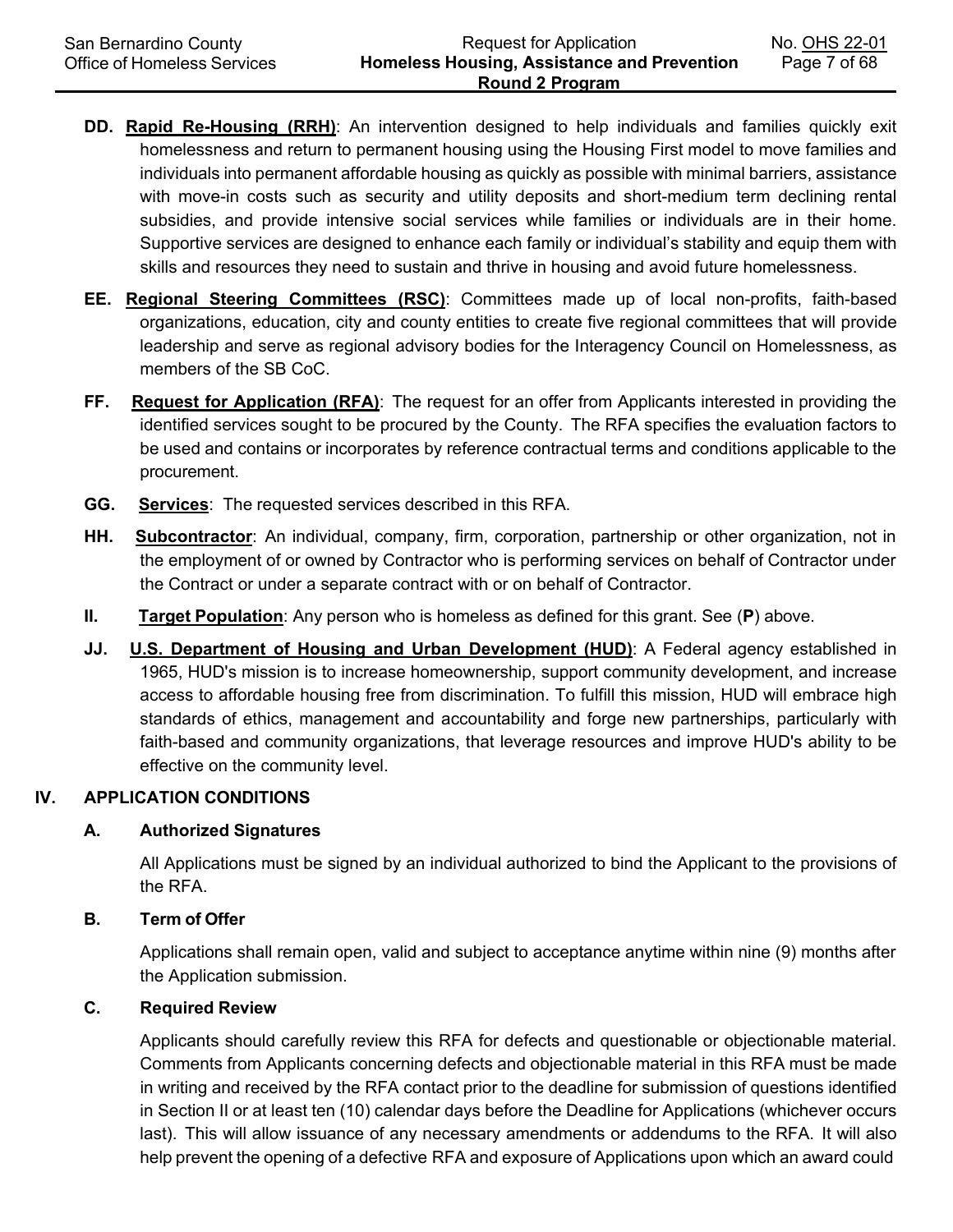not be made. Protests based on any omission or error, or on the content of this RFA, may be disallowed if not submitted in writing to the attention of the RFA Contact, prior to the deadline for submission of questions identified in Section II or at least ten (10) calendar days before the Deadline for Applications (whichever occurs last).

#### **D. Incurred Costs**

The County is not obligated to pay any costs incurred by Applicant in the preparation of an Application in response to this RFA. Applicants agree that all costs incurred in developing an Application are the Applicant's responsibility.

#### **E. Amendments/Addendums to RFA**

The County reserves the right to issue amendments or addendums to this RFA if the County considers that changes are necessary or additional information is needed.

Changes to an Application or withdrawal of an Application will only be allowed if a request is received prior to the Deadline for Applications. No amendments or withdrawals will be accepted after the Deadline for Applications.

#### **F. Best Value Evaluation**

As established in this RFA, the County realizes that criteria other than price are important and will award contract(s) based on the Application that best meets the needs of the County. The County seeks the optimal combination of quality, price, and various qualitative elements of the required Services that will provide the County the greatest or best value for its money.

#### **G. Right of Rejection**

Offers must comply with all of the terms of the RFA, and all applicable local, state, and federal laws, codes, and regulations. The County may reject as non-responsive any Application that does not comply with all of the material and substantial terms, conditions, and performance requirements of the RFA. Further, the County may reject an Application from any entity that is a parent, affiliate, or subsidiary, or that is under common ownership, control, or management with any other entity submitting an Application in response to this RFA.

An Applicant may not qualify the Application nor restrict the rights of the County. If Applicant does so, the Application may be determined to be a non-responsive counter-offer and the Application may be rejected.

No Application shall be rejected, however, if it contains a minor irregularity, defect or variation. If the irregularity, defect or variation is considered by the County to be immaterial or inconsequential, the County may choose to accept the Application.

Minor irregularities may be waived by the Purchasing Agent when they are any of the following:

- 1. Do not affect responsiveness;
- 2. Are merely a matter of form or format;
- 3. Do not change the relative standing or otherwise prejudice other offers;
- 4. Do not change the meaning or scope of the RFA;
- 5. Are trivial, negligible, or immaterial in nature;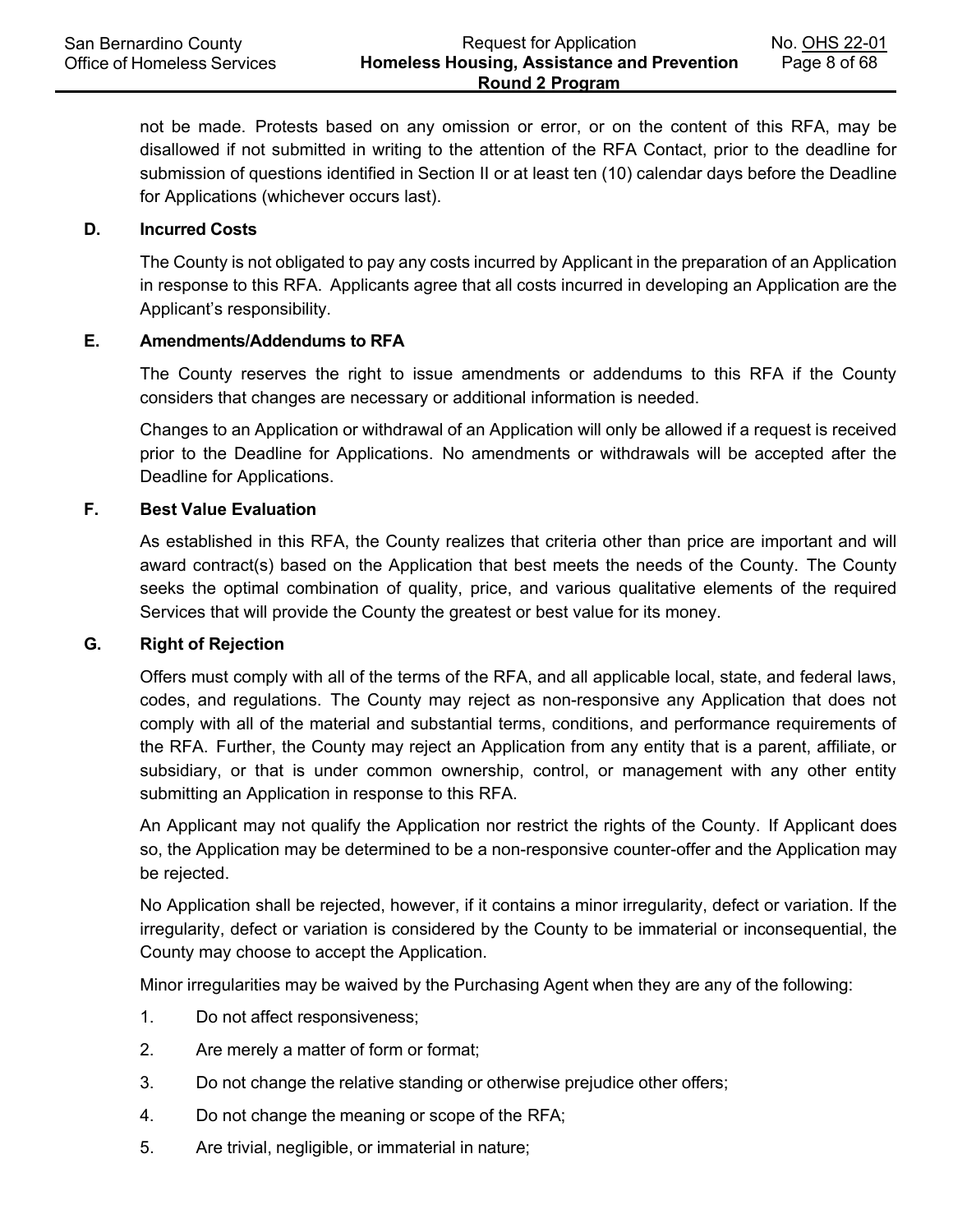- 6. Do not reflect a material change in the work; or
- 7. Do not constitute a substantial reservation against a requirement or provision.

In such cases the Applicant will be notified of the deficiency in the Application and given an opportunity to correct the irregularity, defect or variation or the County may elect to waive the deficiency and accept the Application. The decision to provide a waiver shall in no way modify or compromise the overall purpose of the submittal, nor excuse the Applicant from compliance with all requirements if awarded a Contract.

This RFA does not commit the County to award a Contract. The County reserves the right to reject any or all Applications if it is in the best interest of the County to do so. The County also reserves the right to terminate this RFA process at any time.

## **H. Clarification of Offers**

In order to determine if an Application is reasonably susceptible for award, communications by the Facilitator for the evaluation panel are permitted with an Applicant to clarify uncertainties or eliminate confusion concerning the contents of an Application. Clarifications may not result in a material or substantive change to the Application. The evaluation by the panel may be adjusted as a result of a clarification under this section.

#### **I. Public Records Act**

All Applications and other material submitted become the property of the County and are subject to release according to the California Public Records Act (Government Code § 6250). All Application information, including cost information, will be held in confidence during the evaluation and negotiation process. Thereafter, Applications are subject to becoming a non-exempt public record.

If an Applicant believes that any portion of its Application is exempt from public disclosure, it must indicate the specific portions believed to be confidential and not subject to disclosure on Attachment I - Public Records Act Exemptions. The Applicant also must include a brief description that sets out the reasons for exemption from disclosure. Each stated exemption must include a citation to supporting legal authority, including statutory authority or case law, to support exemption from the Public Records Act. Requested exemptions that do not meet the requirements of this section will not be considered.

The County will use reasonable means to ensure that such information is safeguarded, but will not be held liable for inadvertent disclosure of the information. Applications marked "Confidential" in their entirety will not be honored, and the County might not deny public disclosure of any portion of Applications so marked.

By submitting an Application with portions identified in Attachment I as "Confidential," Applicant represents that it has a good faith belief that such portions are exempt from disclosure under the California Public Records Act. Applicant may be requested to obtain legal protection from disclosure should a Public Records Act request be received. In the event the County does not disclose the information marked "Confidential," Applicant agrees to reimburse the County for, and to indemnify, defend (with counsel approved by County) and hold harmless the County, its officers, employees, agents, and volunteers from and against any and all claims, damages, losses, liabilities, suits, judgments, fines, penalties, costs and expenses, including without limitation, attorneys' fees,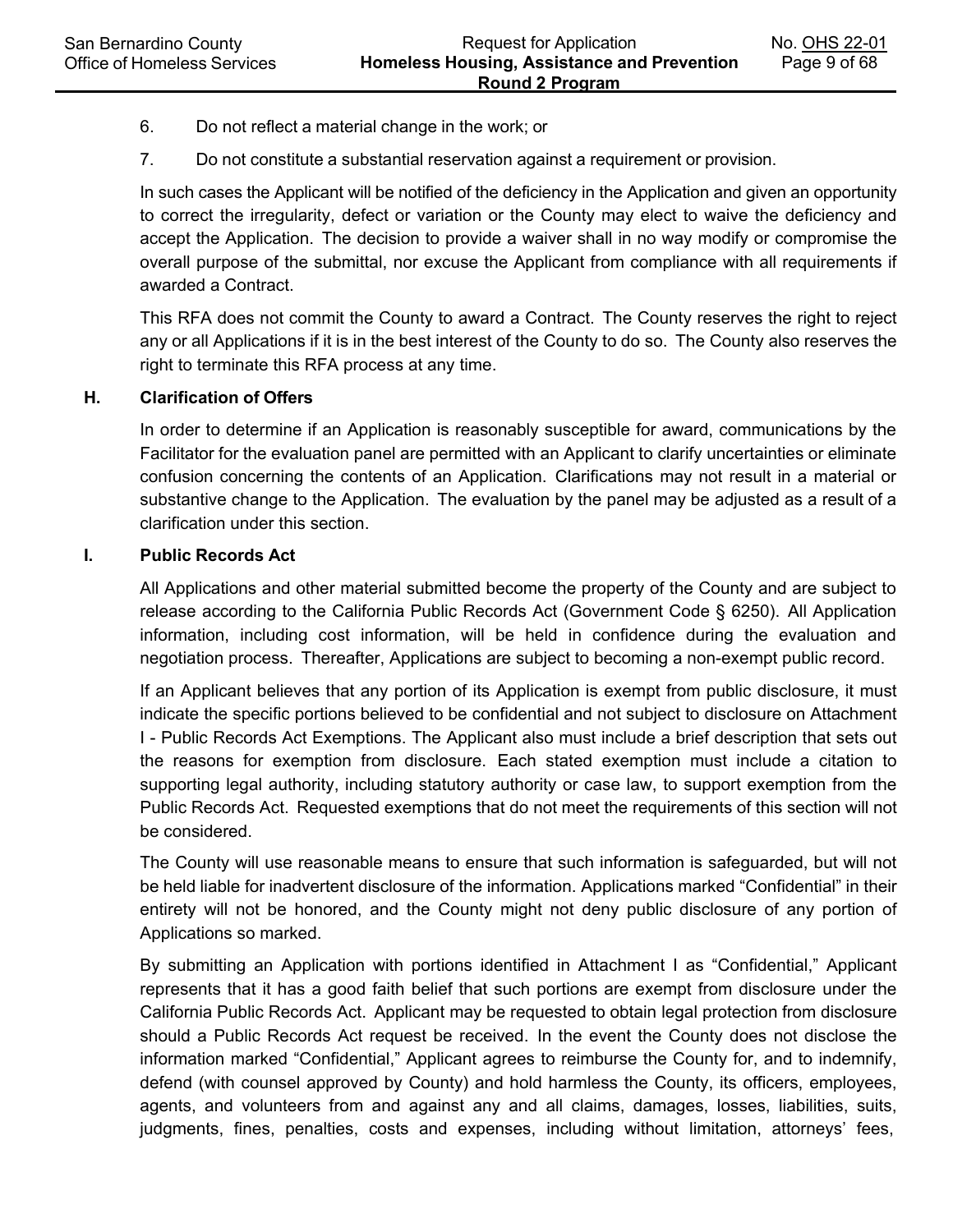expenses and court costs of any nature arising from or relating to the County's non-disclosure of any such designated portions of an Application.

## **J. Employment of Former County Officials**

Information must be provided in Attachment G regarding former County Administrative Officials (as defined below) who are employed by or represent Applicant. The information provided must include a list of former County Administrative Officials who terminated County employment within the last five years and who are now officers, principals, partners, associates or members of Applicant and should also include the employment and/or representative capacity and the dates these individuals began employment with or representation of Applicant. For purposes of this section, "County Administrative Official" is defined as a member of the Board of Supervisors or such member's staff, Chief Executive Officer or member of such officer's staff, County department or group head, assistant department or group head, or any employee in the Exempt Group, Management Unit or Safety Management Unit.

Failure to provide this information may result in the Application being deemed non-responsive.

# **K. Iran Contracting Act of 2010**

In accordance with Public Contract Code section 2204(a), the Applicant certifies upon submission that the Applicant signing the Application is not identified on a list created pursuant to subdivision (b) of Public Contract Code section 2203 [\(http://www.dgs.ca.gov/pd/Resources/PDLegislation.aspx\)](http://www.dgs.ca.gov/pd/Resources/PDLegislation.aspx) as a person (as defined in Public Contract Code section 2202(e)) engaging in investment activities in Iran described in subdivision (a) of Public Contract Code section 2202.5, or as a person described in subdivision (b) of Public Contract Code section 2202.5, as applicable.

Applicants are cautioned that making a false certification may subject the Applicant to civil penalties, termination of an existing contract, and ineligibility to bid on a contract for a period of three (3) years in accordance with Public Contract Code section 2205. Applicant agrees that signing the Application shall constitute signature of this Certification.

## **L. Disclosure of Criminal and Civil Proceedings**

The County reserves the right to request the information described herein from the Applicant selected for Contract award. Failure to provide the information may result in a disqualification from the selection process and no award of Contract to the Applicant. The County also reserves the right to obtain the requested information by way of a background check performed by an investigative firm. The selected Applicant may also be asked to provide information to clarify initial responses. Negative information provided or discovered may result in disqualification from the selection process and no award of Contract.

The selected Applicant may be asked whether the firm, or any of its partners, principals, members, associates or key employees (as that term is defined herein), within the last ten years, has been indicted on or had charges brought against it or them (if still pending) or convicted of any crime or offense arising directly or indirectly from the conduct of the firm's business, or whether the firm, or any of it partners, principals, members, associates or key employees, has within the last ten years, been indicted on or had charges brought against it or them (if still pending) or convicted of any crime or offense involving financial misconduct or fraud. If the response is affirmative, the Applicant will be asked to describe any such indictments or charges (and the status thereof), convictions and the surrounding circumstances in detail.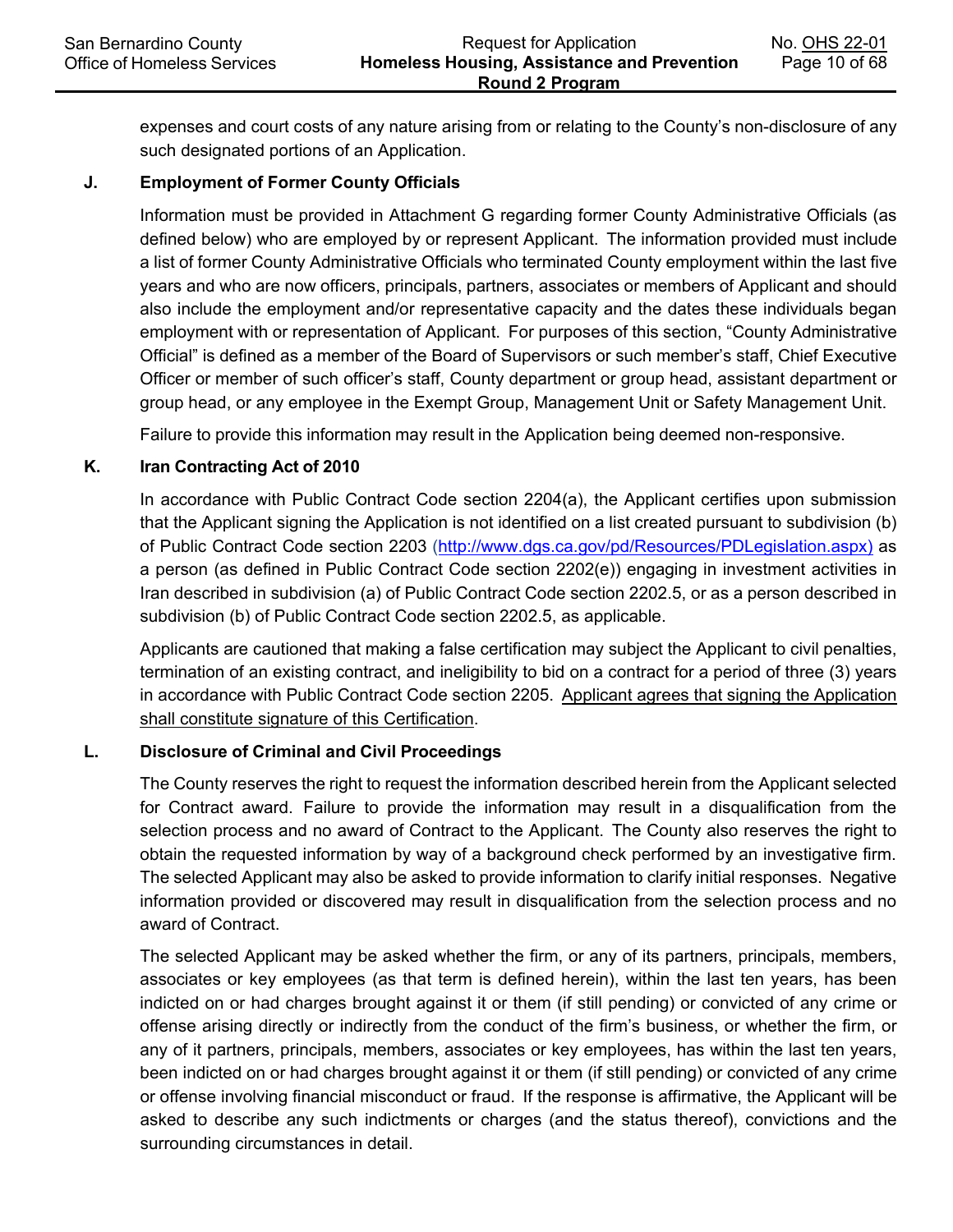In addition, the selected Applicant may also be asked to disclose whether the firm, or any of its partners, principals, members, associates or key employees, within the last ten years, has been the subject of legal proceedings as defined herein arising directly from the provision of services by the firm or those individuals. "Legal proceedings" means any civil actions filed in a court of competent jurisdiction, or any matters filed by an administrative or regulatory body with jurisdiction over the firm or the individuals. If the response is affirmative, the Applicant will be asked to describe any such legal proceedings (and the status and disposition thereof) and the surrounding circumstances in detail.

For purposes of this provision "key employees" includes any individuals providing direct service to the County. "Key employees" do not include clerical personnel providing service at the firm's offices or locations.

#### **M. Debarment and Suspension; California Secretary of State Business Entity Registration.**

Applicant certifies in Attachment D that neither it nor its principals or subcontractors are presently debarred, suspended, proposed for debarment, declared ineligible, or voluntarily excluded from participation in this transaction by any federal department or agency. (See Attachment D and the following United States General Services Administration's System for Award Management website [https://www.sam.gov\)](https://www.sam.gov/). Applicant also certifies in Attachment D that if it or any of the subcontractors listed in the Application are business entities that must be registered with the California Secretary of State, they are registered and in good standing with the Secretary of State.

#### **N. Unsatisfactory Performance**

Applicant affirms that it has no record of unsatisfactory performance with the County in the twentyfour (24) month period immediately preceding the date of issuance of this RFA.

#### **O. Final Authority**

The final authority to award a contract(s) as a result of this RFA rests solely with the County Board of Supervisors, or as delegated by the Board of Supervisors.

#### **V. SCOPE OF WORK**

#### **A. BACKGROUND INFORMATION**

On November 13, 2020, the State of California Homeless Coordinating and Financing Council (HCFC) released the Notice of Funding Availability for the Homeless Housing, Assistance and Prevention Round 2 (HHAP-2) Program. HHAP-2 is a \$300 million block grant program designed to provide jurisdictions with one-time grant funds to support regional coordination and to expand or develop local capacity to address immediate homelessness challenges throughout the State. HHAP-2 is authorized by Assembly Bill (AB) 83 (Committee on Budget, Chapter 15, Statutes of 2020), which was signed into law by Governor Gavin Newsom on June 29, 2020.

On December 8, 2021, the SBCHP Interagency Council on Homelessness adopted a HHAP fund distribution plan committing a minimum of 5% of CoC HHAP 2 funds to each SBCHP Region with the remainder of available funding divided among the regions based on 2020 Point-in-Time Count data. ICH also allocated 5% of the HHAP 2 funds to support regional engagement activities for our Coordinated Entry System along with 8% for services dedicated to homeless youth and 7% for administration.

Jurisdictions eligible to apply for HHAP-2 funding are CoC's, as identified by the United States Department of Housing and Urban Development (HUD), counties, and large cities (population of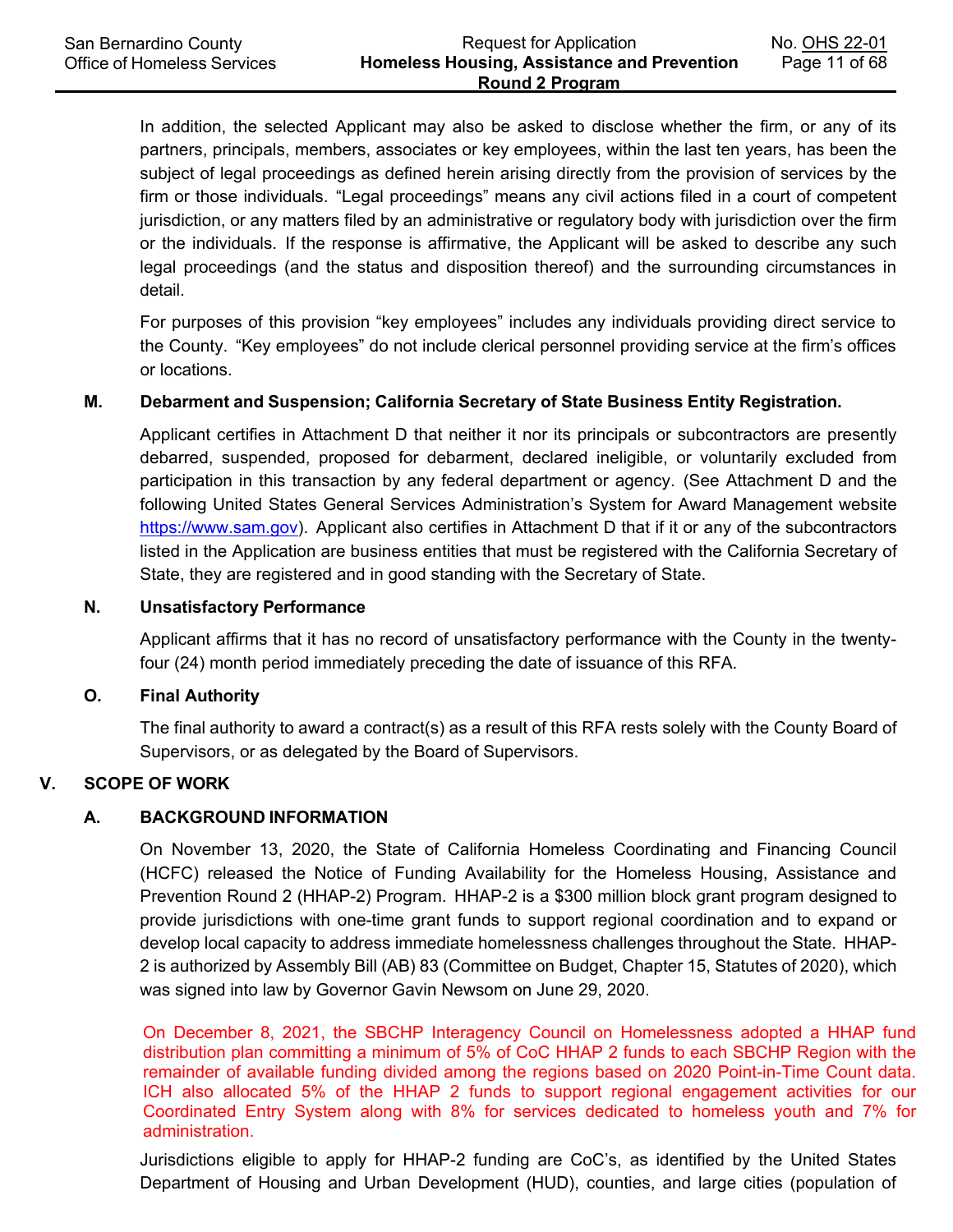300,000 or more). Funding determination for the CoC's is based on the total number of homeless counted during the CoC's 2019 Homeless Point-In-Time Count. The Interagency Council on Homelessness (ICH), the SBC CoC governing Board, designated OHS as the Administrative Entity to apply for the SBC CoC's HHAP-2 allocation amount. OHS will enter into a contract with BCSH for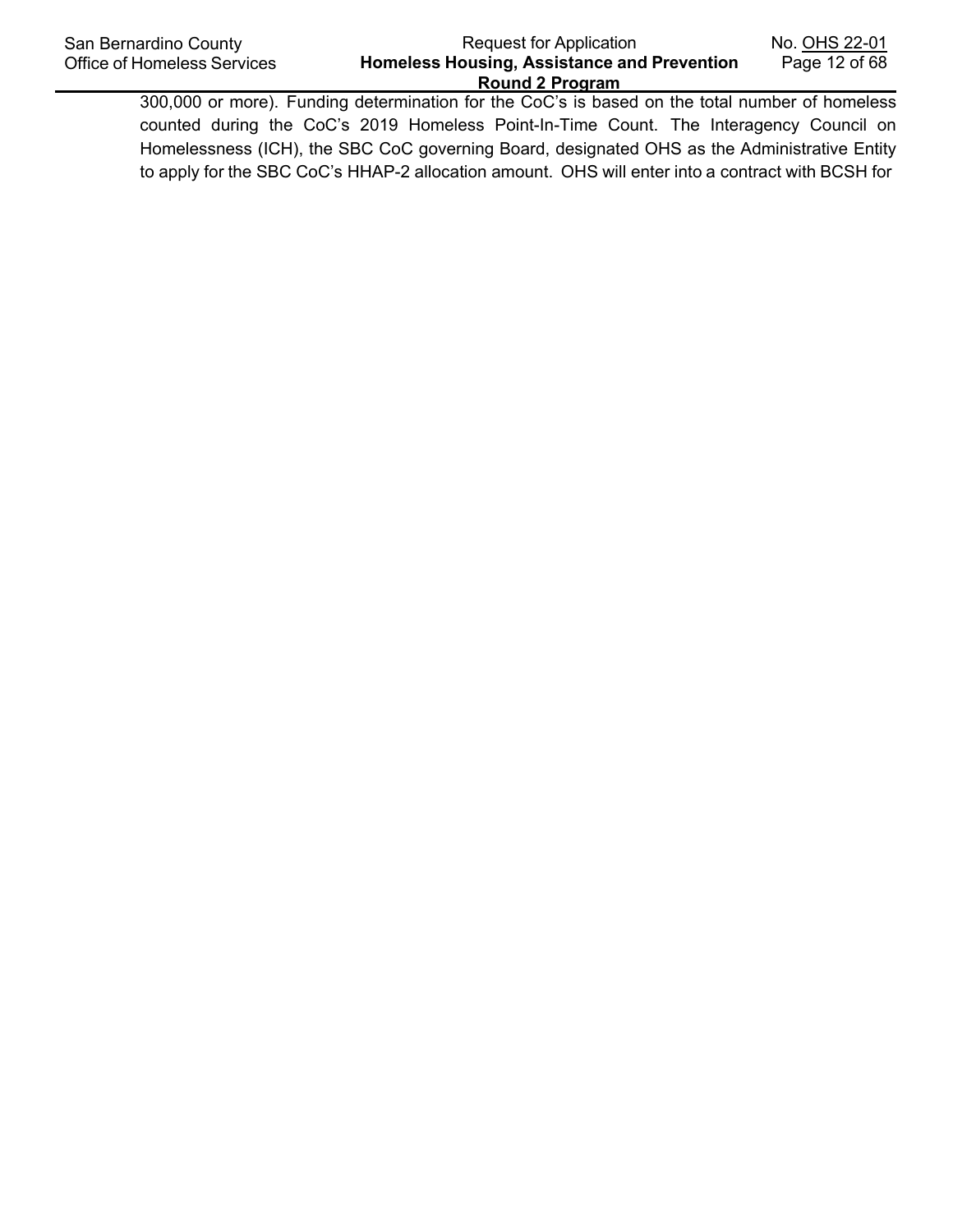the HHAP-2 funding and OHS will enter into subrecipient contracts with services providers to provide homeless services as described under HHAP-2.

HHAP-2 funds will benefit individuals and families of San Bernardino County who are experiencing homelessness or at imminent risk of homelessness. HHAP-2 will continue to expand current efforts that the SBC CoC is undertaking to solve the regional homelessness problem.

#### **B. PROJECT DESCRIPTION**

## **Eligible Uses of HHAP 2 Funds**

HHAP Round 2 requires grantees to expend funds on evidence-based solutions that prevent, reduce and end homelessness. Grantees may not use HHAP grant funding to supplant existing local funds for homeless housing, assistance, or prevention, and funds must be expended in compliance with Housing First requirements per Health and Safety Code Section 50220.5(g). As stated in Health and Safety Code Section 50220.5 (d), HHAP round 2 funds must be expended on one or more of the following eligible uses:

- 1. Rapid rehousing, including rental subsidies and incentives to landlords, such as security deposits and holding fees.
- 2. Operating subsidies in new and existing affordable or supportive housing units, emergency shelters, non-congregant shelters, interim or bridge housing, and navigation centers. Operating subsidies may include operating reserves.
- 3. Street outreach to assist persons experiencing homelessness to access permanent housing and services.
- 4. Services coordination, which may include access to workforce, education, and training programs, or other services needed to promote housing stability in supportive housing.
- 5. Systems support for activities necessary to create regional partnerships and maintain a homeless services and housing delivery system, particularly for vulnerable populations including families and homeless youth.
- 6. Delivery of permanent housing and innovative solutions, such as hotel and motel conversions
- 7. Prevention and shelter diversion including crisis resolution, mediation and conflict resolution, creative problem solving, connection to mainstream resources, and light-touch financial assistance that directly results in a housing solution.
- 8. New navigation centers and emergency shelters, with clients obtaining housing as the primary goal, based on demonstrated need in consideration of the following:
- a. The number of available shelter beds in the city, county, or region served by a continuum of care;
- b. The number of people experiencing unsheltered homelessness in the homeless point-in-time count;
- c. Shelter vacancy rate in the summer and winter months;
- d. Percentage of exits from emergency shelters to permanent housing solutions; and
- e. A plan to connect residents to permanent housing.

Health and Safety Code Section 50218.5(f) requires that a program recipient use **at** least 8 percent of its allocation for services for homeless youth populations, which are defined as unaccompanied youth who are between 12 and 24 years old and experiencing homelessness. Funds spent under this provision must still comply with the eligible use requirements of Health and Safety Code Section 50220.5 (d).

Health and Safety Code Section 50220.5(e)-(f) allows funds to be spent for the following additional purposes, and mandates that grantees comply with the following restrictions:

• No more than 5 percent of an applicant's program allocation may be expended on a strategic homelessness plan (as defined in Section 578.7(c) of Title 24 of the Code of Federal Regulations)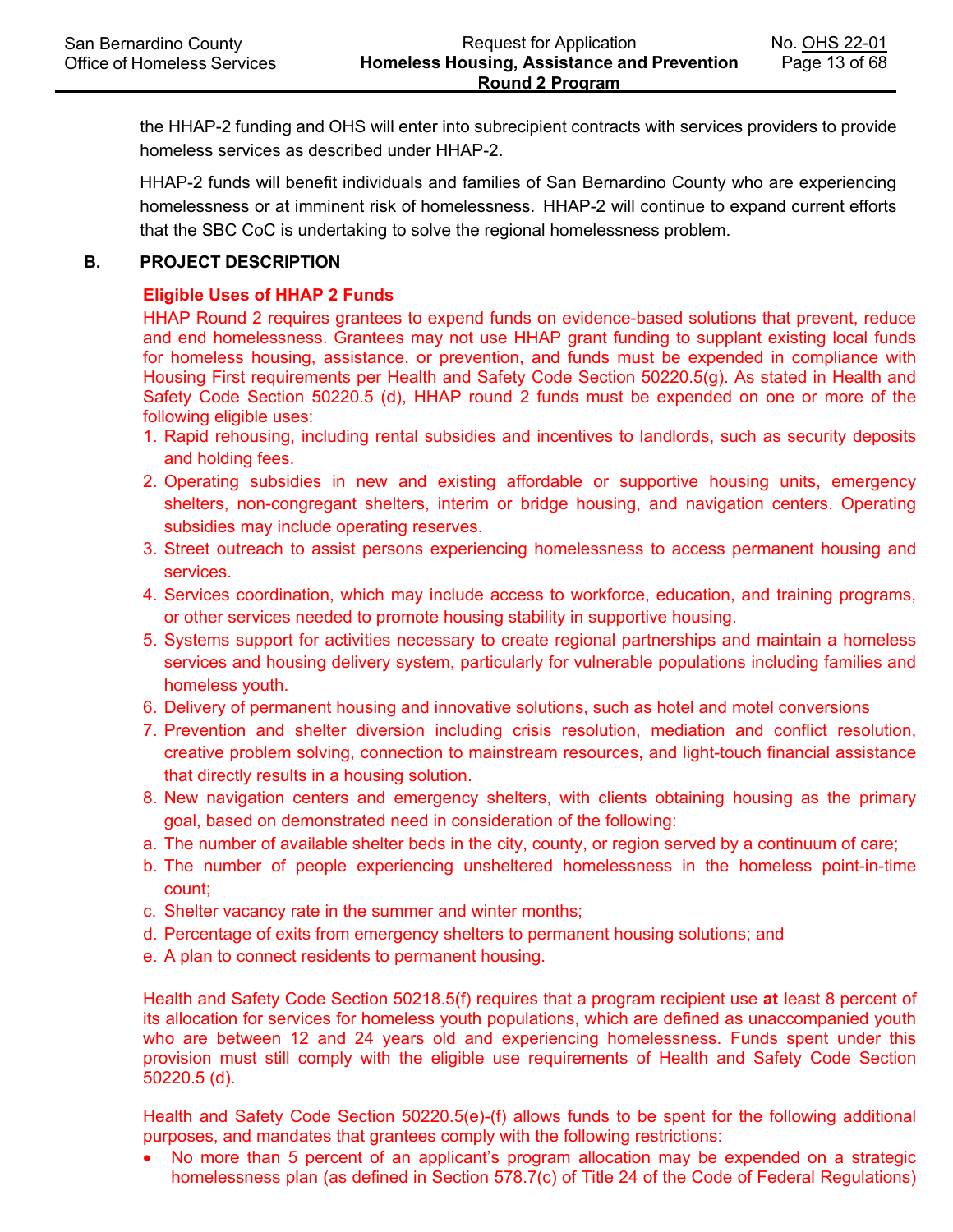and/or infrastructure development to support coordinated entry systems and Homeless Management Information Systems; and

• No more than 7 percent of an applicant's Round 2 program allocation may be expended on administrative costs incurred by the city, county, or continuum of care to administer its program allocation. "Administrative costs" does not include staff or other costs directly related to implementing activities funded by the program allocation.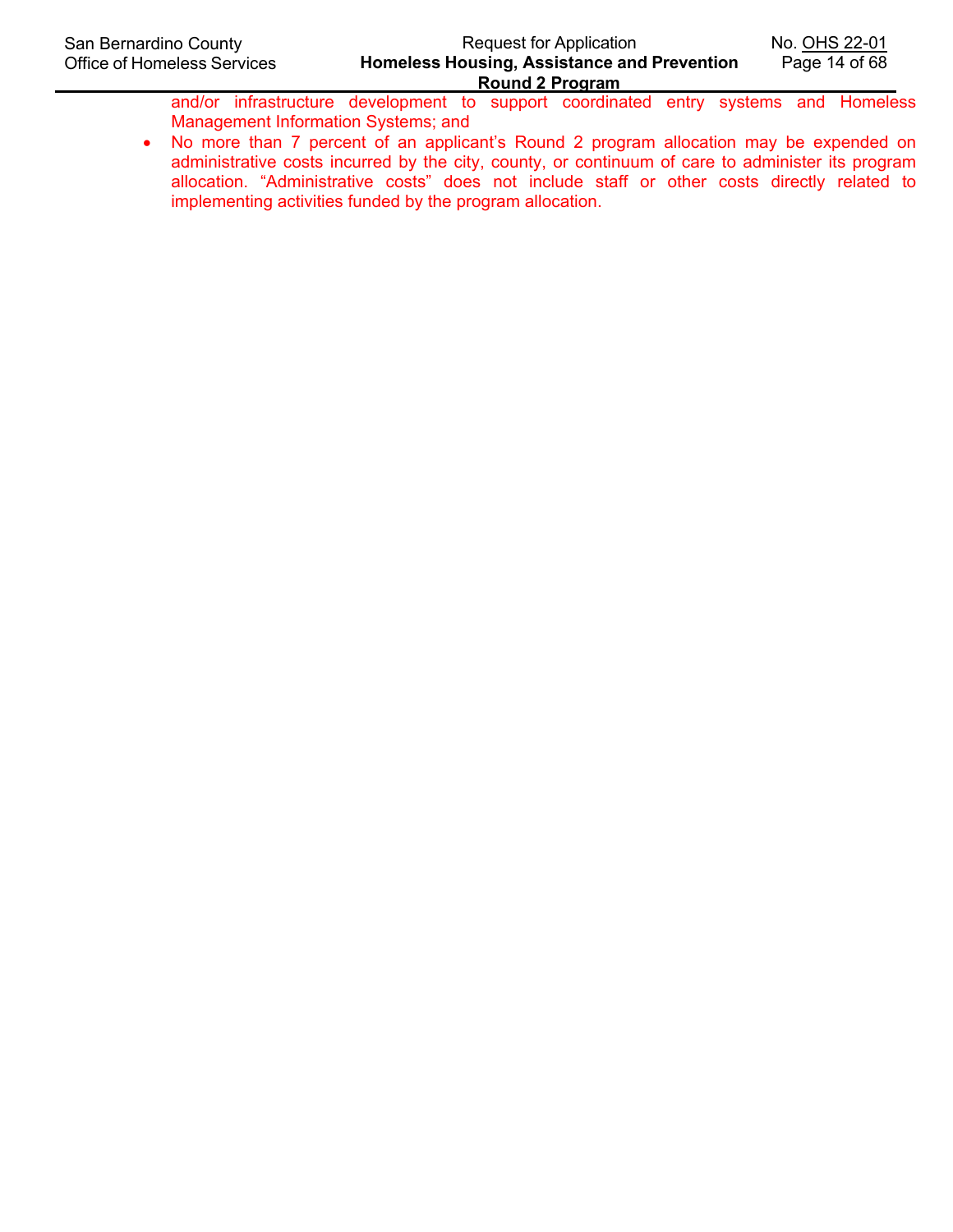# 1. **Application Requirements:**

#### a. Minimum Requirements:

Applicant must explain in detail the plans to use HHAP-2 funds and identify the region they propose to serve and the eligible use category or categories for the proposed project (please see Attachment K – HHAP-2 Project Application for eligible use categories for each region). If proposing services/assistance to more than one region, Applicant must submit an Application for each region. Projects should be focused on ways to move individuals and families experiencing homelessness into permanent housing.

1) The maximum Application amount for the Regions:

Central Valley Region is \$554,997; Desert Region is \$222,524; East Valley Region is \$131,094; Mountain Region is \$89,535; and

West Valley Region is \$164,341.

- 2) The maximum Application amount specifically for Homeless Youth is \$116,249. Note: Services for Homeless Youth will need to be offered countywide.
- 3) The maximum Application amount specifically for CES is \$72,656. CES services are offered county-wide.
- 4) Applicant must outline how they are involved in efforts to create sustainable, long-term housing solutions for people experiencing homelessness or at risk of homelessness.
- 5) Project shall align and comply with the core components of Housing First as defined in Welfare and Institutions Code 8255(b).
- 6) Describe any other service providers and/or municipalities who are or will be working with applicant on identified HHAP-2 projects.
- 7) Describe any gaps that exist in housing and homeless services for homeless populations in San Bernardino County and explain how HHAP-2 funds, including youth set aside funds, will help close the identified gaps.
- 8) Describe your prioritization criteria and how the Coordinated Entry System (CES) is used for this process.
- 9) Must indicate measurable outcomes/goals and how they will be tracked and reported/achieved. OHS may ask for additional justifications for identified outcomes/goals.
- 10) Must indicate project readiness to immediately perform and administer homeless efforts.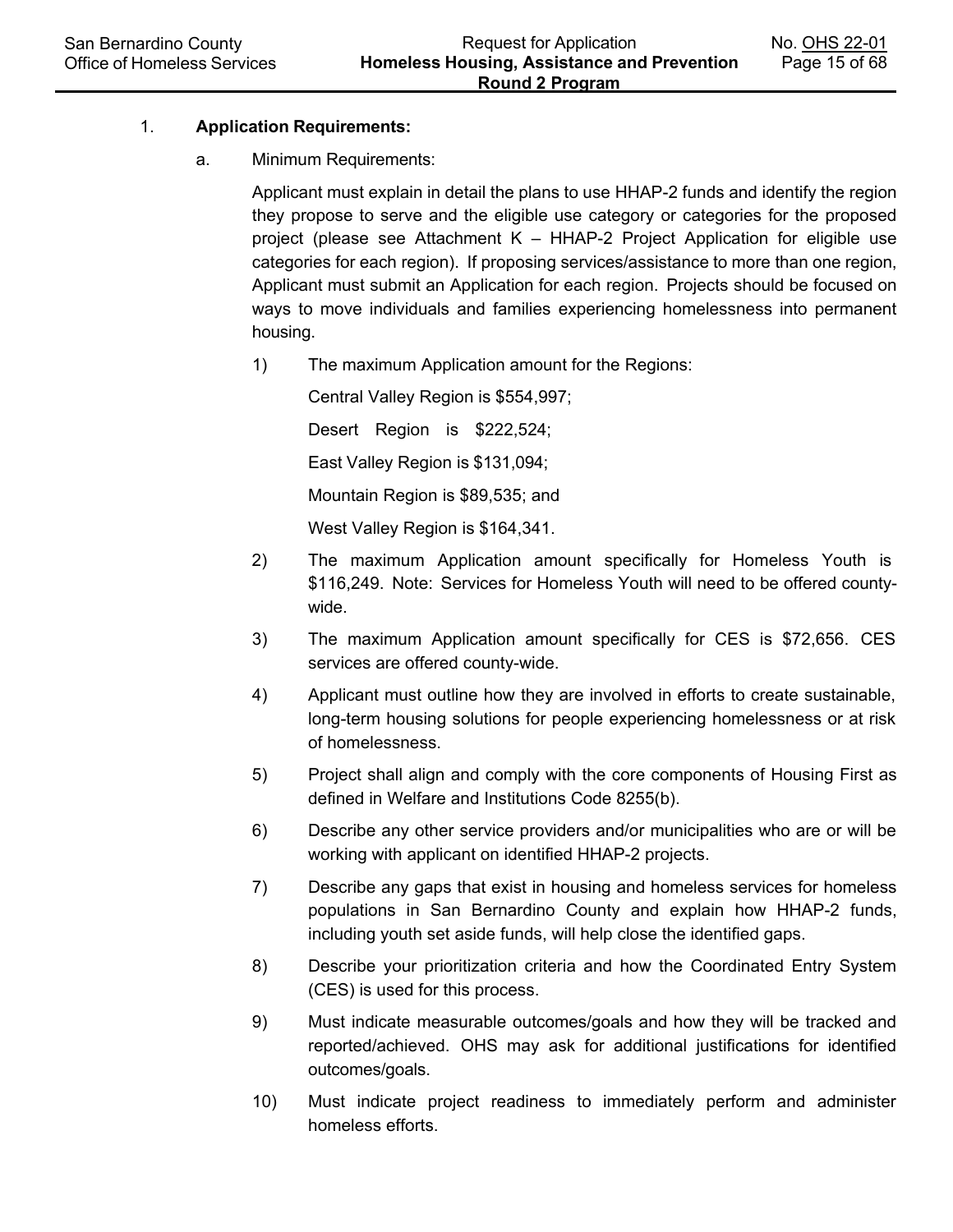- 11) Must meet May 31, 2023, deadline for 50 percent expenditure of HHAP-2 funds.
- 12) Must meet May 31, 2026 deadline for 100 percent expenditure of HHAP-2 funds.
- 13) Applicants must submit a detailed budget for each Application submission.
- b. Promising and Evidence-Based Practices

The parameters of HHAP-2 are intentionally flexible so as to meet each CoC's specific needs but must also align with evidence-based solutions that address and prevent homelessness among eligible populations. HHAP-2 requires that program spending be informed by a best-practices framework focused on moving individuals and families experiencing homelessness into permanent housing and in accordance with eligible activities. Below are examples of eligible projects compiled by the State to assist in determining how to most effectively and efficiently spend HHAP-2 funding (this is not an exhaustive list):

- 1) Outreach: Engage and provide services to people living in places not meant for human habitation, including cars, parks, abandoned buildings, bus or train stations, encampments, or campgrounds. Outreach programs should:
	- thoughtfully and respectfully engage unsheltered individuals and assess them via the local CES; and
	- connect participants with emergency shelter, housing, and/or other critical services.

Services provided should aim to meet the basic needs of the program participants, gain their trust, and help them access a broad range of stabilization services.

2) Homelessness Prevention and Diversion: Quickly support people who are at imminent risk of homelessness or who are initially attempting to access shelter by helping them quickly regain stability in their current housing or in other permanent housing. Prevention programs are intended to target people who are at imminent risk of homelessness, and diversion programs usually target people as they are initially trying to gain entry in to shelter.

Both prevention and diversion programs connect participants to other types of assistance such as landlord mediation, CalFresh benefits, health and behavioral health care, early childhood development and education, CalWORKS, Supplemental Security Income (SSI) and Social Security Disability Insurance (SSDI), and other resources. These programs are designed to engage participants in creative problem-solving conversations, connect them with family supports, provide housing search and placement services, and secure flexible financial assistance to help people resolve their immediate housing crisis.

Examples of HHAP-2 eligible activities for prevention or diversion programs include but are not limited to: short or medium-term rental assistance, payment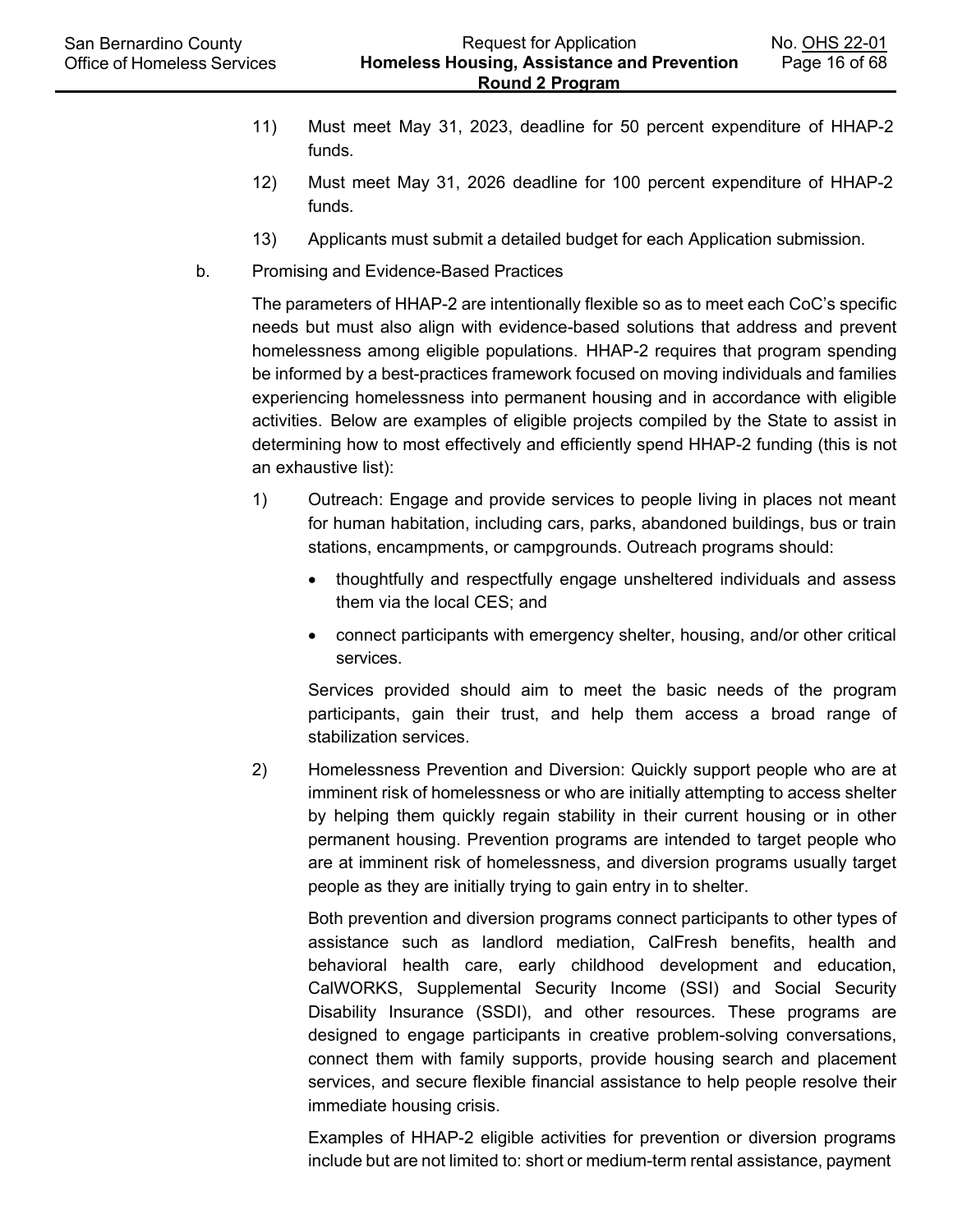of rental arrears and security deposits, utility payments, moving costs, housing search assistance, housing stabilization case management, credit repair, and legal services.

3) Emergency Shelters, Navigation Centers, and Interim Housing: Provide immediate access to temporary shelter via the CES, meet basic needs like food, clothing, and hygiene, and quickly connect individuals to housing and other mainstream services including health and behavioral health services, welfare agencies, juvenile justice and social service agencies.

Possible improvements to current shelter could include the following:

- expanding services and/or operational hours to meet the demonstrated need;
- eliminating rules or expectations that could be perceived to be unreasonable or punitive;
- accommodating self-defined groups of families;
- creating safe arrangements for pets within the shelter;
- providing safe storage for possessions; or
- increasing case management to create quick connections to permanent housing or housing navigation services.

Both essential services and operations for temporary shelter are eligible uses of HHAP-2 funds.

Examples of HHAP-2 eligible activities for emergency shelters, navigation centers, and interim housing include but are not limited to increased case management services, increasing the number of available shelter beds, adding or increasing employment assistance, and insurance, furnishings, utilities and rent for the facility.

- 4) Permanent Housing: Should have the capacity to connect people experiencing homelessness with permanent housing programs, such as Rapid Re-Housing, Host Homes, Supportive Housing, and other stable and safe housing options.
	- a) Rapid Re-housing (RRH) is an evidence-based housing intervention, particularly for families experiencing homelessness. HHAP-2 grantees are encouraged to fund projects that incorporate all the following core components of RRH:
		- Housing identification;
		- Rent and move-in assistance; and
		- Intensive case management and services.

Examples of HHAP-2-eligible RRH activities include but are not limited to rental and utility arrears payments, rental application fees, moving costs, security deposits, rental subsidies, housing search assistance, and housing stabilization case management services.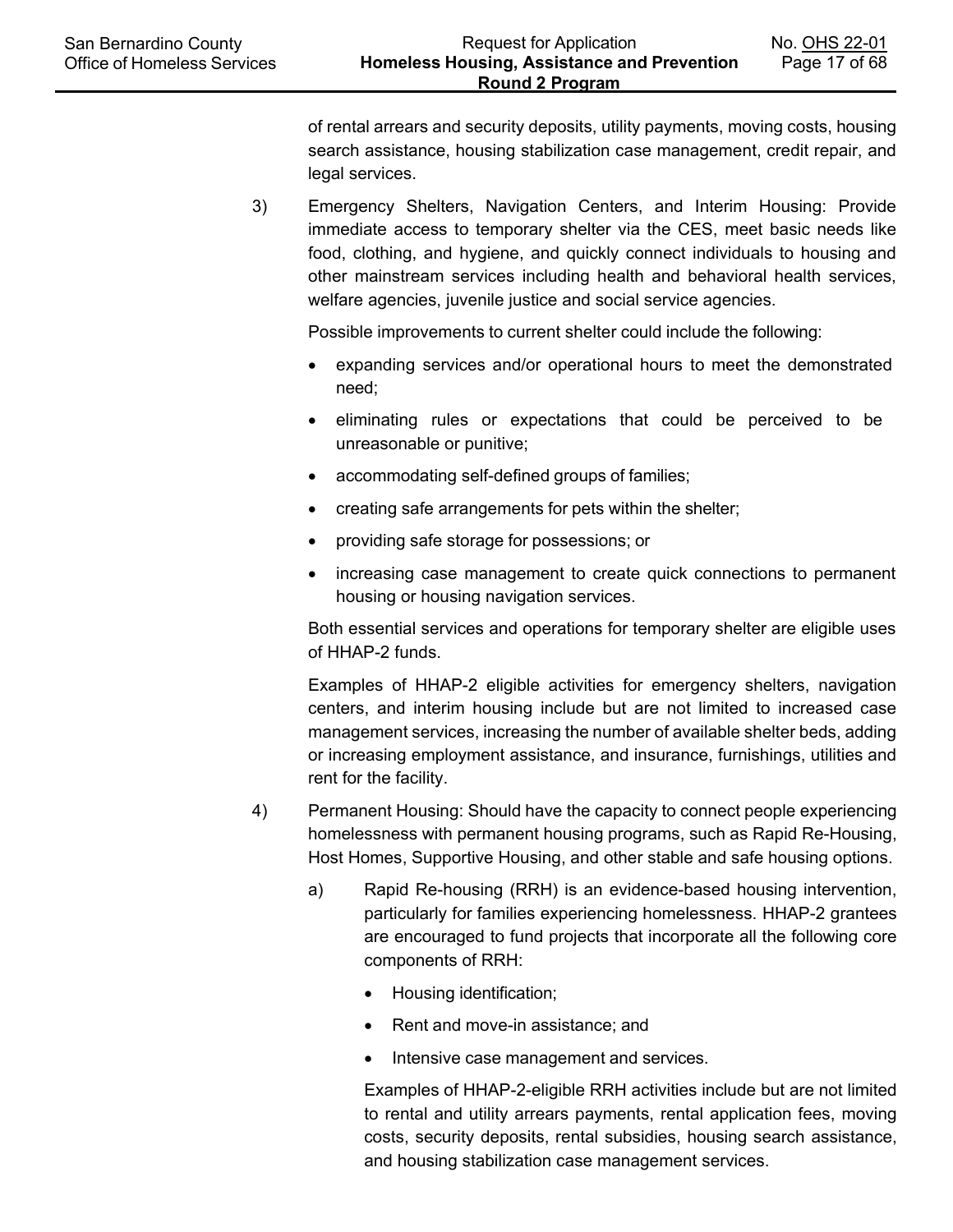- b) Shared housing is an intervention where two or more households live together in a housing unit and share housing related costs. Shared housing models often include sharing common areas such as kitchens and living rooms, individual bedroom areas, and may also include either individual or shared bathrooms. Shared housing programs may consider utilizing a person-centered screening process to fill a vacancy or formalized tenancy agreements for each household, and are encouraged to provide short-term case management to tenants upon move in. Shared housing programs may use the same HHAP-2 eligible activities mentioned in the RRH intervention section.
- c) Host homes are an innovative approach that pairs community members with underutilized spaces in their homes and provides a noninstitutional environment for youth experiencing homelessness. HHAP-2 applicants should consider programs that provide alternate housing arrangements in supported environments rather than temporarily placing youth into emergency shelters.
- d) Supportive Housing (SH) is an evidence-based model that combines low-barrier affordable housing assistance with intensive wraparound services to help individuals and families lead more stable lives. Both the housing assistance and the services are non-time-limited. HHAP-2 funds can be used to provide operating subsidies, including operating reserves, in new and existing affordable or supportive housing units.

HHAP-2 funds can be used for one-time costs related to supportive, RRH programs, including utility deposits and the purchase of furnishings; or move in stipends that support food, household supplies, and hygiene products.

c. Effective Approaches to Provide Services and Housing

Providers receiving HHAP-2 funds should strive to employ a progressive engagement approach and offer opportunities to increase a household's income or retain employment:

1) Progressive Engagement

To maximize resources and increase the number of people served, HHAP-2 providers are encouraged to support programs that utilize a progressive engagement approach to help households end their homelessness as rapidly as possible, despite barriers, with minimal financial and support resources. More supports are offered to those households who struggle to stabilize and cannot maintain their housing without deeper assistance.

Programs using a progressive engagement approach regularly re-assess housing barriers and seek to transition individuals off assistance as soon as their housing retention barriers are resolved. Programs consistently evaluate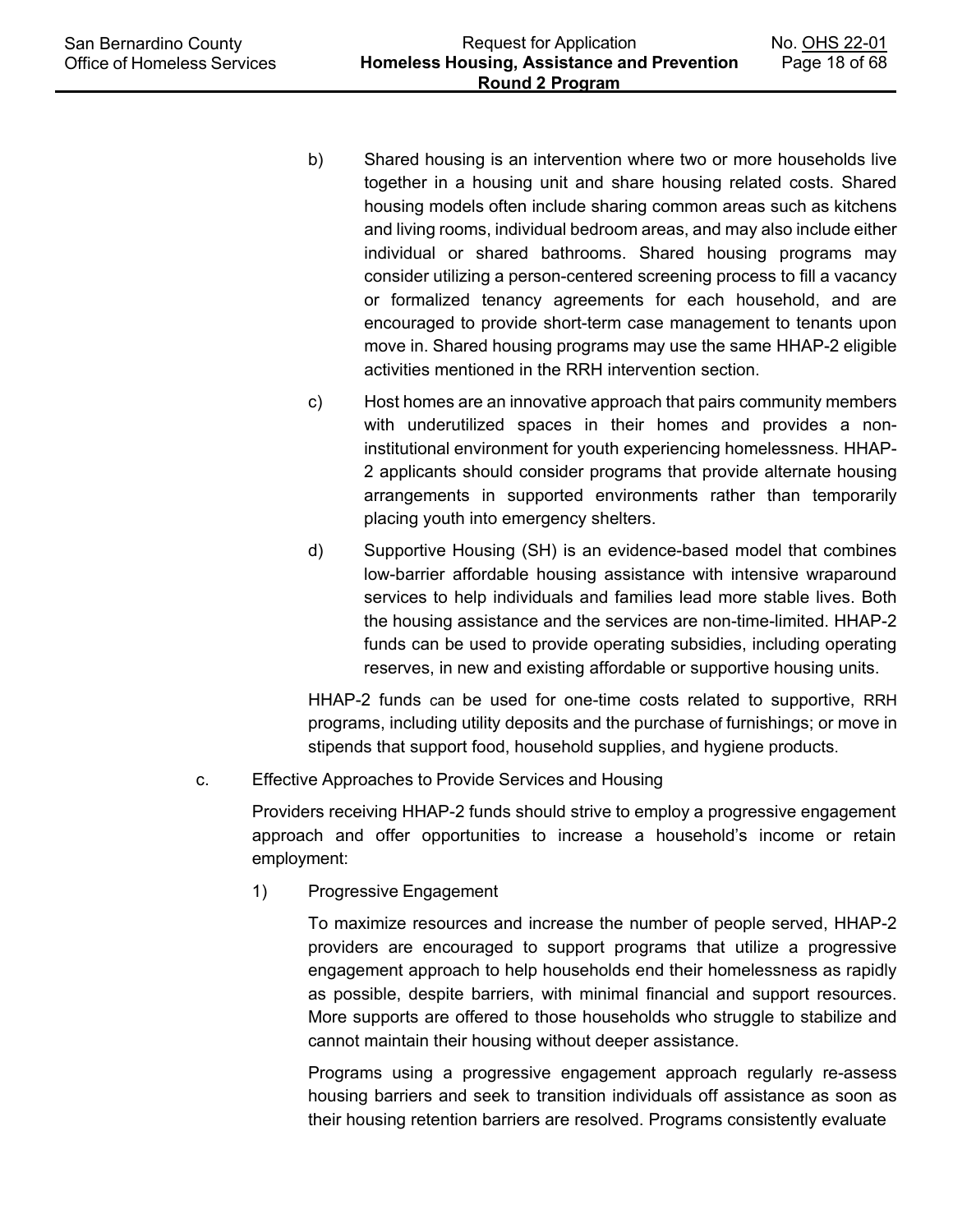when to offer more intensive support, additional rental assistance, or step-up referrals to longer-term, deeper housing interventions.

2) Increasing Income for People Experiencing Homelessness

Helping people experiencing homelessness increase and stabilize their incomes is key to creating and maintaining housing stability. HHAP-2 providers are strongly encouraged to support programs that connect participants with job training or placement programs, facilitate access to work supports such as childcare or transportation assistance, and/or increase their income through public benefit programs like CalWORKs or Supplemental Security Income (SSI).

HHAP-2 funds are eligible to be used on outreach and coordination efforts to job programs, and to foster partnerships with county welfare departments or workforce development agencies.

To maximize HHAP-2 funding, providers are encouraged to coordinate with local workforce investment boards and social services agencies to determine if clients are eligible for existing employment programs. For clients that are ineligible for existing programs, examples of eligible uses for HHAP-2 funding to provide access to job programs include but are not limited to:

- Transportation Costs
- Quality child care
- Cost of equipment necessary for job/education programs
- Subsidizing costs to attend job/education related programs
- d. Youth Centric Programs geared towards ending youth homelessness should ensure services are tailored around the specific needs of the unaccompanied youth. Understanding the causes of youth homelessness can help design effective systems and interventions.

HHAP-2 applicants should employ the following housing services practices and interventions for Youth Programs:

- Youth, including those who are transgender and gender non-conforming, have access to inclusive, nondiscriminatory shelter and housing.
- Programs prioritize family reunification or support reunification as the initial intervention for youth experiencing homelessness.
- Youth in crisis are provided alternative housing models such as flexible emergency shelter responses or host homes.
- Rapid re-housing programs offered to youth are tailored to youth.
- Supportive housing units are prioritized for the most vulnerable.
- 2. **Staffing Requirements**  Necessary professional staff to meet the needs of the homeless population following the Housing First model (ex. case managers, clinicians, medical staff, peer advocates, employment specialists, and eligibility specialists). Applicants must have the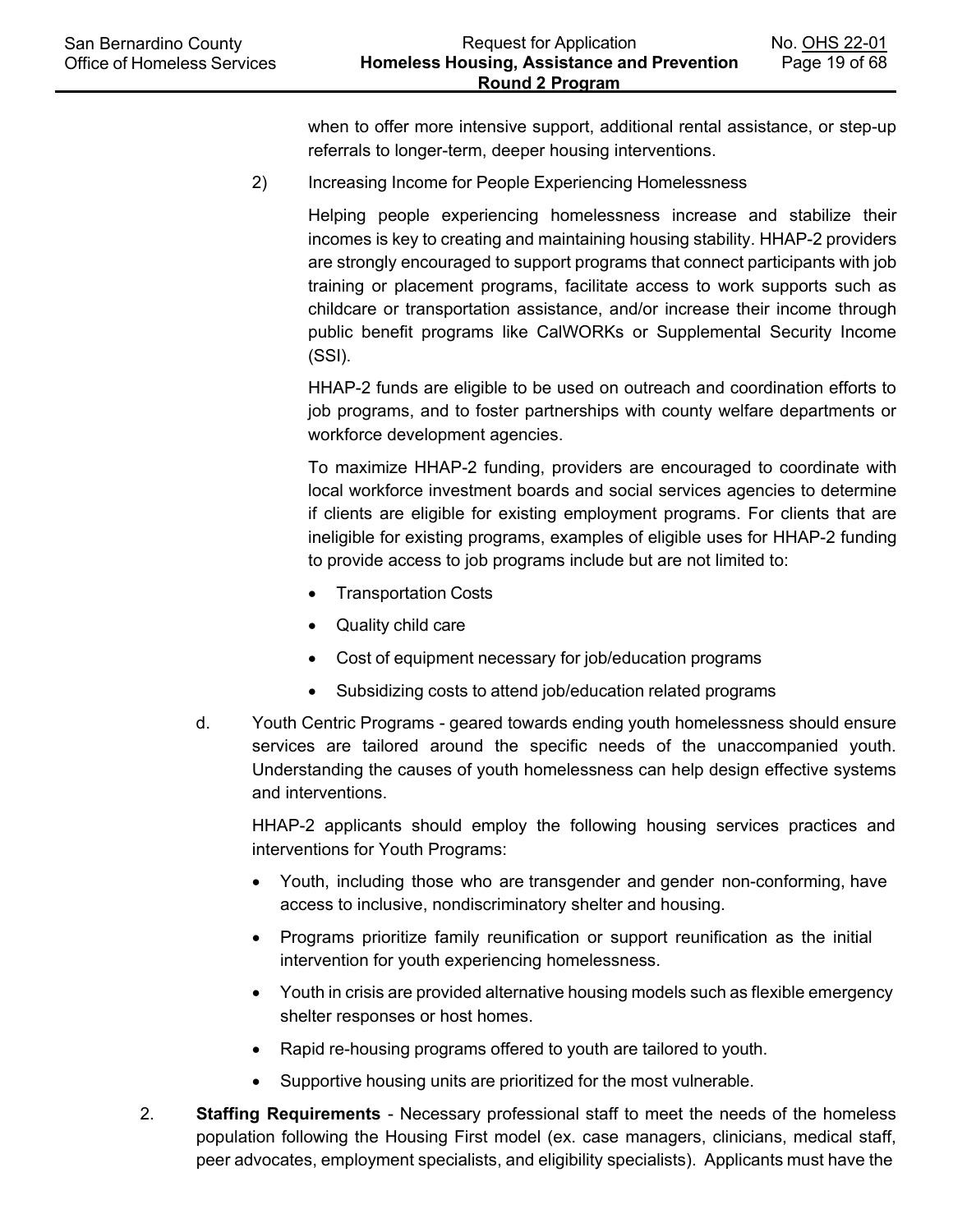readiness capacity to immediately perform and administer homeless efforts through this funding.

#### 3. **Administrative Requirements**

- a. Providers must be able to demonstrate that HHAP-2 funds were expended for eligible uses to benefit members of the target population. OHS will include reporting requirements in the standard agreement executed prior to distribution of HHAP-2 funds to the providers. At this time, the annual reporting requirements include, as well as any additional information OHS or the State deems appropriate or necessary:
	- An ongoing tracking of the specific uses and expenditures of any program funds broken out by the eligible uses listed, including the current status of those funds;
	- The number of homeless individuals served by the program funds in that year and a total number served in all years of the program, as well as the homeless population served;
	- The type of housing assistance provided, broken out by the number of individuals; and
	- Outcome data for an individual served through program funds, including the type of housing that an individual exited to, the percent of successful housing exists, and exit types for unsuccessful housing exits.

The first report will be due on January 1, 2023 to the State and annually on that date thereafter until all funds have been expended. Frequency of reporting requirements are subject to change.

b. OHS will use the reports submitted to ensure that providers are on track to expend 50 percent of HHAP-2 funds by May 31, 2023 and 100 percent of HHAP-2 funds by May 31, 2026. OHS will provide direct oversight to recipients of HHAP-2 funds.

#### 4. **Additional Requirements**

a. The Coordinated Entry System (CES) is a referral process that currently coordinates with the SBC CoC. The CES quickly identifies, assesses, refers, and connects individuals, youth including parenting and pregnant youth, and families in crisis to housing and services; is intended to prioritize resources for those with the greatest need, match people with the services that are most likely to help them exit homelessness, reduce the time it takes for participants to access services, and ensure that resources are allocated efficiently. Per Health and Safety Code Section 50219(a)(9), HHAP-2 applicants should ensure that funded programs are integrated within the local CES.

All those participating with CES will need to apply to participate with the Homeless Management Information System (HMIS). The HMIS is a local database application used to collect client-level data and data on the provision of housing and services to homeless individuals and families and persons at risk of homelessness in the County.

b. The methodology of providing services will follow the Housing First policy. This is an approach that offers permanent, affordable housing quickly as possible for individuals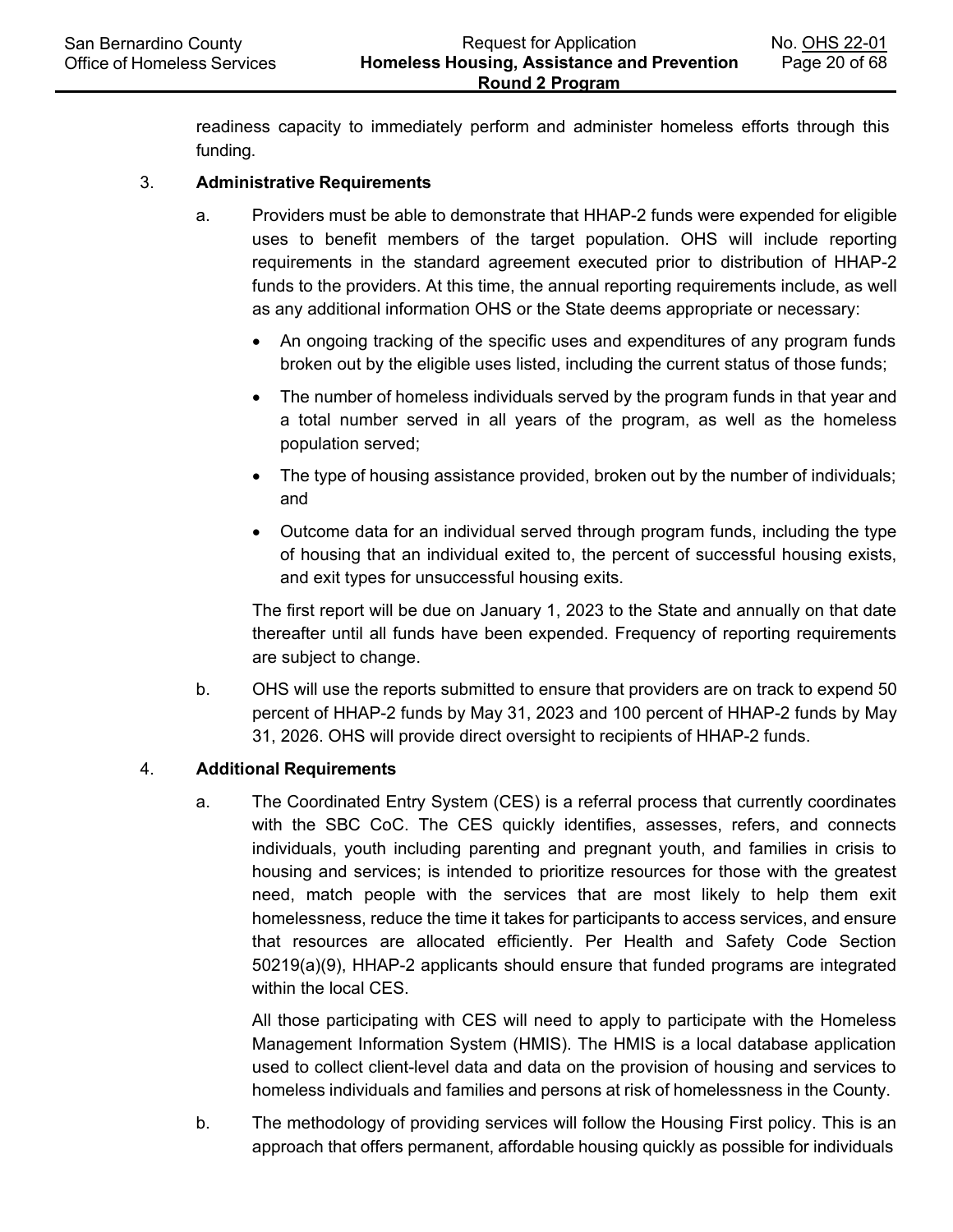and families experiencing homelessness, and then provides the supportive services and connections to the community-based supports people need to avoid returning to homelessness.

Housing First providers offer services as needed and do not make housing contingent on the participation in services (e.g., sobriety, engagement in treatment, service participation requirements). Senate Bill (SB)1380 (Mitchell, Chapter 847, Statutes of 2016) requires all state-funded programs providing housing or housing-based services to people experiencing homelessness to incorporate the core components of Housing First as enumerated in Welfare and Institutions Code Section 8255.

## **VI. APPLICATION SUBMISSION**

#### **A. GENERAL**

- 1. All interested and qualified Applicants are invited to submit an Application for consideration. Submission of an Application indicates that the Applicant has read and understands the entire RFA, including all appendixes, attachments, exhibits, schedules, and addenda (as applicable) and that all concerns regarding the RFA have been resolved.
- 2. Applications must be received by the designated date and time. **Late or incomplete Applications will not be accepted.** An electronic response must be submitted to the following email address: [HomelessRFP@hss.sbcounty.gov.](mailto:HomelessRFP@hss.sbcounty.gov) The Applicant acknowledges that its electronic signature is legally binding.
- 3. Applications can be withdrawn at any time prior to the scheduled Deadline for Applications.
- 4. Applications must be submitted in the format described below. Applications are to be prepared in such a way as to provide a straightforward, concise description of capabilities to satisfy the requirements of this RFA.
- 5. Applications must be completed in all respects as required in this section. An Application may not be considered if it is conditional or incomplete.

#### **B. APPLICATION FORMAT**

Responses to this RFA must be in the form of an Application package, which must be submitted in the following format:

# 1. **Presentation**

Each page of the Application, including attachments, must be clearly and consecutively numbered.

#### 2. **Cover Page**

Use Attachment A as the cover page. This form must be fully completed and signed by an authorized officer of the Applicant.

#### 3. **Table of Contents**

All pages of the Application, including the enclosures, must be clearly and consecutively numbered and correspond to the Table of Contents.

#### 4. **Statement of Certification**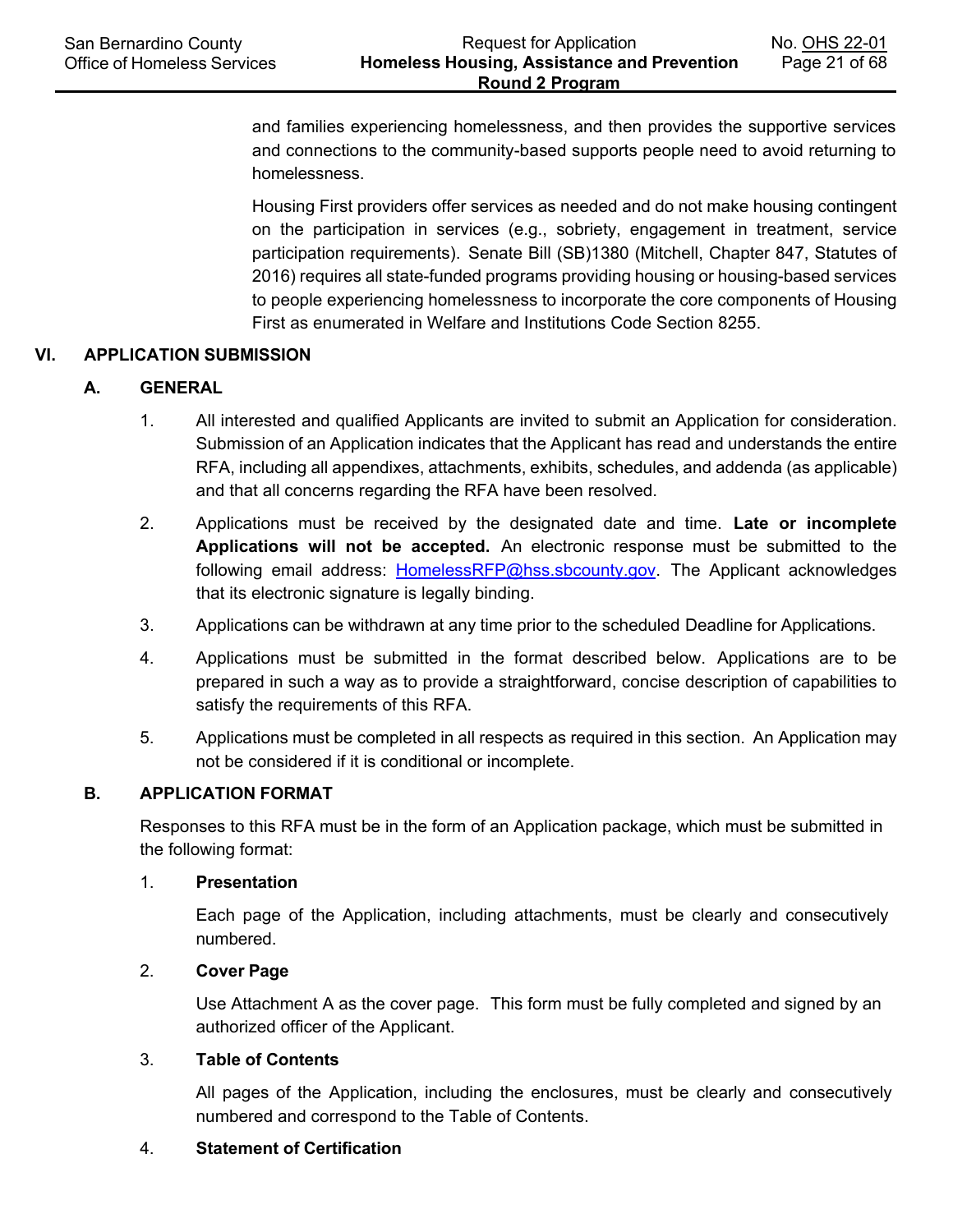Include the following on Attachment B:

- a. A statement that the offer made in the Application is firm and binding for nine (9) months from the Deadline for Applications.
- b. A statement that all declarations in the Application and attachments are true and that this shall constitute a warranty, the falsity of which will entitle the County to pursue any remedy by law.
- c. A statement that the Applicant agrees that all aspects of the RFA and the Application submitted shall be binding if the Application is selected and a Contract awarded.
- d. A statement that the Applicant agrees to provide the County with any other information the County determines is necessary for an accurate determination of the Applicant's ability to perform the Services as proposed.
- e. A statement that the Applicant, if selected, will comply with all applicable rules, laws and regulations.
- f. A statement that the Applicant has reviewed the RFA and General Contract Terms in their entirety and have no exceptions to any requirements, terms or conditions, except as noted in Attachment H.

## 5. **Statement of Experience and Qualifications**

Include the following in this section of the Application:

- a. Business name of the Applicant and type of legal entity such as corporation, partnership, etc. If Applicant is a business entity that must be registered with the California Secretary of State, Applicant shall provide the County the entity number assigned to it by the Secretary of State.
- b. Number of years the Applicant has been in business under the present business name, as well as related prior business names.
- c. Statement that the Applicant does not have any commitments or potential commitments that may impact the Applicant's ability to perform the Contract, if awarded.

## 6. **Licenses, Permits, and/or Certifications**

Provide copies of all licenses, permits and/or certifications in Attachment C as required under Section X. TERMS AND CONDITIONS Paragraph A, 22.

## 7. **Project Description**

The Application should include the following under the Project Description:

- a. A brief synopsis of the Applicant's understanding of the County's needs and how the Applicant plans to meet them.
- b. A detailed statement of the proposed Services.

#### 8. **Work Plan and Schedule**

Include the following: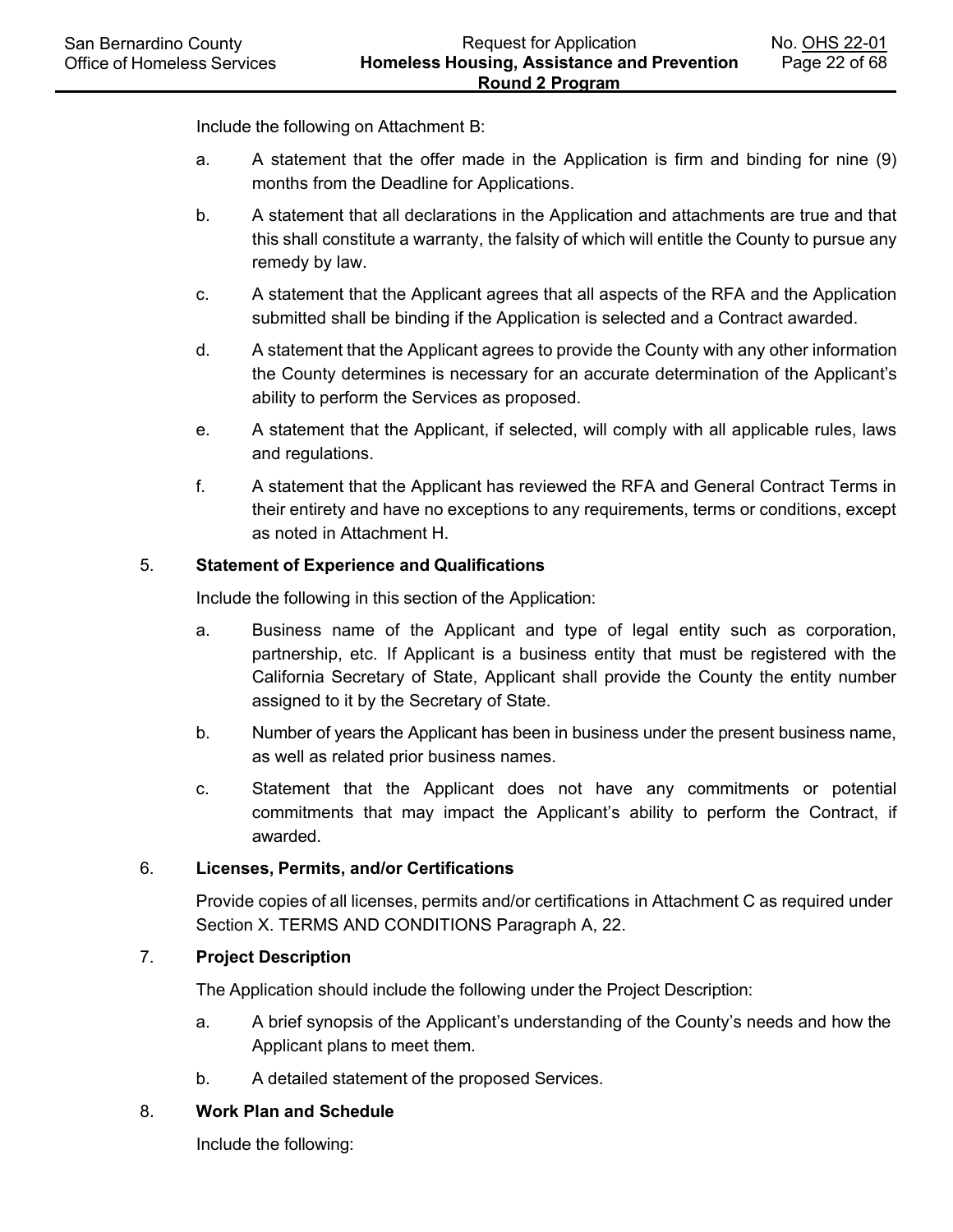- a. Summary of management/work plan for this Project.
- b. Project schedule

## 9. **Certification Regarding Debarment or Suspension**

Complete Attachment D

## 10. **Budget**

Submit a detailed budget with each Application (Attachment E).

11. **Reserved** - Attachment F.

#### 12. **Former County Officials**

Complete Attachment G.

#### 13. **Exceptions to RFA**

Complete Attachment H.

#### 14. **Public Records Act Exemptions**

Complete Attachment I – Public Records Act Exemptions if applicable.

#### 15. **Indemnification and Insurance Requirements Affidavit**

Submit evidence of ability to insure as stated in Section X, Paragraph B – Indemnification and Insurance Requirements. Applicant must complete and submit Attachment J – Indemnification and Insurance Requirements Affidavit, and ensure the form is complete, including the signature from Applicant's insurance broker/agent.

#### 16. **HHAP-2 Project Application**

Complete Attachment K.

#### **VII. EVALUATION**

Applications will be subject to an Initial Review to confirm responsiveness, by determining whether each Application includes the stipulated content, required information, and is presented in the required format, in order for the Application to advance for evaluation. Any reasonable person reviewing for responsiveness must be able to ascertain that the Application meets these requirements.

The evaluation process includes the categories listed on Exhibit A – HHAP-2 Regional Project Scoring Guidelines and may include additional specific criteria. Likewise, the listed considerations are possible considerations, and may not be the only factors involved in the evaluation.

The County may, at its sole discretion, create a shortlist of Applications for further evaluation; require an oral interview, presentation, or demonstration; and utilize outside experts to assist in the evaluation process; and/or issue a request for Best and Final Offer (BAFO) from one or more Applicants.

Evaluation panels will be established comprised of voting members of each Regional Steering committee with responsibility for reviewing all regional specific Applications and conducting the evaluation process. A Facilitator will manage the integrity of the evaluation process and will not be a voting member of the evaluation panels. An initial meeting will be scheduled via telephone/teleconferencing and held with the evaluation panel members, and all relevant documents will be distributed electronically to the evaluators including the RFA, evaluation worksheets for each Application, and written evaluation instructions.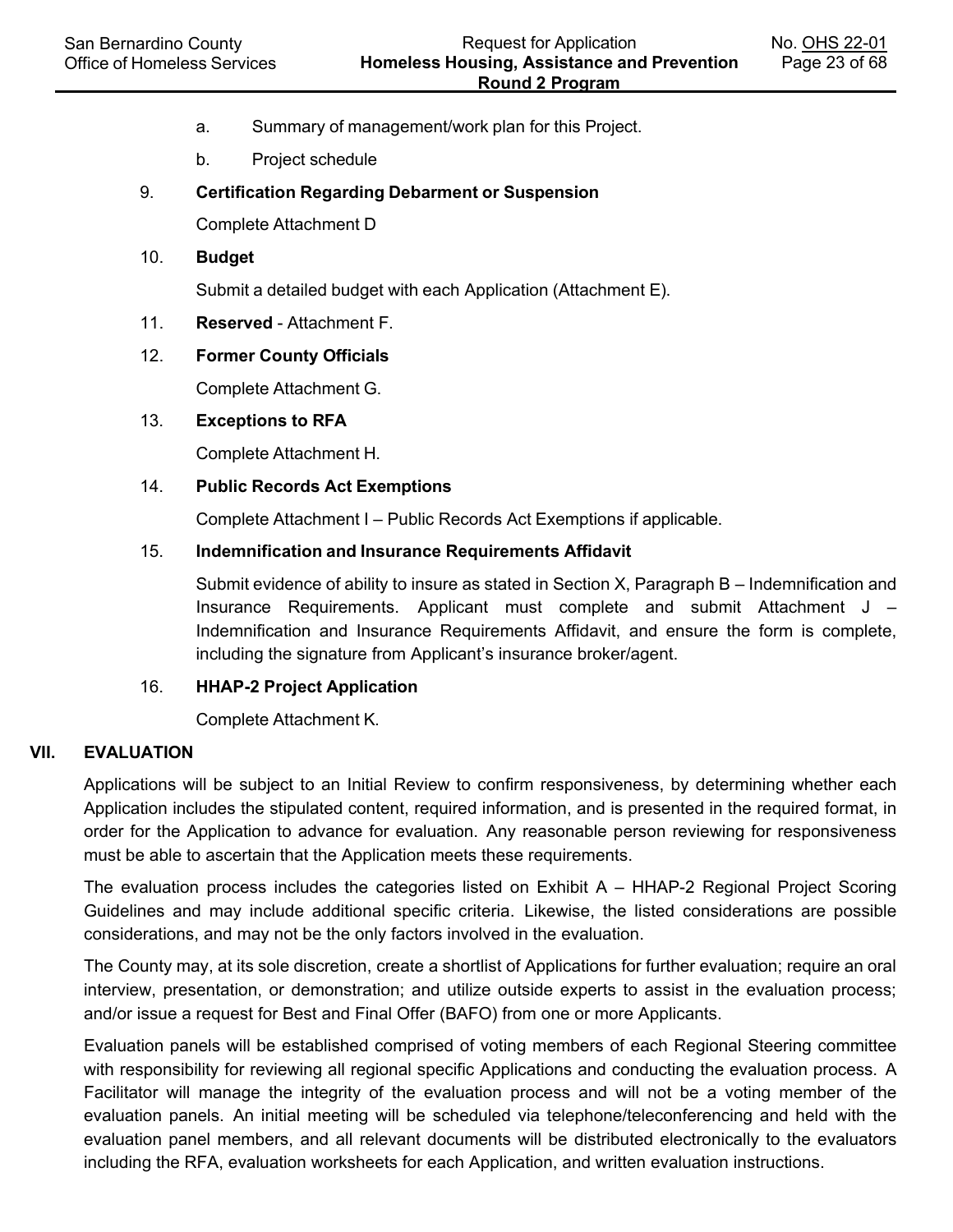After the initial meeting, evaluators will independently review and score the Applications. The evaluation panel will then convene again to discuss the individual scores to resolve questions and to discuss the basis for individual scores, but not for the evaluators to agree upon scoring. At the end of this discussion, each evaluator will be given an option to revise their scores.

Evaluators will make independent determinations for scores, including review and understanding of any additional information obtained by the group discussion. In the event a score is revised, the evaluator will strike out the original score, document the new score, and provide comments to support the revision.

If clarifying information is needed at any point, the Facilitator will contact Applicant(s) to obtain the necessary information. The Facilitator will then provide the information to the evaluation panel electronically or verbally, as appropriate.

If the evaluation process includes components such as oral interviews, product demonstration, and/or site visits, the Facilitator will coordinate those with evaluators. Individual scoring and any subsequent evaluation panel meetings with respect to such components must be conducted.

Once all ratings are finalized and documented, the Facilitator will collect all individual evaluation worksheets to present the Evaluator recommendations to the full Regional Steering Committee for review and adoption. It is anticipated that the results of the evaluation process and the Regional Steering Committee recommendations will be presented to the ICH on May 25<sup>th</sup>, 2022, for final review and approval.

# NEGOTIATIONS AND NOTICE OF INTENT TO AWARD

The County may require the potential Applicant(s) selected to participate in negotiations. This may include cost, technical, or other clarifications needed to make a decision.

## **A. Contract Negotiation**

After selection, negotiations may be conducted with the Applicant(s) of the highest-ranked Application(s). Negotiations, if held, shall be within the scope of work in the Request for Applications. If the Contract negotiations take place in San Bernardino County, California, the Applicant will be responsible for its travel and per diem expenses of its personnel.

In the event no proposals are selected or are not received for a region or regions, the County may negotiate with the highest-ranked Applicants to serve the region(s). The County may also reassign the funding from that region to the other regions in conjunction with the Interagency Council on Homelessness.

## **B. Failure to Negotiate**

If the selected Applicant:

- 1. Fails to provide the information required to begin negotiations in a timely manner; or
- 2. Fails to negotiate in good faith; or
- 3. Indicates it cannot perform the Contract within the budgeted funds available for the Services; or
- 4. If the Applicant and the County, after a good faith effort, simply cannot come to terms;

Then the County may terminate negotiations with the Applicant initially selected and commence negotiations with the next highest rated Applicant.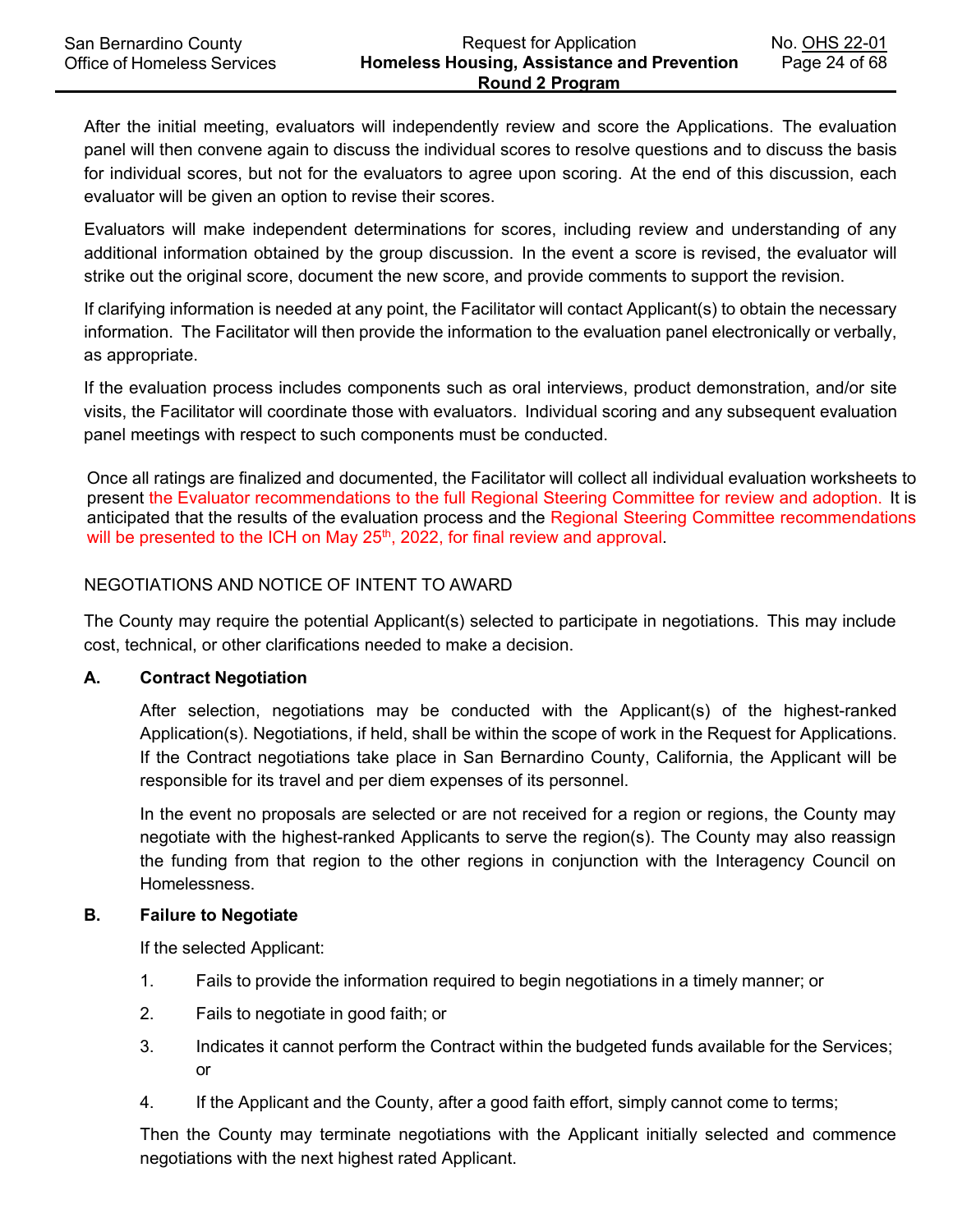# **C. Notice of Intent to Award (NOIA) – Applicant Notification of Selection**

After the completion of Contract negotiations, a written or electronic Notice of Intent to Award (NOIA) and denial letters (or a copy of the NOIA) will be issued to all Applicants. The issuance date of the NOIA is the date the NOIA was delivered by email or into the care of the United States Postal Service for delivery to the Applicant.

#### **D. Reserved**

# **E. Award**

A Contract will be awarded based on a competitive selection of Applications received. The contents of the Application of the successful Applicant will become contractual obligations and failure to accept these obligations in a Contract may result in cancelation of the award.

#### **VIII. APPEAL PROCESS**

In the event a dispute arises concerning the Evaluation process, the Applicant raising the dispute shall submit a request for resolution in writing to OHS no later than 9:00 P.M. (local time) on Sunday, April 24, 2022. The Applicant may appeal the recommended award or denial of award (Protest).

The Appeal will be presented at the ICH meeting on April 27, 2022. In the event that a protesting Applicant does not appear at the April 27, 2022, ICH meeting, the Protest will be disallowed.

Any decision of ICH shall be deemed final. The protest procedures constitute the sole administrative remedy available to the Applicant under this RFA. Upon exhaustion of this remedy no additional recourse is available.

## **IX. TERMS AND CONDITIONS**

The selected Applicant will be required to enter into a formal Contract with the County. This RFA sets forth some of the general provisions which will be included in the final Contract. In submitting a response to this RFA, Applicant will be deemed to have agreed to each clause unless the Application identifies an objection and County agrees to a change of language in writing. All objections to any Terms and Conditions must be listed on Attachment H – Exceptions to RFA, or any exception thereto shall be waived

## **A. General**

# 1. **Contract Amendments**

Contractor agrees any alterations, variations, modifications, or waivers of the provisions of the Contract, shall be valid only when reduced to writing, executed and attached to the original Contract and approved by the person(s) authorized to do so on behalf of Contractor and County.

## 2. **Contract Assignability**

Without the prior written consent of the County, the Contract is not assignable by Contractor either in whole or in part.

## 3. **Contract Exclusivity**

This is not an exclusive Contract. The County reserves the right to enter into a Contract with other Contractors for the same or similar Services. The County does not guarantee or represent that the Contractor will be permitted to perform any minimum amount of work, or receive compensation other than on a per order basis, under the terms of this Contract.

#### 4. **Attorney Fees and Costs**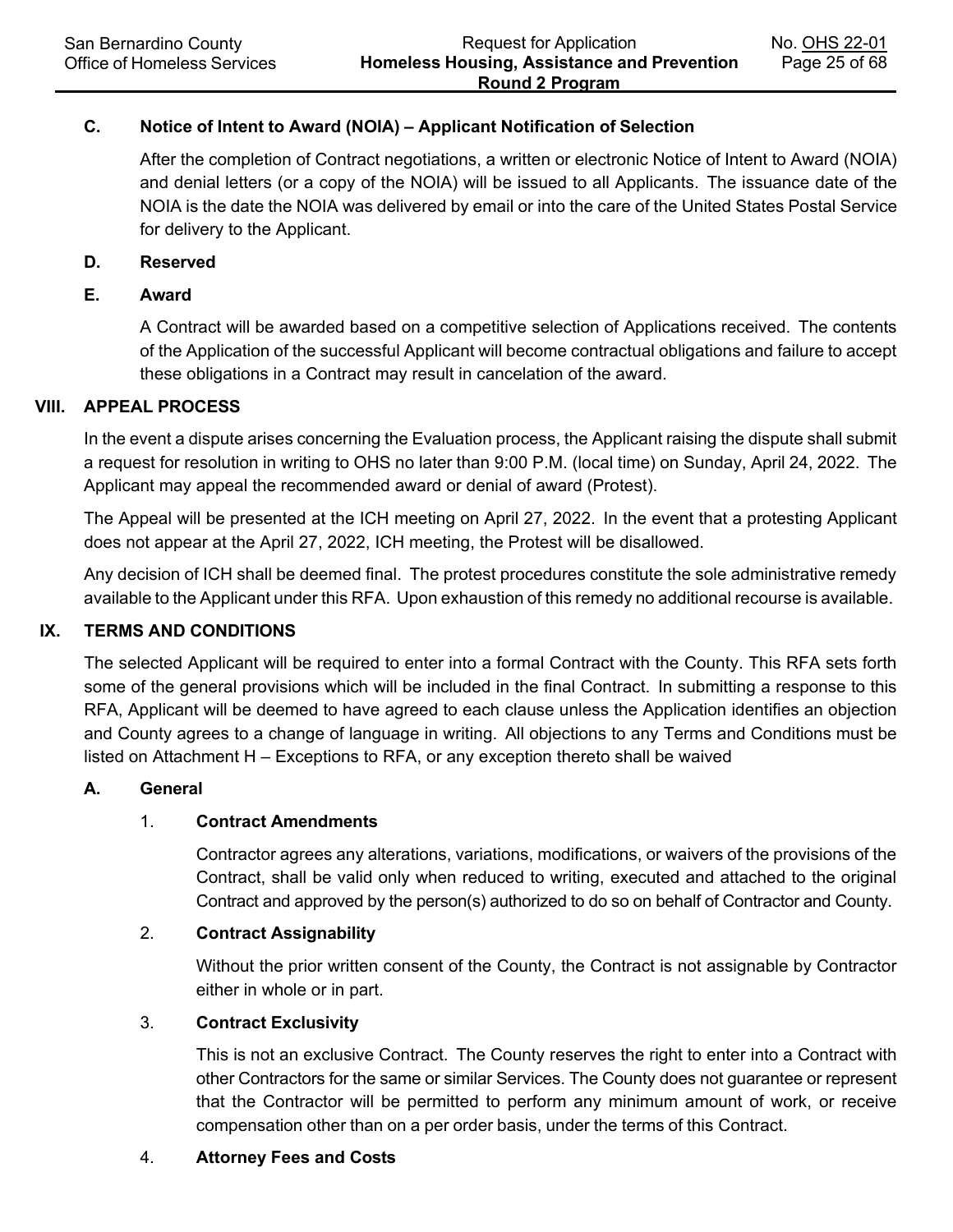If any legal action is instituted to enforce any party's rights hereunder, each party shall bear its own costs and attorneys' fees, regardless of who is the prevailing party. This paragraph shall not apply to those costs and attorney fees directly arising from a third-party legal action against a party hereto and payable under the Indemnification and Insurance Requirements.

# 5. **Background Checks for Contractor Personnel**

Contractor shall ensure that its personnel (a) are authorized to work in the jurisdiction in which they are assigned to perform Services; (b) do not use legal or illegal substances in any manner which will impact their ability to provide Services to the County; and (c) are not otherwise disqualified from performing the Services under applicable law. If requested by the County and not in violation of applicable law, Contractor shall conduct a background check, at Contractor's sole expense, on all its personnel providing. If requested by the County, Contractor shall provide the results of the background check of each individual to verify that the individual meets Contractor's standards for employment. Such background check shall be in the form generally used by Contractor in its initial hiring of employees or contracting for contractors or, as applicable, during the employment-screening process but must, at a minimum, have been performed within the preceding 12-month period. Contractor personnel who do not meet the County's hiring criteria, in County's sole discretion, shall not be assigned to work on County property or Services, and County shall have the right, at its sole option, to refuse access to any Contract personnel to any County facility.

## 6. **Change of Address**

Contractor shall notify the County in writing of any change in mailing address within ten (10) business days of the change.

## 7. **Choice of Law**

This Contract shall be governed by and construed according to the laws of the State of California.

# 8. **Compliance with County Policy**

In performing the Services and while at any County facilities, Contractor personnel (including subcontractors) shall (a) conduct themselves in a businesslike manner; (b) comply with the policies, procedures, and rules of the County regarding health and safety, and personal, professional and ethical conduct; (c) comply with the finance, accounting, banking, Internet, security, and/or other applicable standards, policies, practices, processes, procedures, and controls of the County; and (d) abide by all laws applicable to the County facilities and the provision of the Services, and all additions and modifications to each of subsections (b), (c), and (d) (collectively, "County Policies"). County Policies, and additions or modifications thereto, may be communicated orally or in writing to Contractor or Contractor personnel or may be made available to Contractor or Contractor personnel by conspicuous posting at a County facility, electronic posting, or other means generally used by County to disseminate such information to its employees or contractors. Contractor shall be responsible for the promulgation and distribution of County Policies to Contractor personnel to the extent necessary and appropriate.

County shall have the right to require Contractor's employees, agents, representatives and subcontractors to exhibit identification credentials issued by County in order to exercise any right of access under this Contract.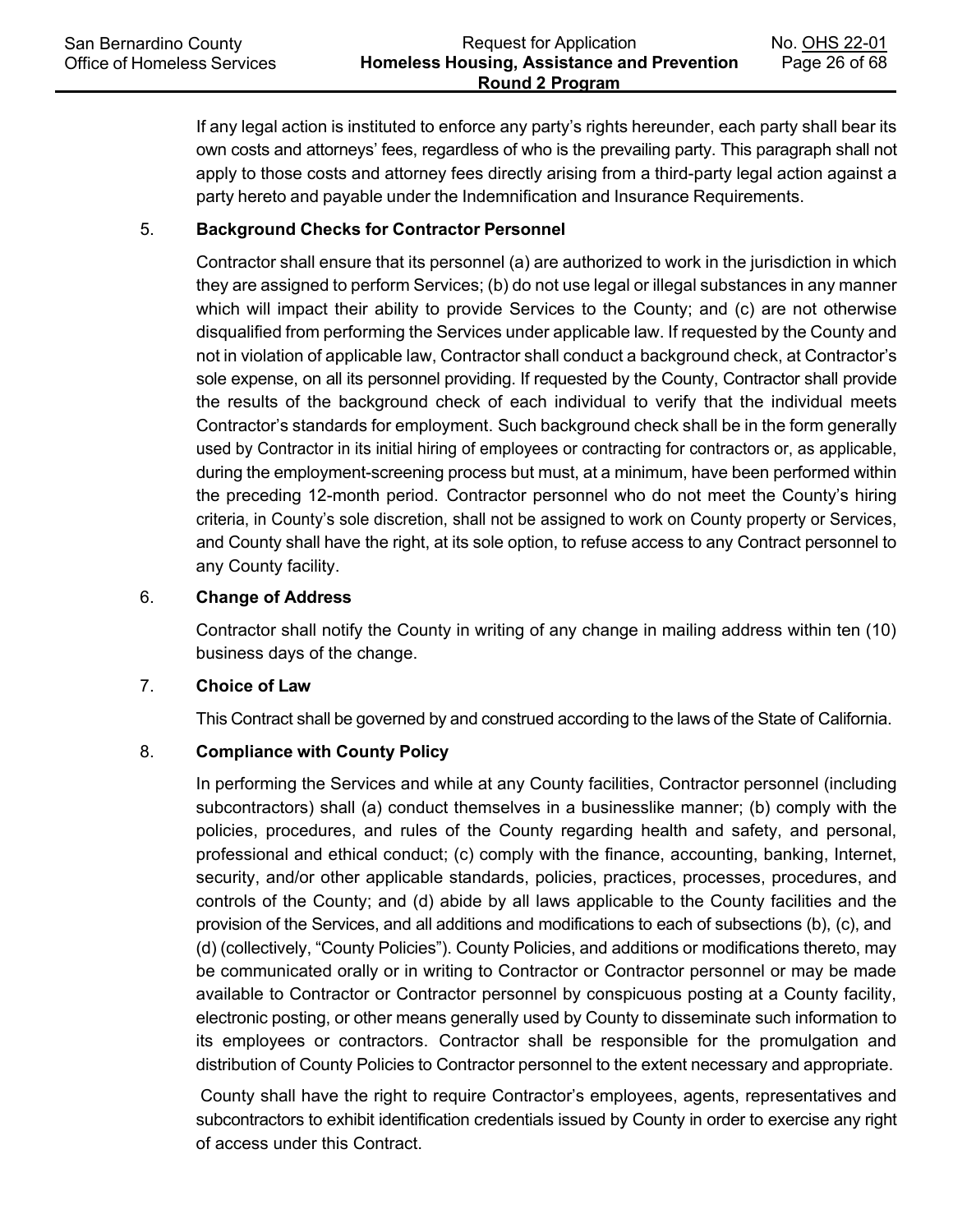# 9. **Confidentiality**

Contractor shall protect from unauthorized use or disclosure names and other identifying information concerning persons receiving Services pursuant to this Contract, except for statistical information not identifying any participant. Contractor shall not use or disclose any identifying information for any other purpose other than carrying out the Contractor's obligations under this Contract, except as may be otherwise required by law. This provision will remain in force even after the termination of the Contract.

## 10. **Primary Point of Contact**

The Contractor will designate an individual to serve as the primary point of contact for the Contract. Contractor or designee must respond to County inquiries within two (2) business days. Contractor shall not change the primary contact without written acknowledgement to the County. Contractor will also designate a back-up point of contact in the event the primary contact is not available.

## 11. **County Representative**

The Chief of Homeless Services or his/her designee shall represent the County in all matters pertaining to the Services to be rendered under this Contract, including termination and assignment of this Contract, and shall be the final authority in all matters pertaining to the Services/Scope of Work by Contractor. If this contract was initially approved by the San Bernardino County Board of Supervisors, then the Board of Supervisors must approve all amendments to this Contract.

## 12. **Damage to County Property**

Contractor shall repair, or cause to be repaired, at its own cost, all damage to County vehicles, facilities, buildings or grounds caused by the willful or negligent acts of Contractor or employees or agents of the Contractor. Such repairs shall be made immediately after Contractor becomes aware of such damage, but in no event later than thirty (30) days after the occurrence.

If the Contractor fails to make timely repairs, the County may make any necessary repairs. For such repairs, the Contractor, shall repay all costs incurred by the County, by cash payment upon demand or County may deduct such costs from any amounts due to the Contractor from the County, as determined at County's sole discretion

# 13. **Debarment and Suspension**

The Contractor certifies that neither it nor its principals or subcontracts is presently disbarred, suspended, proposed for debarment, declared ineligible, or voluntarily excluded from participation in this transaction by any federal department or agency. (See the following United States General Services Administration's System for Award Management website [https://www.sam.gov\)](https://www.sam.gov/). Contractor further certifies that if it or any of its subcontractors are business entities that must be registered with the California Secretary of State, they are registered and in good standing with the Secretary of State.

## 14. **Drug and Alcohol-Free Workplace**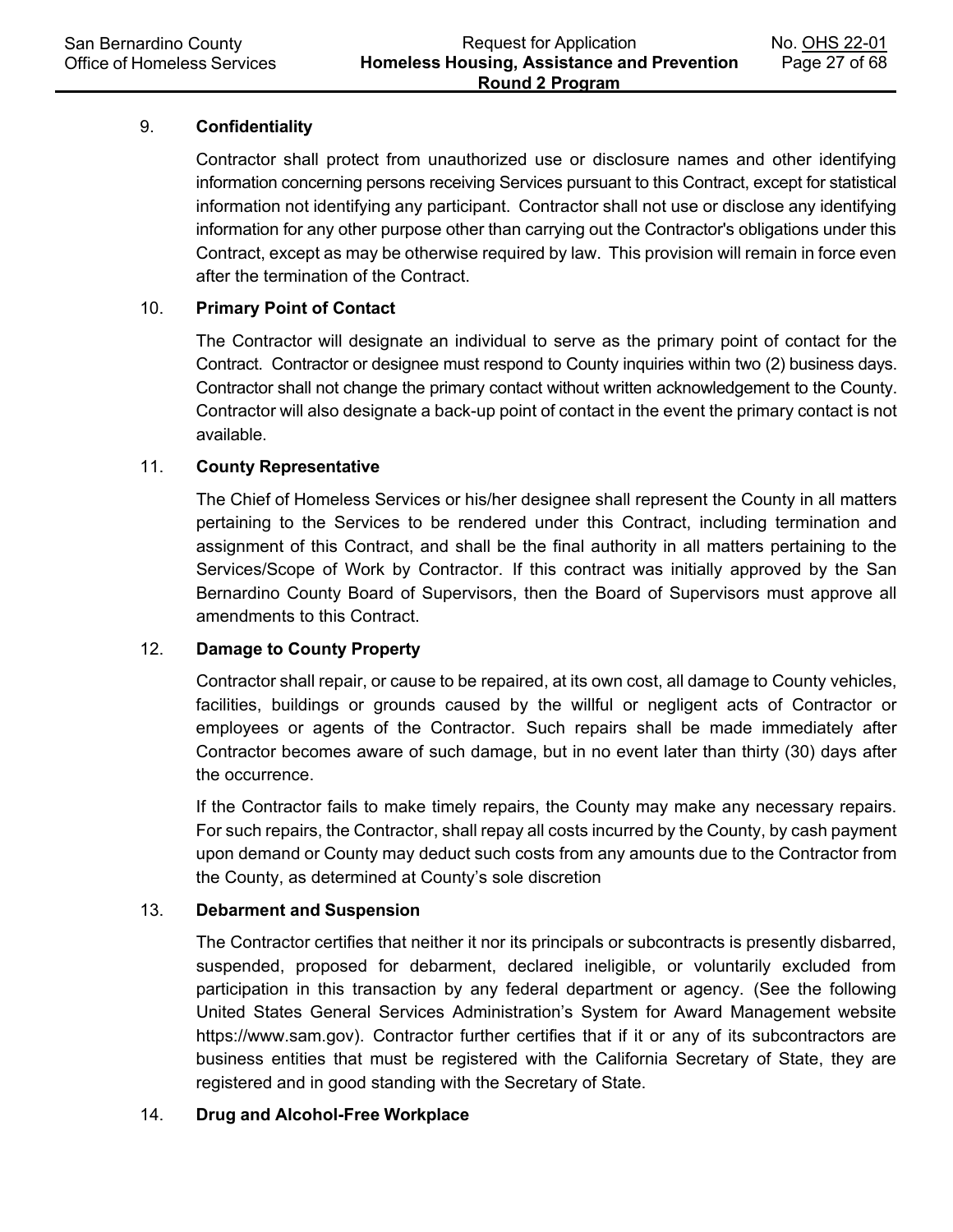In recognition of individual rights to work in a safe, healthful and productive work place, as a material condition of this Contract, Contractor agrees that the Contractor and the Contractor's employees, while performing service for the County, on County property, or while using County equipment:

- a. Shall not be in any way impaired because of being under the influence of alcohol or an illegal or controlled substance.
- b. Shall not possess an open container of alcohol or consume alcohol or possess or be under the influence of an illegal or controlled substance.
- c. Shall not sell, offer, or provide alcohol or an illegal or controlled substance to another person, except where Contractor or Contractor's employee who, as part of the performance of normal job duties and responsibilities, prescribes or administers medically prescribed drugs.

Contractor shall inform all employees that are performing service for the County on County property, or using County equipment, of the County's objective of a safe, healthful and productive work place and the prohibition of drug or alcohol use or impairment from same while performing such service for the County.

The County may terminate for default or breach of this Contract and any other Contract the Contractor has with the County, if the Contractor or Contractor's employees are determined by the County not to be in compliance with above.

# 15. **Duration of Terms**

This Contract, and all of its terms and conditions, shall be binding upon and shall inure to the benefit of the heirs, executors, administrators, successors, and assigns of the respective parties, provided no such assignment is in violation of the provisions of this Contract.

## 16. **Employment Discrimination**

During the term of the Contract, Contractor shall not discriminate against any employee or applicant for employment because of race, religious creed, color, national origin, ancestry, physical disability, mental disability, medical condition, genetic information, marital status, sex, gender, gender identity, gender expression, sexual orientation, age, or military and veteran status. Contractor shall comply with Executive Orders 11246, 11375, 11625, 12138, 12432, 12250, 13672, Title VII of the Civil Rights Act of 1964, the California Fair Employment and Housing Act and other applicable Federal, State and County laws and regulations and policies relating to equal employment and contracting opportunities, including laws and regulations hereafter enacted.

## 17. **Improper Influence**

Contractor shall make all reasonable efforts to ensure that no County officer or employee, whose position in the County enables him/her to influence any award of this contract or any competing offer, shall have any direct or indirect financial interest resulting from the award of this Contract or shall have any relationship to the Contractor or officer or employee of the Contractor.

## 18. **Improper Consideration**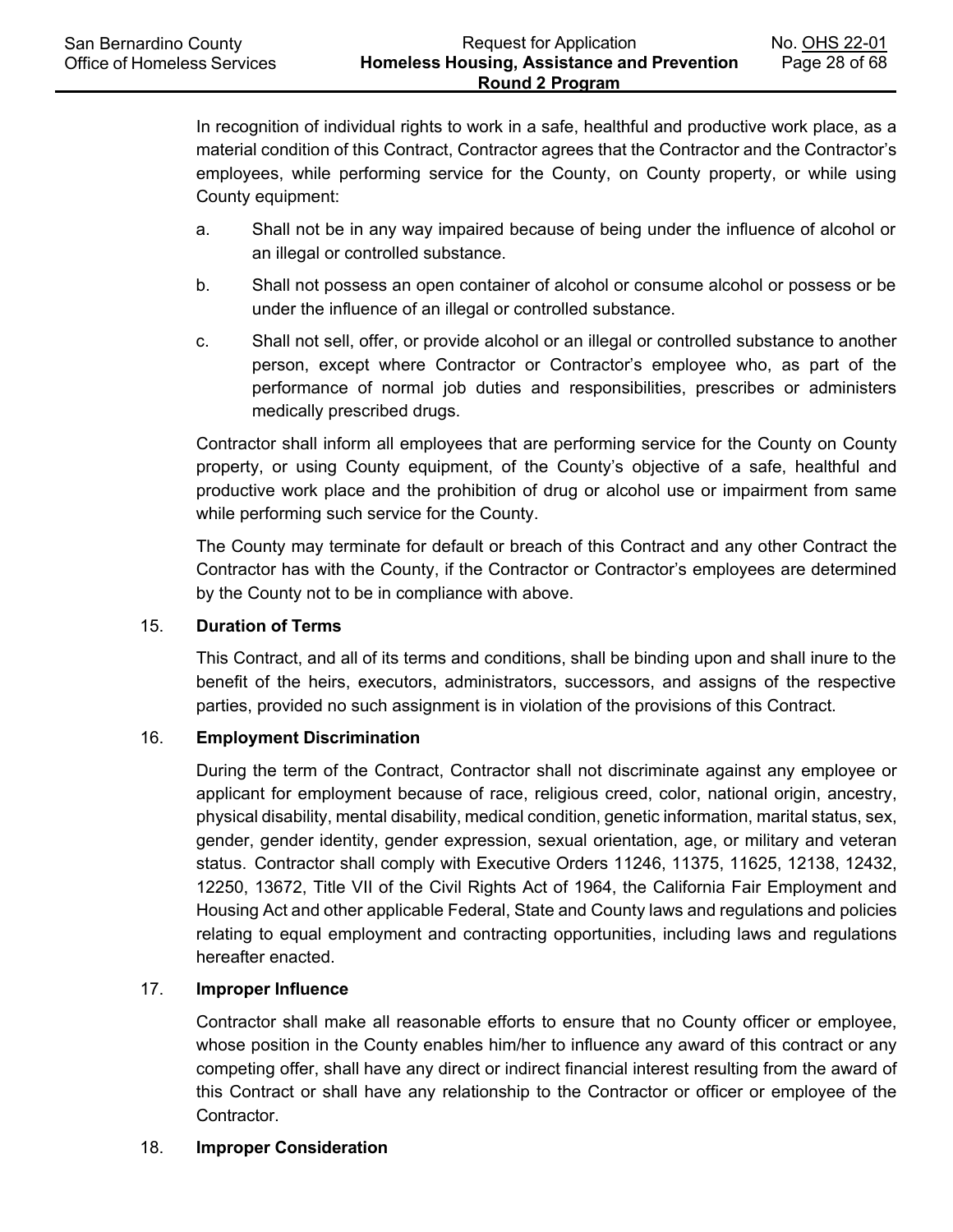Contractor shall not offer (either directly or through an intermediary) any improper consideration such as, but not limited to, cash, discounts, service, the provision of travel or entertainment, or any items of value to any officer, employee or agent of the County in an attempt to secure favorable treatment regarding this Contract.

The County, by written notice, may immediately terminate any Contract if it determines that any improper consideration as described in the preceding paragraph was offered to any officer, employee or agent of the County with respect to the Application and award process. This prohibition shall apply to any amendment, extension or evaluation process once a Contract has been awarded.

Contractor shall immediately report any attempt by a County officer, employee or agent to solicit (either directly or through an intermediary) improper consideration from Contractor. The report shall be made to the supervisor or manager charged with supervision of the employee or to the County Administrative Office. In the event of a termination under this provision, the County is entitled to pursue any available legal remedies.

#### 19. **Informal Dispute Resolution**

In the event the County determines that service is unsatisfactory, or in the event of any other dispute, claim, question or disagreement arising from or relating to this Contract or breach thereof, the parties hereto shall use their best efforts to settle the dispute, claim, question or disagreement. To this effect, they shall consult and negotiate with each other in good faith and, recognizing their mutual interests, attempt to reach a just and equitable solution satisfactory to both parties.

#### 20. **Legality and Severability**

The parties' actions under the Contract shall comply with all applicable laws, rules, regulations, court orders and governmental agency orders. The provisions of this Contract are specifically made severable. If a provision of the Contract is terminated or held to be invalid, illegal or unenforceable, the validity, legality and enforceability of the remaining provisions shall remain in full effect.

#### 21. **Licenses, Permits, and/or Certifications**

Contractor shall ensure that it has all necessary licenses, permits and/or certifications required by Federal, State, County, and municipal laws, ordinances, rules and regulations. The Contractor shall maintain these licenses, permits, and/or certifications in effect for the duration of this Contract. Contractor will notify County immediately of loss or suspension of any such licenses, permits, and/or certifications. Failure to maintain required licenses, permits, and certifications may result in immediate termination of this Contract.

#### 22. **Material Misstatement/Misrepresentation**

If during the course of the administration of this Contract, the County determines that Contractor has made a material misstatement or misrepresentation or that materially inaccurate information has been provided to the County, this Contract may be immediately terminated. If this Contract is terminated according to this provision, the County is entitled to pursue any available legal remedies.

#### 23. **Mutual Covenants**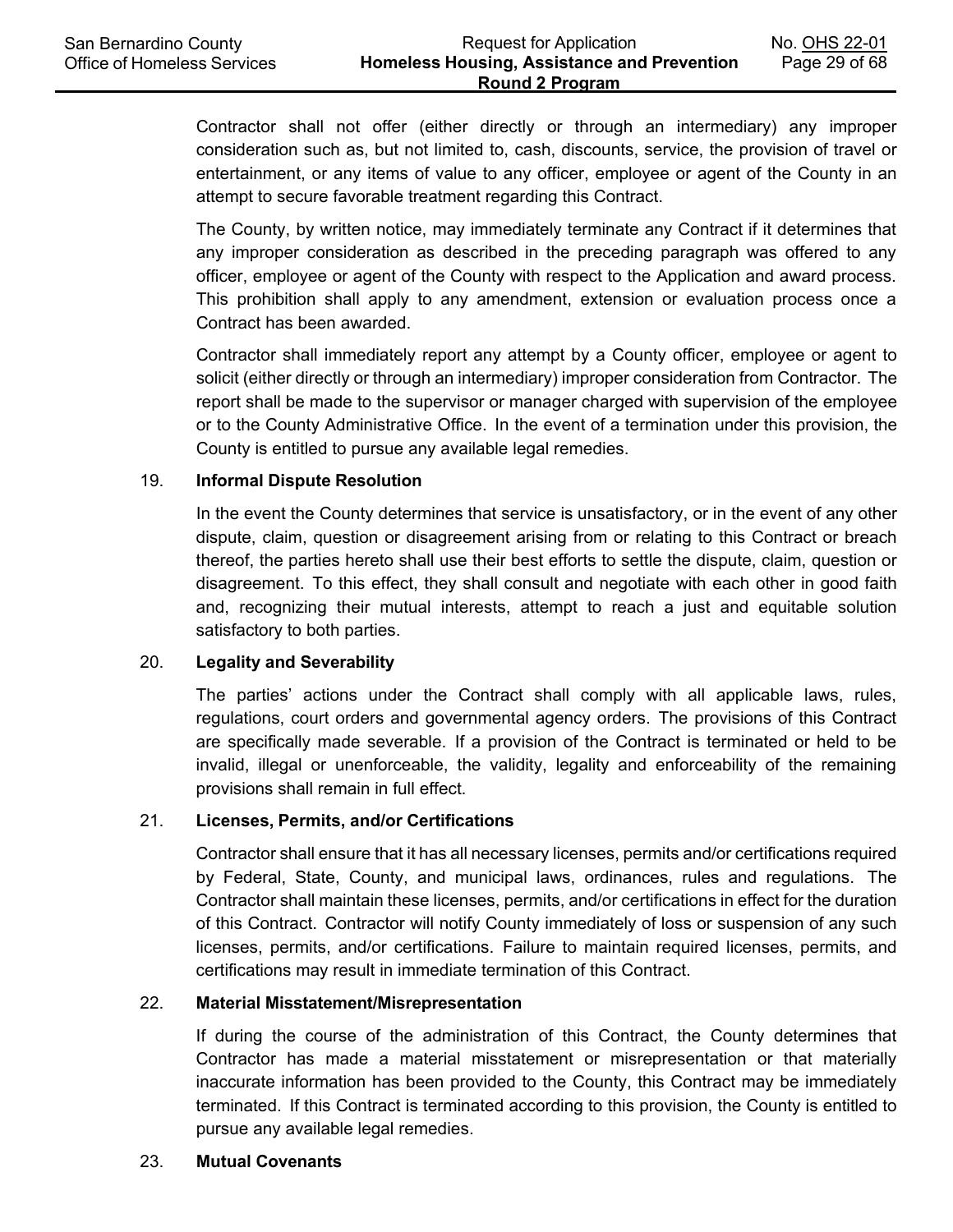The parties to this Contract mutually covenant to perform all of their obligations hereunder, to exercise all discretion and rights granted hereunder, and to give all consents in a reasonable manner consistent with the standards of "good faith" and "fair dealing".

# 24. **Nondisclosure**

Contractor shall hold as confidential and use reasonable care to prevent unauthorized access by, storage, disclosure, publication, dissemination to and/or use by third parties of, confidential information that is either: (1) provided by the County to Contractor or an agent of Contractor or otherwise made available to Contractor or Contractor's agent in connection with this Contract; or, (2) acquired, obtained, or learned by Contractor or an agent of Contractor in the performance of this Contract. For purposes of this provision, confidential information means any data, files, software, information or materials in oral, electronic, tangible or intangible form and however stored, compiled or memorialize and includes, but is not limited to: technology infrastructure, architecture, financial data, trade secrets, equipment specifications, user lists, passwords, research data, and technology data.

## 25. **Notice of Delays**

Except as otherwise provided herein, when either party has knowledge that any actual or potential situation is delaying or threatens to delay the timely performance of this Contract, that party shall, within twenty-four (24) hours, give notice thereof, including all relevant information with respect thereto, to the other party.

# 26. **Ownership of Documents**

All documents, data, products, graphics, computer programs and reports prepared by Contractor pursuant to the Contract shall be considered property of the County upon payment for services (and product, if applicable). All such items shall be delivered to County at the completion of work under the Contract. Unless otherwise directed by County, Contractor may retain copies of such items.

## 27. **Air, Water Pollution Control, Safety and Health**

Contractor shall comply with all air pollution control, water pollution, safety and health ordinances and statutes, which apply to the work performed pursuant to this Contract.

#### 28. **Relationship of the Parties**

Nothing contained in this Contract shall be construed as creating a joint venture, partnership, or employment arrangement between the Parties hereto, nor shall either Party have the right, power or authority to create an obligation or duty, expressed or implied, on behalf of the other Party hereto.

#### 29. **Release of Information**

No news releases, advertisements, public announcements or photographs arising out of this the Contract or Contractor's relationship with County may be made or used without prior written approval of the County.

#### 30. **Representation of the County**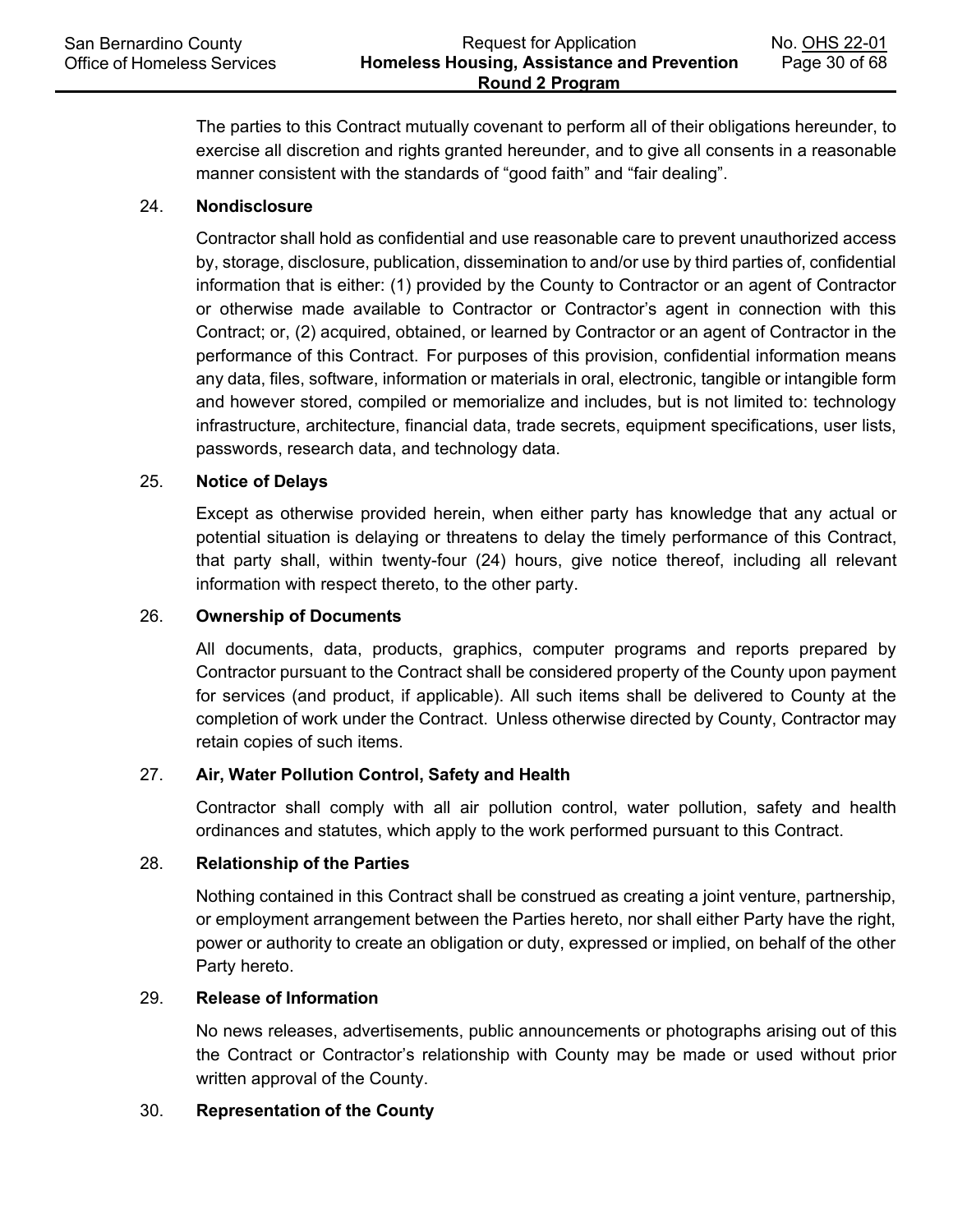In the performance of the Contract, Contractor, its agents and employees, shall act in an independent capacity and not as officers, employees, or agents of the County.

#### 31. **Strict Performance**

Failure by a party to insist upon the strict performance of any of the provisions of this Contract by the other party, or the failure by a party to exercise its rights upon the default of the other party, shall not constitute a waiver of such party's right to insist and demand strict compliance by the other party with the terms of this Contract thereafter.

#### 32. **Subcontracting**

Contractor agrees not to enter into any subcontracting Contracts for work contemplated under the Contract without first obtaining written approval from the County. Any subcontractor shall be subject to the same terms and conditions as Contractor. Contractor shall be fully responsible for the performance and payments of any subcontractor's contract.

Contractor shall obtain County's written consent, which County may withhold in its sole discretion, before entering into Contracts with or otherwise engaging any subcontractors who may supply any part of the Services to County. At County's request, Contractor shall provide information regarding the subcontractor's qualifications and a listing of a subcontractor's key personnel including, if requested by the County, resumes of proposed subcontractor personnel. Contractor shall remain directly responsible to County for its subcontractors and shall indemnify County for the actions or omissions of its subcontractors under the terms and conditions specified in Paragraph B of this Section X. All approved subcontractors shall be subject to the provision of this Contract applicable to Contractor Personnel, including removal pursuant to subsection A.5 of this Section X.

For any subcontractor, Contractor shall:

- a. Be responsible for subcontractor compliance with the Contract and the subcontract terms and conditions; and
- b. Ensure that the subcontractor follows County's reporting formats and procedures as specified by County.
- c. Include in the subcontractor's subcontract substantially similar terms as are provided in Section V, Scope of Work.

Upon expiration or termination of this Contract for any reason, County will have the right to enter into direct Contracts with any of the Subcontractors. Contractor agrees that its arrangements with Subcontractors will not prohibit or restrict such Subcontractors from entering into direct Contracts with County.

#### 33. **Subpoena**

In the event that a subpoena or other legal process commenced by a third party in any way concerning the Goods or Services provided under this Contract is served upon Contractor or County, such party agrees to notify the other party in the most expeditious fashion possible following receipt of such subpoena or other legal process. Contractor and County further agree to cooperate with the other party in any lawful effort by such other party to contest the legal validity of such subpoena or other legal process commenced by a third party as may be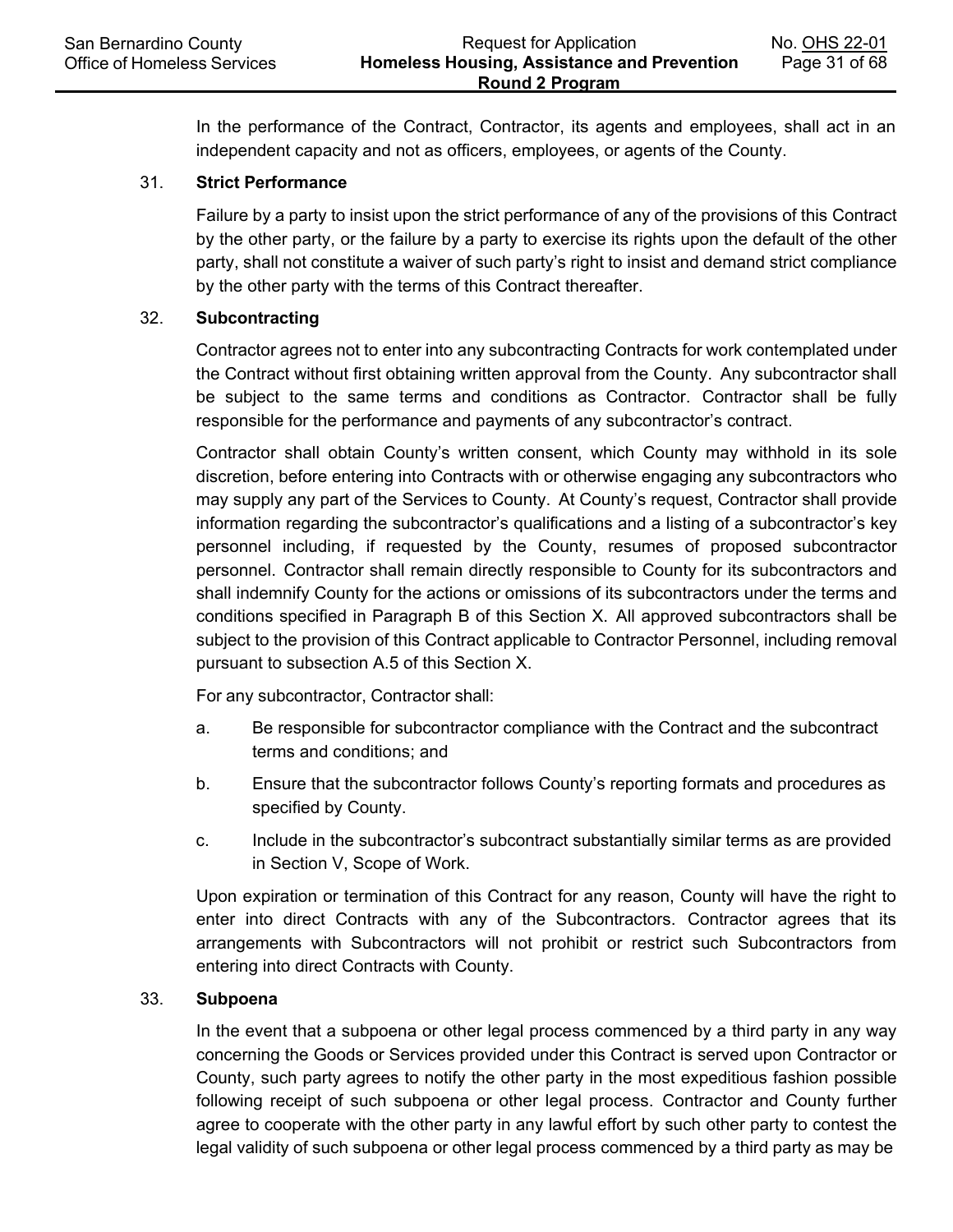reasonably required and at the expense of the party to whom the legal process is directed, except as otherwise provided herein in connection with defense obligations by Contractor for County.

# 34. **Termination for Convenience**

The County and the Contractor each reserve the right to terminate the Contract, for any reason, with a thirty (30) day written notice of termination. Such termination may include all or part of the services described herein. Upon such termination, payment will be made to the Contractor for services rendered and expenses reasonably incurred prior to the effective date of termination. Upon receipt of termination notice Contractor shall promptly discontinue services unless the notice directs otherwise. Contractor shall deliver promptly to County and transfer title (if necessary) all completed work, and work in progress, including drafts, documents, plans, forms, data, products, graphics, computer programs and reports.

## 35. **Time of the Essence**

Time is of the essence in performance of this Contract and of each of its provisions.

## 36. **Venue**

The parties acknowledge and agree that this Contract was entered into and intended to be performed in San Bernardino County, California. The parties agree that the venue of any action or claim brought by any party to this Contract will be the Superior Court of California, San Bernardino County, San Bernardino District. Each party hereby waives any law or rule of the court, which would allow them to request or demand a change of venue. If any action or claim concerning this Contract is brought by any third-party and filed in another venue, the parties hereto agree to use their best efforts to obtain a change of venue to the Superior Court of California, San Bernardino County, San Bernardino District.

# 37. **Copyright**

County shall have a royalty-free, non-exclusive and irrevocable license to publish, disclose, copy, translate, and otherwise use, copyright or patent, now and hereafter, all reports, studies, information, data, statistics, forms, designs, plans, procedures, systems, and any other materials or properties developed under this Contract including those covered by copyright, and reserves the right to authorize others to use or reproduce such material. All such materials developed under the terms of this Contract shall acknowledge the County as the funding agency and Contractor as the creator of the publication. No such materials or properties produced in whole or in part under this Contract shall be subject to private use, copyright or patent right by Contractor in the United States or in any other country without the express written consent of County. Copies of all educational and training materials, curricula, audio/visual aids, printed material, and periodicals, assembled pursuant to this Contract must be filed with the County prior to publication.

## 38. **Reserved**

## 39. **Fiscal Provisions**

a. The maximum amount of reimbursement/payment under this Contract shall be subject to availability of funds to the County. The consideration to be paid to Contractor, as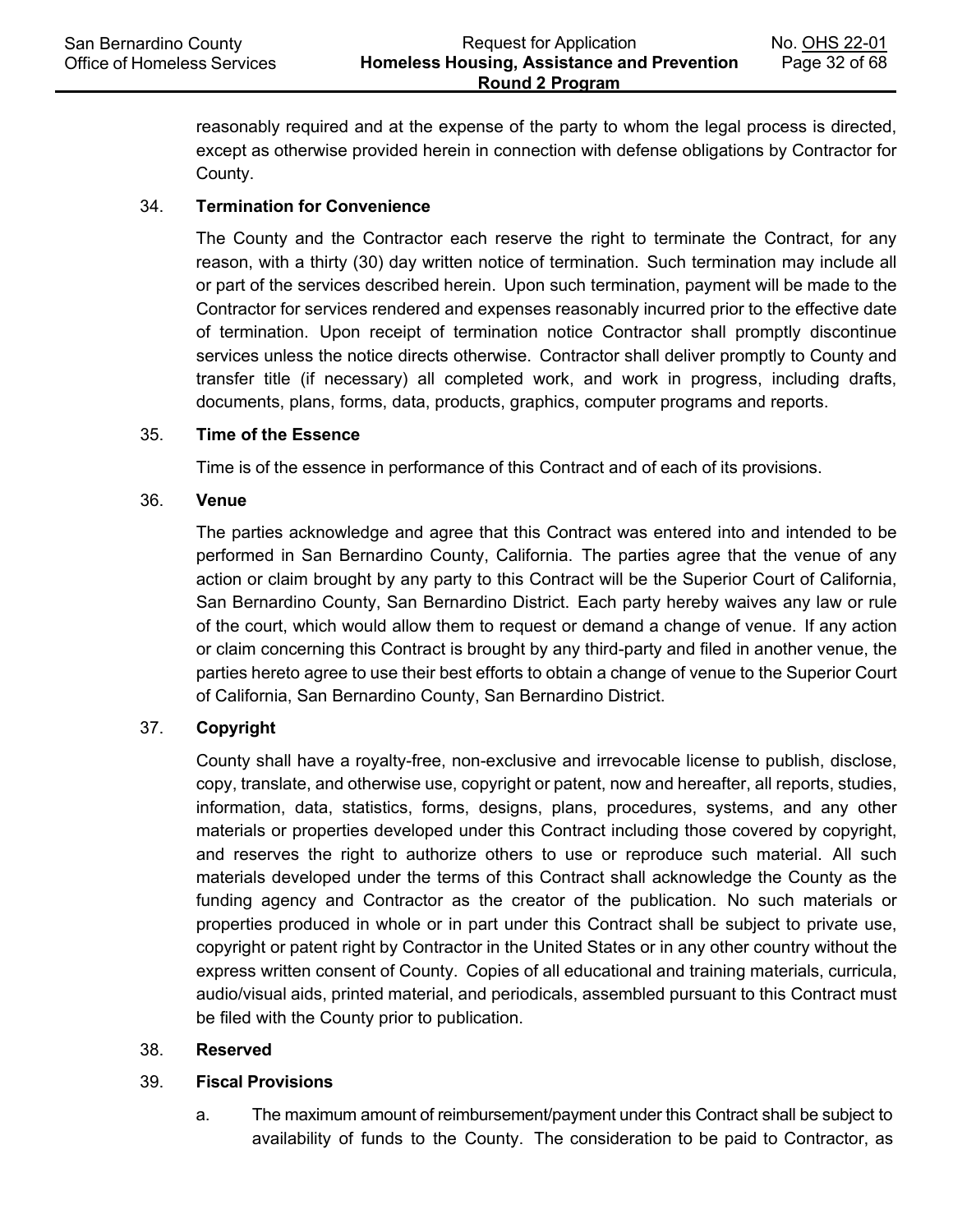provided herein, shall be in full payment for all Contractor's Services and expenses incurred in the performance hereof, including travel and per diem.

- b. Contractor shall provide County itemized invoices, in arrears, and in a format acceptable to the County for Services performed under this Contract.
- c. Contractor shall accept all payments from County via electronic fund transfer (EFT) directly deposited into the Contractor's designated checking or other bank account. Contractor shall promptly comply with directions and accurately complete forms provided by County required to process EFT payments.
- d. County is exempt from Federal excise taxes and no payment shall be made for any personal property taxes levied on Contractor or on any taxes levied on employee wages. The County shall only pay for any State or local sales or use taxes on the Services rendered or equipment and/or parts supplied to the County pursuant to the Contract.
- e. Costs for Services under the terms of this Contract shall be incurred during the Contract period except as approved by County.

# **B. Indemnification and Insurance Requirements**

## 1. **Indemnification**

Contractor agrees to indemnify, defend (with counsel reasonably approved by County) and hold harmless the County and its authorized officers, employees, agents and volunteers (Indemnitees) from any and all claims, actions, losses, damages and/or liability arising out of this Contract from any cause whatsoever, including the acts, errors or omissions of any person and for any costs or expenses incurred by the County on account of any claim except where such indemnification is prohibited by law. This indemnification provision shall apply regardless of the existence or degree of fault of Indemnitees. The Contractor indemnification obligation applies to the County's "active" as well as "passive" negligence but does not apply to the County's "sole negligence" or "willful misconduct" within the meaning of Civil Code Section 2782.

## **Additional Insured**

All policies, except for the Workers' Compensation, Errors and Omissions and Professional Liability policies shall contain additional endorsements naming the County and its officers, employees, agents and volunteers as additional insureds with respect to liabilities arising out of the performance of Services hereunder. The additional insured endorsements shall not limit the scope of coverage for the County to vicarious liability but shall allow coverage for the County to the full extent provided by the policy. Such additional insured coverage shall be at least as broad as Additional Insured (Form B) endorsement form ISO, CG 2010.11 85.

## **Waiver of Subrogation Rights**

The Contractor shall require the carriers of the required coverages to waive all rights of subrogation against the County, its officers, employees, agents, volunteers, Contractors, and Subcontractors. All general or auto liability insurance coverage provided shall not prohibit the Contractor and Contractor's employees or agents from waiving the right of subrogation prior to a loss or claim. The Contractor hereby waives all rights of subrogation against the County.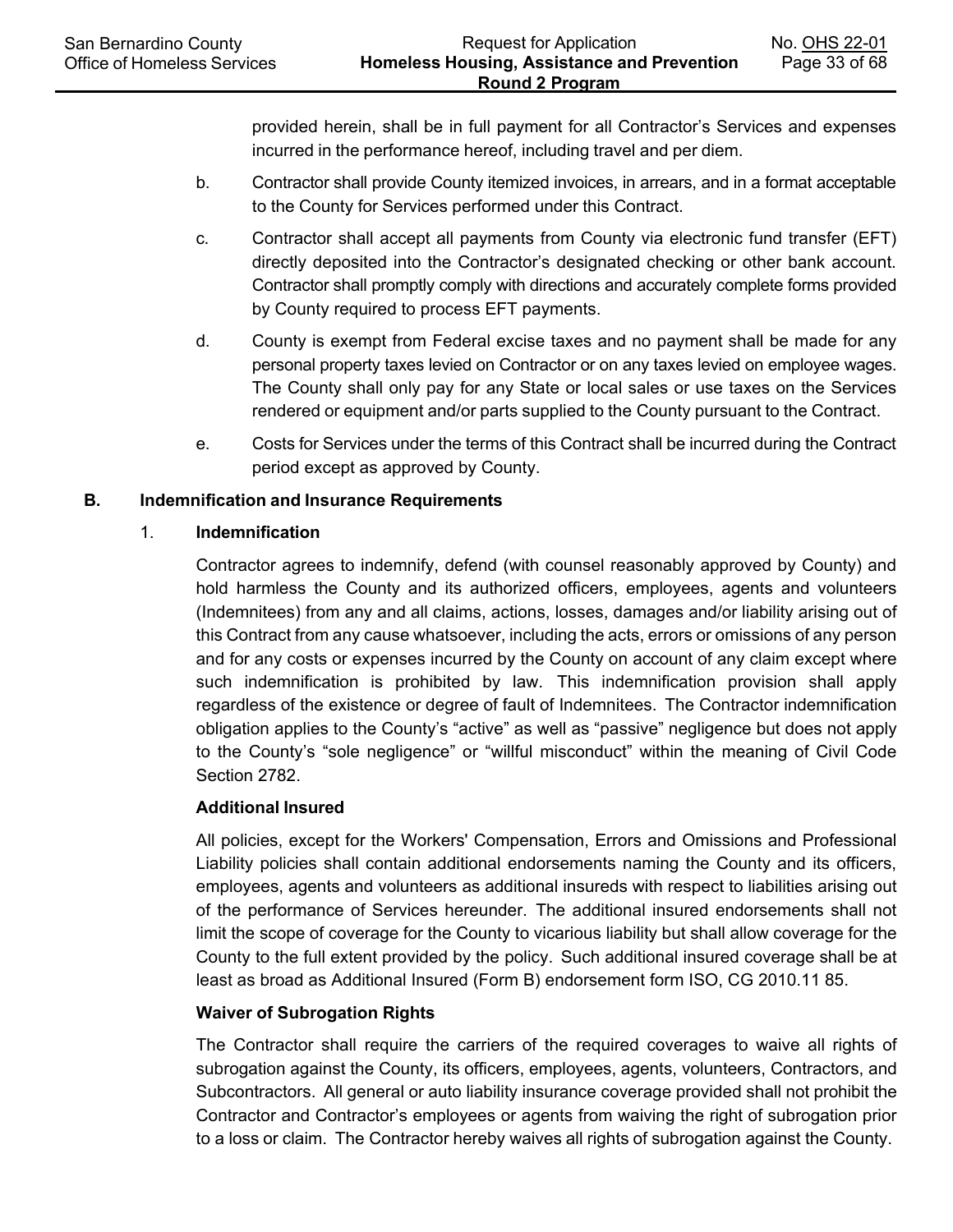#### **Policies Primary and Non-Contributory**

All policies required herein are to be primary and non-contributory with any insurance or selfinsurance programs carried or administered by the County.

#### **Severability of Interests**

Contractor agrees to ensure that coverage provided to meet these requirements is applicable separately to each insured and there will be no cross liability exclusions that preclude coverage for suits between the Contractor and County or between the County and any other insured or additional insured under the policy.

#### **Proof of Coverage**

Contractor shall furnish Certificates of Insurance to the County Department administering the Contract evidencing the insurance coverage at the time the Contract is executed, additional endorsements, as required shall be provided prior to the commencement of performance of Services hereunder, which certificates shall provide that such insurance shall not be terminated or expire without thirty (30) days written notice to the Department, and Contractor shall maintain such insurance from the time Contractor commences performance of Services hereunder until the completion of such Services. Within fifteen (15) days of the commencement of this Contract, Contractor shall furnish a copy of the Declaration page for all applicable policies and will provide complete certified copies of the policies and endorsements immediately upon request.

## **Acceptability of Insurance Carrier**

Unless otherwise approved by Risk Management, insurance shall be written by insurers authorized to do business in the State of California and with a minimum "Best" Insurance Guide rating of "A-VII".

## **Deductibles and Self-Insured Retention**

Any and all deductibles or self-insured retentions in excess of \$10,000 shall be declared to and approved by Risk Management.

#### **Failure to Procure Coverage**

In the event that any policy of insurance required under this contract does not comply with the requirements, is not procured, or is canceled and not replaced, the County has the right but not the obligation or duty to cancel the Contract or obtain insurance if it deems necessary and any premiums paid by the County will be promptly reimbursed by the Contractor or County payments to the Contractor(s)/Applicant(s) will be reduced to pay for County purchased insurance.

#### **Insurance Review**

Insurance requirements are subject to periodic review by the County. The Director of Risk Management or designee is authorized, but not required, to reduce, waive or suspend any insurance requirements whenever Risk Management determines that any of the required insurance is not available, is unreasonably priced, or is not needed to protect the interest of the County. In addition, if Risk Management determines that heretofore unreasonably priced or unavailable types of insurance coverage or coverage limits become reasonably priced or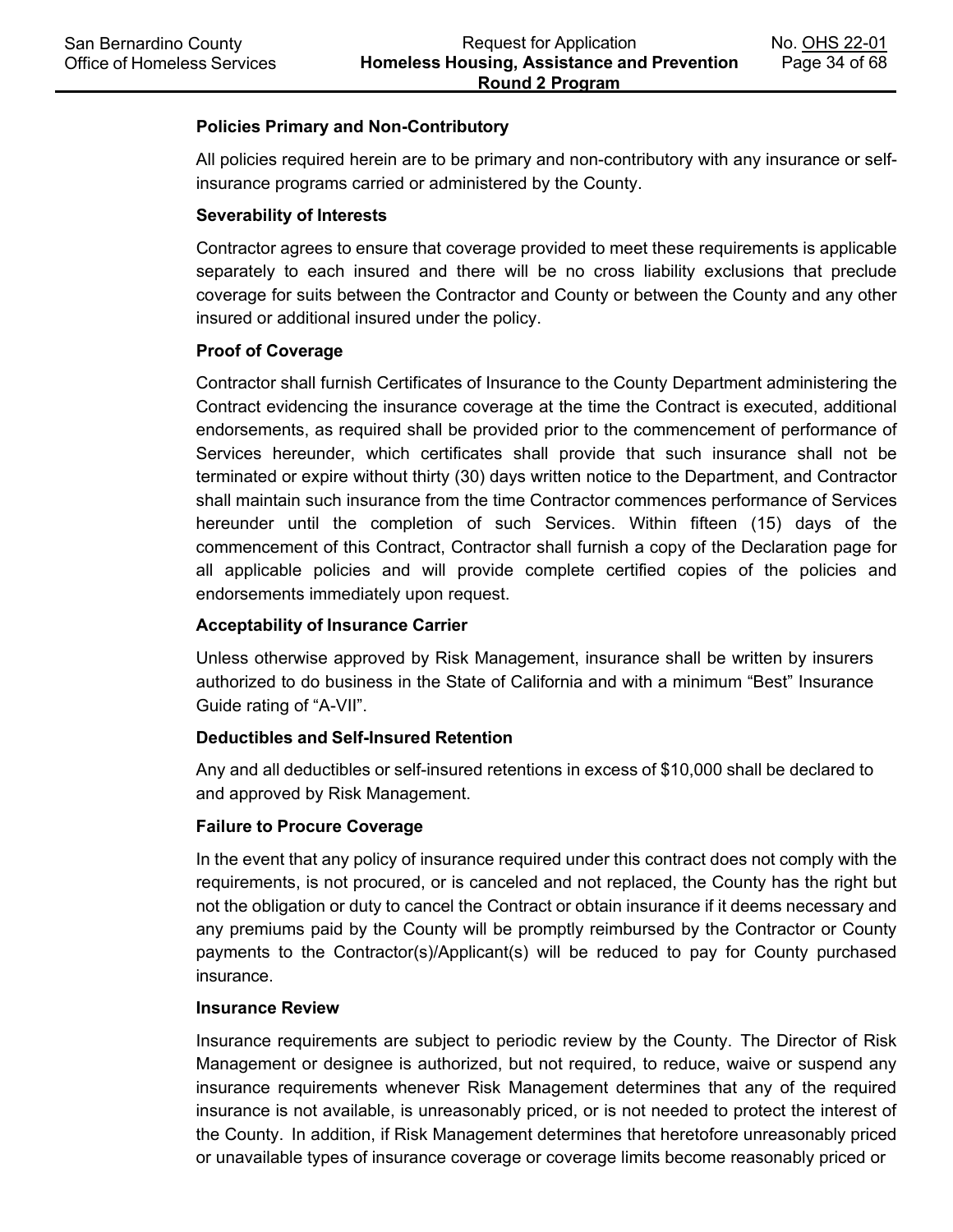available, the Director of Risk Management or designee is authorized, but not required, to change the these insurance requirements to require additional types of insurance coverage or higher coverage limits, provided that any such change is reasonable in light of past claims against the County, inflation, or any other item reasonably related to the County's risk.

Any change requiring additional types of insurance coverage or higher coverage limits must be made by amendment to this Contract. Contractor agrees to execute any such amendment within thirty (30) days of receipt.

Any failure, actual or alleged, on the part of the County to monitor or enforce compliance with any of the insurance and indemnification requirements will not be deemed as a waiver of any rights on the part of the County.

# 2. **Insurance Specifications**

Contractor agrees to provide insurance set forth in accordance with the requirements herein. If Contractor uses existing coverage to comply with these requirements and that coverage does not meet the specified requirements, the Contractor agrees to amend, supplement or endorse the existing coverage to do so.

Without in any way affecting the indemnity herein provided and in addition thereto, the Contractor shall secure and maintain throughout the contract term the following types of insurance with limits as shown:

#### **Workers' Compensation/Employers Liability**

A program of Workers' Compensation insurance or a State-approved Self-Insurance Program in an amount and form to meet all applicable requirements of the Labor Code of the State of California, including Employer's Liability with two hundred and fifty thousand dollar (\$250,000) limits, covering all persons, including volunteers, providing Services on behalf of the Contractor and all risks to such persons under this Contract.

If Contractor has no employees, it may certify or warrant to County that it does not currently have any employees or individuals who are defined as "employees" under the Labor Code and the requirement for Workers' Compensation coverage will be waived by the County's Director of Risk Management.

With respect to Contractors that are non-profit corporations organized under California or Federal law, volunteers for such entities are required to be covered by Workers' Compensation insurance.

#### **Commercial/General Liability Insurance**

Contractor shall carry General Liability Insurance covering all operations performed by or on behalf of Contractor providing coverage for bodily injury and property damage with a combined single limit of not less than one million dollars (\$1,000,000), per occurrence. The policy coverage shall include:

- a. Premises operations and mobile equipment.
- b. Products and completed operations.
- c. Broad form property damage (including completed operations)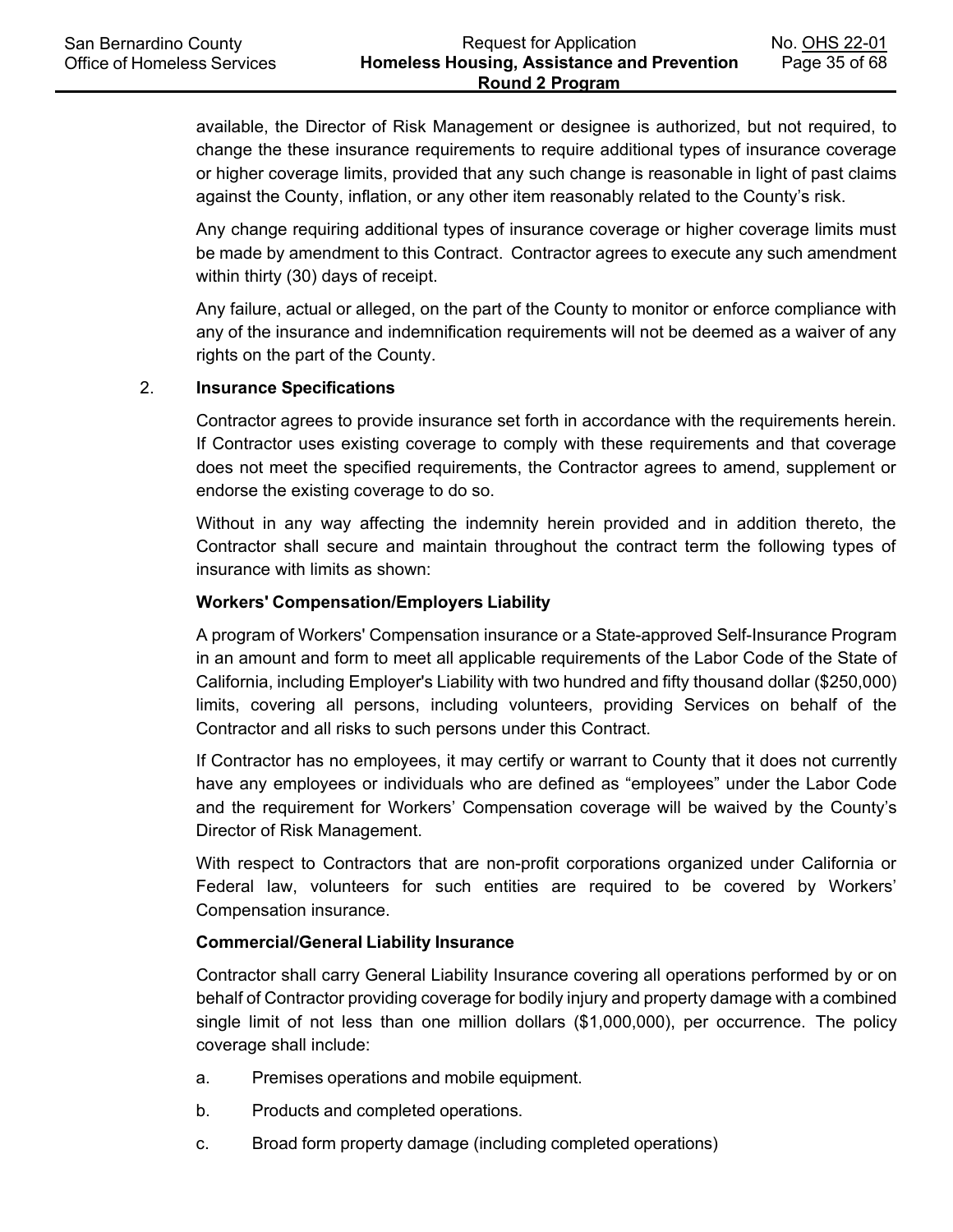- d. Explosion, collapse and underground hazards.
- e. Personal Injury
- f. Contractual liability
- g. \$2,000,000 general aggregate limit

#### **Automobile Liability Insurance**

Primary insurance coverage shall be written on ISO Business Auto coverage form for all owned, hired and non-owned automobiles or symbol 1 (any auto). The policy shall have a combined single limit of not less than one million dollars (\$1,000,000) for bodily injury and property damage, per occurrence.

If Contractor is transporting one or more non-employee passengers in performance of Services, the automobile liability policy shall have a combined single limit of two million dollars (\$2,000,000) for bodily injury and property damage per occurrence.

If Contractor owns no autos, a non-owned auto endorsement to the General Liability policy described above is acceptable.

#### **Umbrella Liability Insurance**

An umbrella (over primary) or excess policy may be used to comply with limits or other primary coverage requirements. When used, the umbrella policy shall apply to bodily injury/property damage, personal injury/advertising injury and shall include a "dropdown" provision providing primary coverage for any liability not covered by the primary policy. The coverage shall also apply to automobile liability.

#### **Professional Services Requirements**

**Professional Liability** – Professional Liability Insurance with limits of not less than one million (\$1,000,000) per claim or occurrence and two million (\$2,000,000) aggregate limits

or

**Errors and Omissions Liability Insurance** with limits of not less than one million (\$1,000,000) and two million (\$2,000,000) aggregate limits

**Directors and Officers Insurance** coverage with limits of not less than one million (\$1,000,000) shall be required for Contracts with charter labor committees or other not-forprofit organizations advising or acting on behalf of the County.

If insurance coverage is provided on a "claims made" policy, the "retroactive date" shall be shown and must be before the date of the start of the Contract work. The claims made insurance shall be maintained or "tail" coverage provided for a minimum of five (5) years after Contract completion.

**Abuse/Molestation Insurance** – Contractor shall have abuse or molestation insurance providing coverage for all employees for the actual or threatened abuse or molestation by anyone of any person in the care, custody, or control of any insured, including negligent employment, investigation and supervision. The policy shall provide coverage for both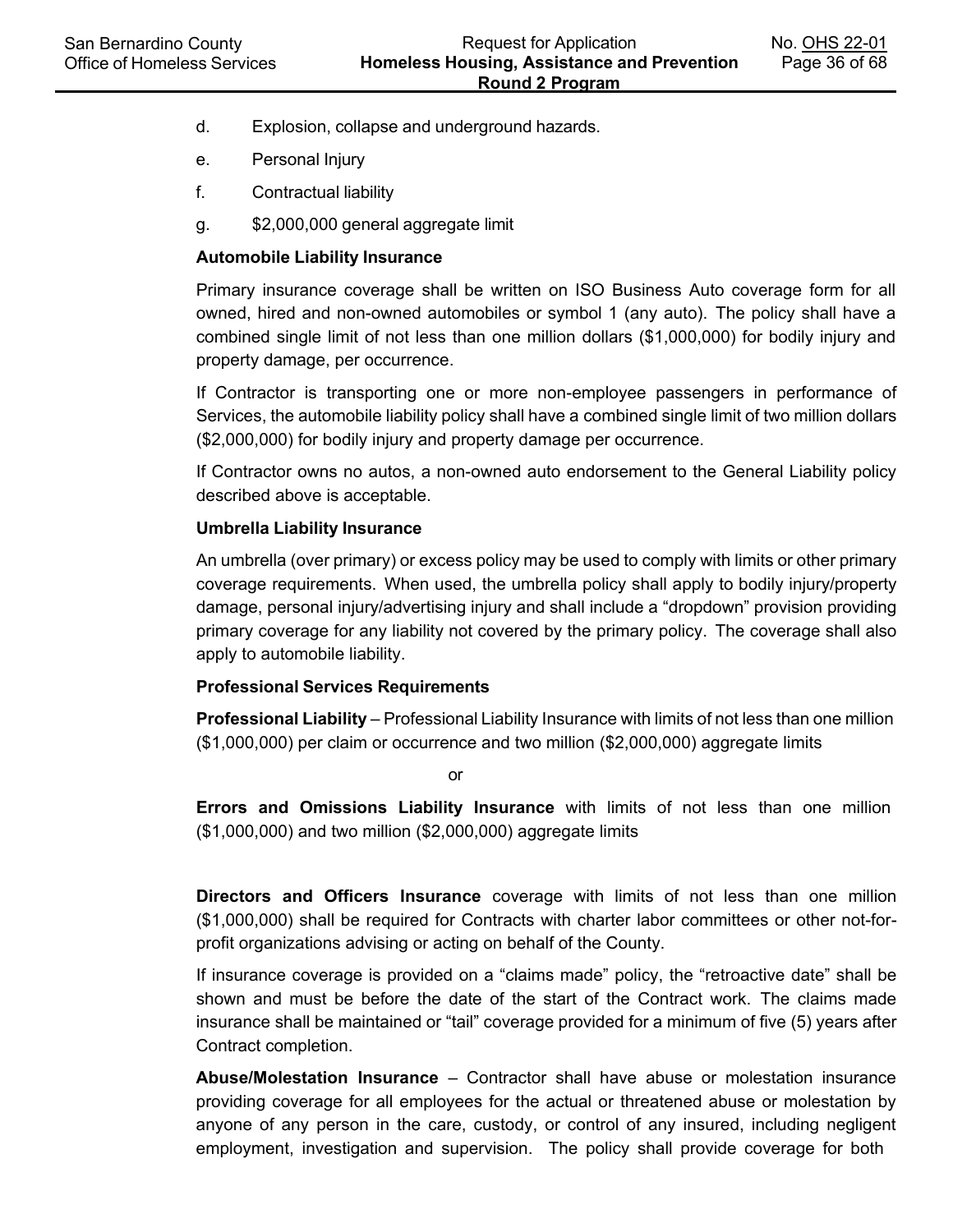defense and indemnity with liability limits of not less than one million dollars (\$1,000,000) with a two million dollars (\$2,000,000) aggregate limit.

#### **C. Right to Monitor and Audit**

#### 1. **Right to Monitor**

The County, State and Federal governments shall have absolute right to review and audit all records, books, papers, documents, corporate minutes, and other pertinent items as requested, and shall have the absolute right to monitor the performance of Contractor in the delivery of Services provided under this Contract. Contractor shall give full cooperation, in any auditing or monitoring conducted. Contractor shall cooperate with the County in the implementation, monitoring and evaluation of this Contract and comply with any and all reporting requirements established by the County. Contractor shall repay to County within thirty (30) days of receipt of audit findings any reimbursements made by County to Contractor that are determined by subsequent audit to be unallowable pursuant to the terms of this Contract or by law.

#### 2. **Records**

Contractor shall maintain all records and books pertaining to the delivery of Services under this Contract and demonstrate accountability for Contract performance. All records shall be complete and current and comply with all Contract requirements. Failure to maintain acceptable records shall be considered grounds for withholding of payments for invoices submitted and/or termination of Contract.

All records relating to the Contractor's personnel, Contractors, Subcontractors, Service/Scope of Work and expenses pertaining to this Contract shall be kept in generally acceptable accounting format. Records should include primary source documents. Fiscal records shall be kept in accordance with Generally Accepted Accounting Principles and must account for all funds, tangible assets, revenue and expenditures. Fiscal records must comply with the appropriate Office of Management and Budget (OMB) Circulars which state the administrative requirements, cost principles and other standards for accountancy.

All records pertaining to Services delivered and all fiscal, statistical and management books and records shall be available for examination and audit by County representatives for a period of three years after final payment under the Agreement or until all pending County, State and Federal audits are completed, whichever is later.

## **D. Correction of Performance Deficiencies**

- 1. In the event of a problem or potential problem that could impact the quality or quantity of work, Services, or the level of performance under this Contract, Contractor shall notify the County within one (1) working day, in writing and by telephone.
- 2. Failure by Contractor to comply with any of the provisions, covenants, requirements or conditions of this Contract shall be a material breach of this Contract.
- 3. Contractor's Primary Contact and County Representative shall attempt in good faith to promptly resolve any dispute, controversy or claim arising out of this Contract. If these representatives are unable to resolve a dispute, controversy or claim with ten (10) days after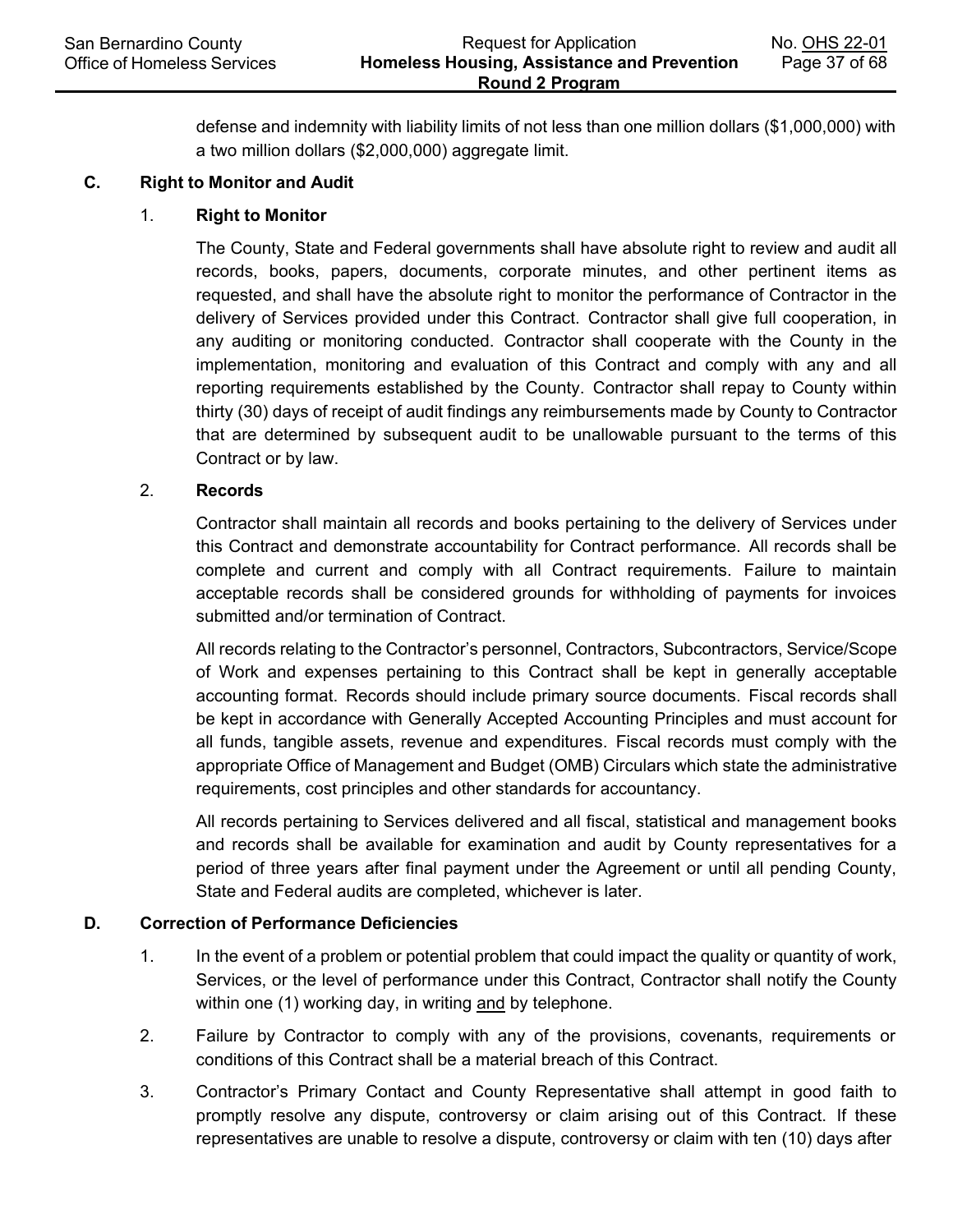the initial request for a meeting, then the dispute shall be submitted to an executive-level performance review.

If the Primary Contact and County Representative are not successful in resolving the dispute, negotiations shall be conducted by the Chief Executive Officer, or designee and the highestlevel executive for Contractor. If these representatives are unable to resolve the dispute within ten (10) days after the representatives have commenced negotiations, or 20 days have passed since the initial request for negotiations at this level, the Parties may agree in writing to submit the dispute to mediation.

- 4. In the event of a non-cured breach, County may, at its sole discretion and in addition to any other remedies available at law, in equity, or otherwise specified in this Contract.
	- a. Afford Contractor thereafter a time period within which to cure the breach, which period shall be established at the sole discretion of County;
	- b. Withhold funds pending duration of the breach;
	- c. Discontinue reimbursement to Contractor for and during the period in which Contractor is in breach, which reimbursement shall not be entitled to later recovery;
	- d. Offset against any monies billed by Contractor but yet unpaid by the County;
	- e. Terminate this Contract immediately and be relieved of the payment of any consideration to Contractor. In the event of such termination, the County may proceed with the work in any manner deemed proper by the County. The cost to the County shall be deducted from any sum due to the Contractor under this Contract and the balance, if any, shall be paid by the Contractor upon demand.
- 5. Unless a remedy is specifically designated as exclusive, no remedy conferred by any of the specific provision of the Contract is intended to be exclusive of any other remedy, and each and every remedy shall be cumulative and shall be in addition to every other remedy given hereunder, now or hereafter existing at law or in equity or by statue or otherwise. The election of any one or more remedies by either Party shall not constitute a waiver of the right to pursue other available remedies.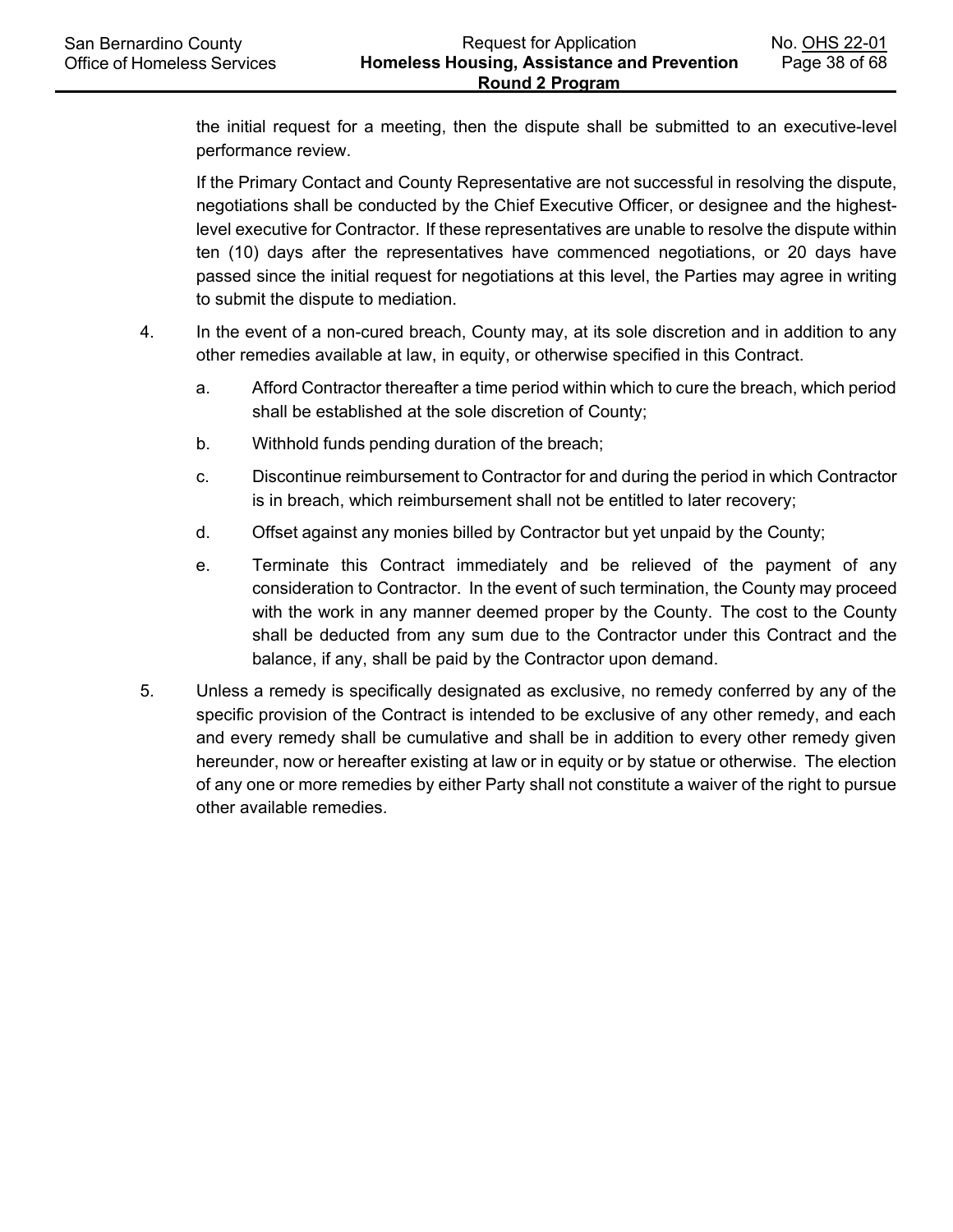## **ATTACHMENT A – COVER PAGE**

# **Use this checklist to ensure that all items requested have been included.**

|     | <b>Items Completed</b>                                                                                                                                                                                                                                                                                                                               | Page (s) |
|-----|------------------------------------------------------------------------------------------------------------------------------------------------------------------------------------------------------------------------------------------------------------------------------------------------------------------------------------------------------|----------|
| 1.  | Attachment A - Cover Page                                                                                                                                                                                                                                                                                                                            |          |
| 2.  | Attachment B - Statement of Certification                                                                                                                                                                                                                                                                                                            |          |
| 3.  | Attachment C - Licenses, Permits, and/or Certifications                                                                                                                                                                                                                                                                                              |          |
| 4.  | Attachment D - Certification Regarding Debarment or Suspension;<br>California Secretary of State Business Entity Registration                                                                                                                                                                                                                        |          |
| 5.  | Attachment E - Budget                                                                                                                                                                                                                                                                                                                                |          |
| 6.  | Attachment F - Reserved                                                                                                                                                                                                                                                                                                                              | N/A      |
| 7.  | Attachment G - Employment of Former County Officials                                                                                                                                                                                                                                                                                                 |          |
| 8.  | Attachment H - Exceptions to RFA                                                                                                                                                                                                                                                                                                                     |          |
| 9.  | Attachment I - Public Records Act Exemptions                                                                                                                                                                                                                                                                                                         |          |
| 10. | Attachment J – Indemnification and Insurance Requirements Affidavit                                                                                                                                                                                                                                                                                  |          |
| 11. | Attachment K - HHAP-2 Project Application                                                                                                                                                                                                                                                                                                            |          |
|     | Applicant Name: <u>Cambridge Communication</u>                                                                                                                                                                                                                                                                                                       |          |
|     | Address: Andreas Address and American American American American American American American American American                                                                                                                                                                                                                                        |          |
|     |                                                                                                                                                                                                                                                                                                                                                      |          |
|     |                                                                                                                                                                                                                                                                                                                                                      |          |
|     | Email Address:                                                                                                                                                                                                                                                                                                                                       |          |
|     |                                                                                                                                                                                                                                                                                                                                                      |          |
|     | RFA Contact (Name/Title): Name and South Article of the Contact of Name and South Article of the Contact of Name and South Article of the Contact of the Contact of the Contact of the Contact of the Contact of the Contact o                                                                                                                       |          |
|     |                                                                                                                                                                                                                                                                                                                                                      |          |
|     |                                                                                                                                                                                                                                                                                                                                                      |          |
|     | By signing below, the individual acknowledges that he/she has the authority to bind the Applicant to the<br>terms of the Application. The individual further acknowledges that he/she has read and understands the<br>RFA, the contents of the Application and the Attachments, and attests to the accuracy of the information<br>submitted therein. |          |

Signature of Authorized Representative:

Date: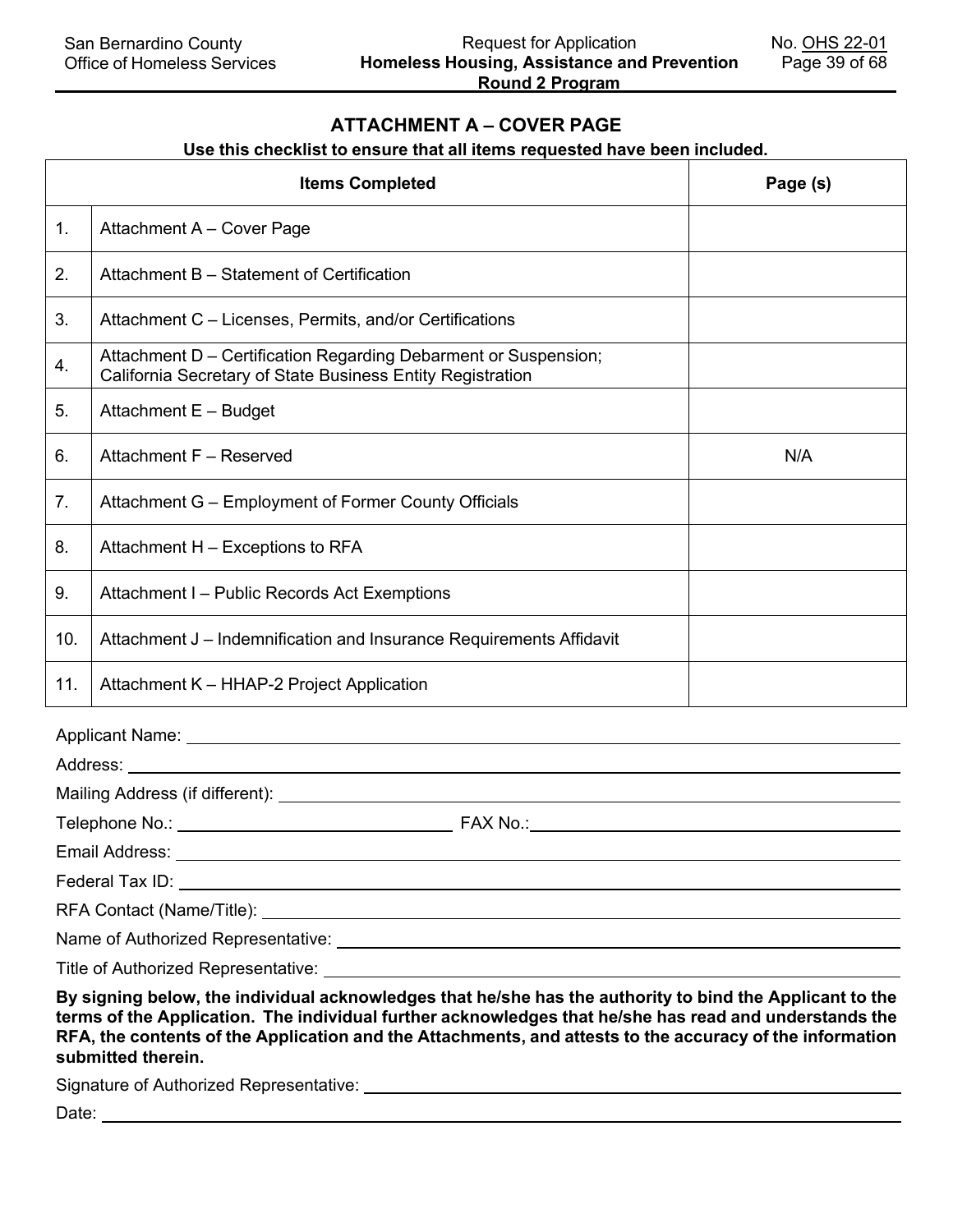# **ATTACHMENT B STATEMENT OF CERTIFICATION**

The following statements are incorporated in our response to San Bernardino County.

|    | <b>Statement</b>                                                                                                                                                                                            | Agree<br>(initial) | <b>Disagree with qualification</b><br>(initial and attach<br>explanation) |
|----|-------------------------------------------------------------------------------------------------------------------------------------------------------------------------------------------------------------|--------------------|---------------------------------------------------------------------------|
| 1. | The offer made in the Application is firm and binding for nine<br>(9) months from the Deadline for Applications.                                                                                            |                    |                                                                           |
| 2. | All declarations in the Application and attachments are true<br>and that this shall constitute a warranty, the falsity of which will<br>entitle the County to pursue any remedy by law.                     |                    |                                                                           |
| 3. | Applicant agrees that all aspects of the RFA and the<br>Application submitted shall be binding if the Application is<br>selected and a Contract awarded.                                                    |                    |                                                                           |
| 4. | Applicant agrees to provide the County with any other<br>information the County determines is necessary for an<br>accurate determination of the Applicant's ability to perform the<br>Services as proposed. |                    |                                                                           |
| 5. | Applicant, if selected will comply with all applicable rules, laws<br>and regulations.                                                                                                                      |                    |                                                                           |
| 6. | The RFA has been reviewed in its entirety and Applicant has<br>no exceptions to any requirements, terms, or conditions,<br>except as noted in Attachment H.                                                 |                    |                                                                           |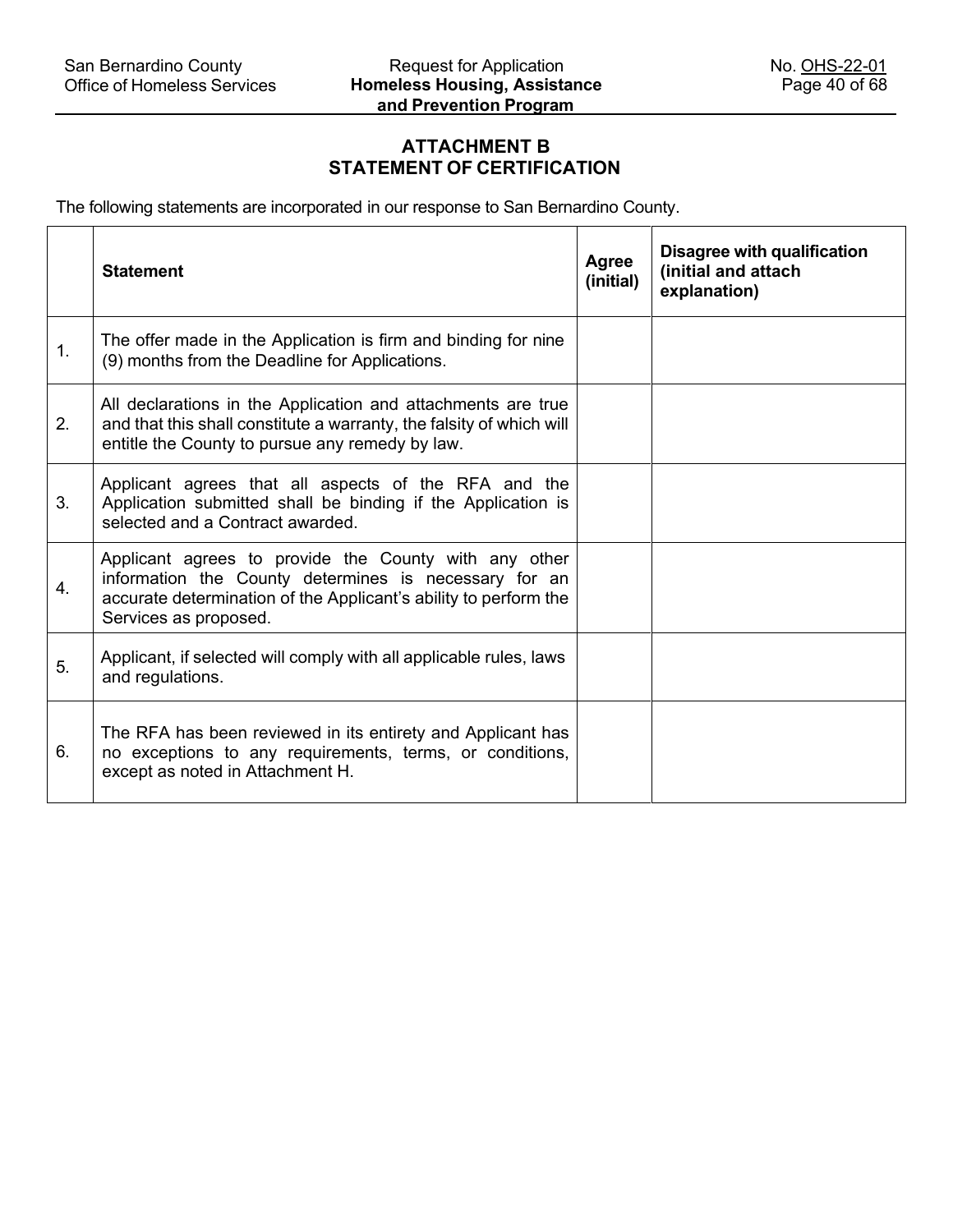# **ATTACHMENT C**

# **LICENSES, PERMITS, and/or CERTIFICATIONS**

# **TYPE (ie: License, Permit, Certifications) EXPIRATION Include DIR Registration No. of Contractor and Subcontractors**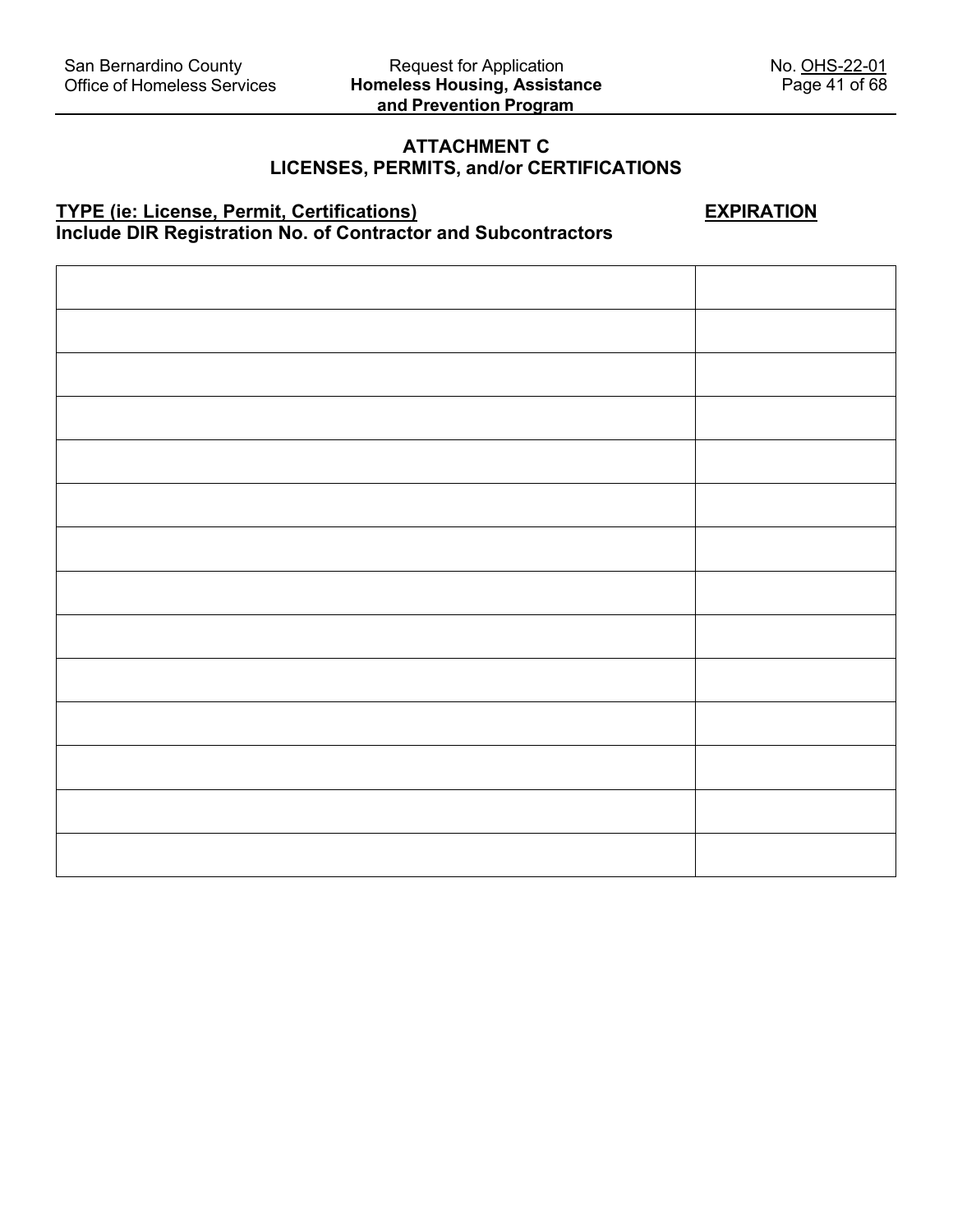# **ATTACHMENT D**

# **CERTIFICATION REGARDING DEBARMENT OR SUSPENSION; CALIFORNIA SECRETARY OF STATE BUSINESS ENTITY REGISTRATION**

In compliance with contracts and grants Contracts applicable under the U.S. Federal Awards Program, the following certification is required by all Applicants submitting a response to this RFA:

- 1. The Applicant certifies, to the best of its knowledge and belief, that neither the Applicant nor its Principals are suspended, debarred, proposed for debarment, or declared ineligible for the award of contracts from the United States federal government procurement or non-procurement programs, or are individually or collectively listed as such in the United States General Services Administration's System for Award Management (SAM) website [\(www.sam.gov\)](http://www.sam.gov/).
- 2. The Applicant certifies, to the best of its knowledge and belief, that neither any subcontractor listed in its Application, nor subcontractor's Principals are suspended, debarred, proposed for debarment, or declared ineligible for the award of contracts from the United States federal government procurement or non-procurement programs, or are individually or collectively listed as such in the United States General Services Administration's System for Award Management (SAM) website (www.sam.gov).
- 3. "Principals," for the purposes of this certification, means officers, directors, owners, partners, and persons having primary management or supervisory responsibilities within a business entity (e.g., general manager, plant manager, head of a subsidiary, division, or business segment, and similar positions).
- 4. The Applicant shall provide immediate written notice to the Purchasing Agent if, at any time prior to award, the Applicant learns that this certification was erroneous when submitted or has become erroneous by reason of changes in circumstances.
- 5. This certification is a material representation of fact upon which reliance will be placed when making the award. If it is later determined that the Applicant rendered an erroneous certification, in addition to other remedies available to the San Bernardino County government, the County may terminate the Contract resulting from this RFA for default.
- 6. Applicant affirms that neither it, nor any subcontractor listed in the Application, has any recent unsatisfactory performance with the County during the past twenty-four (24) months at a minimum.
- 7. Applicant also certifies that if it or any of the subcontractors listed in the Application are business entities that must be registered with the California Secretary of State, they are registered and in good standing with the Secretary of State.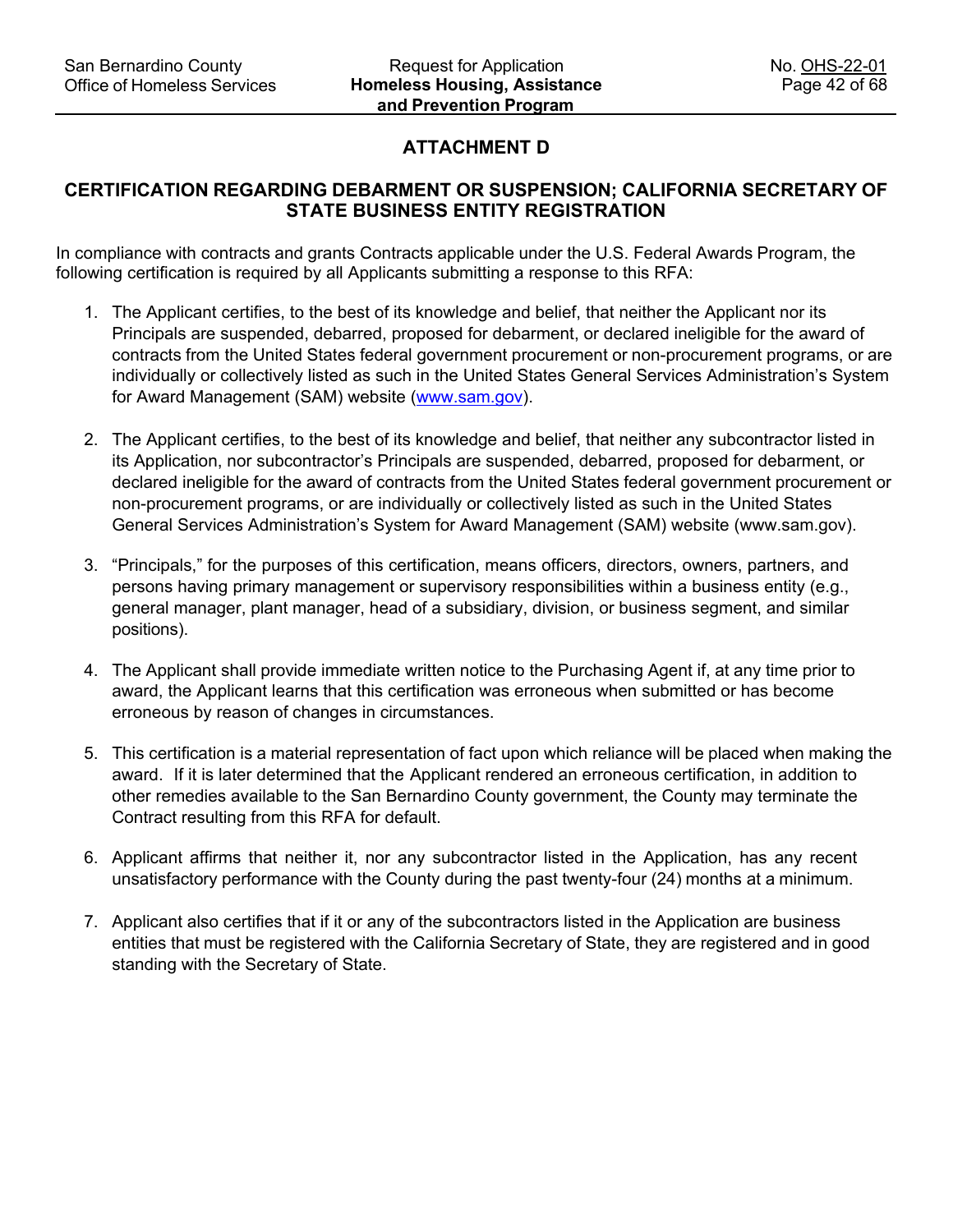# **ATTACHMENT E – BUDGET**

# **A detailed budget is required for each Application submission. Use this page as the cover sheet for the Budget.**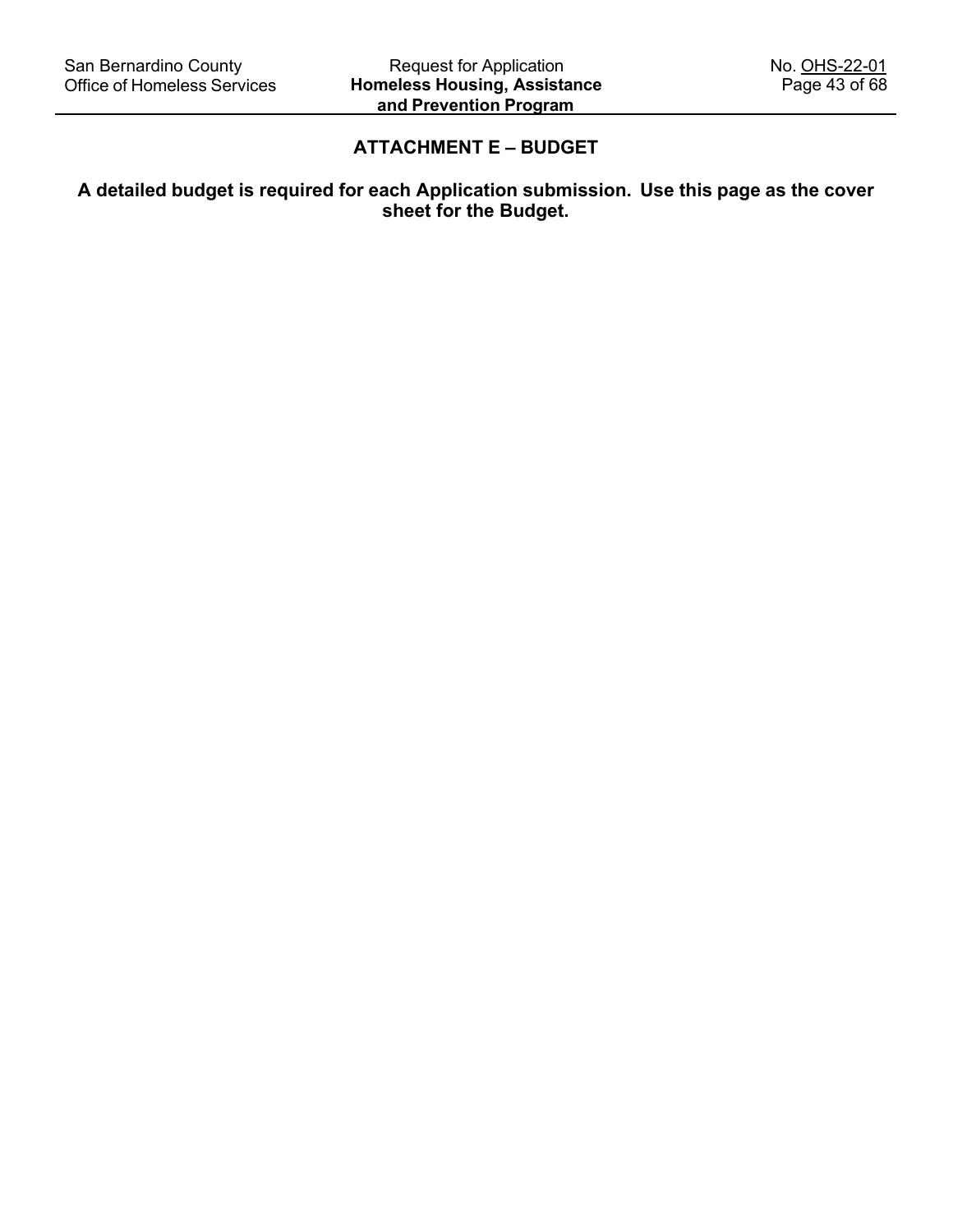# **ATTACHMENT F – RESERVED**

Attachment not required.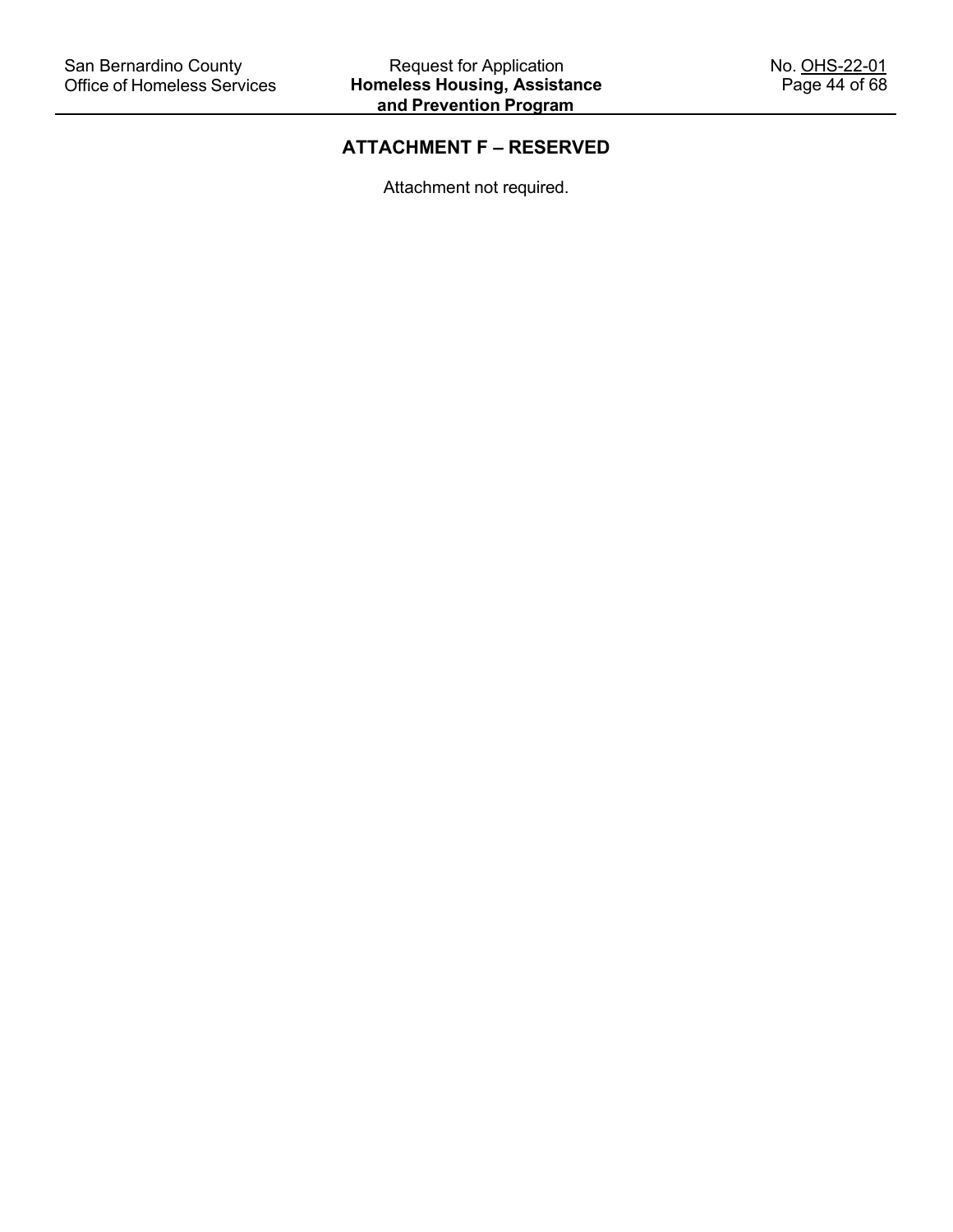# **ATTACHMENT G**

# **EMPLOYMENT OF FORMER COUNTY OFFICIALS**

**NAME**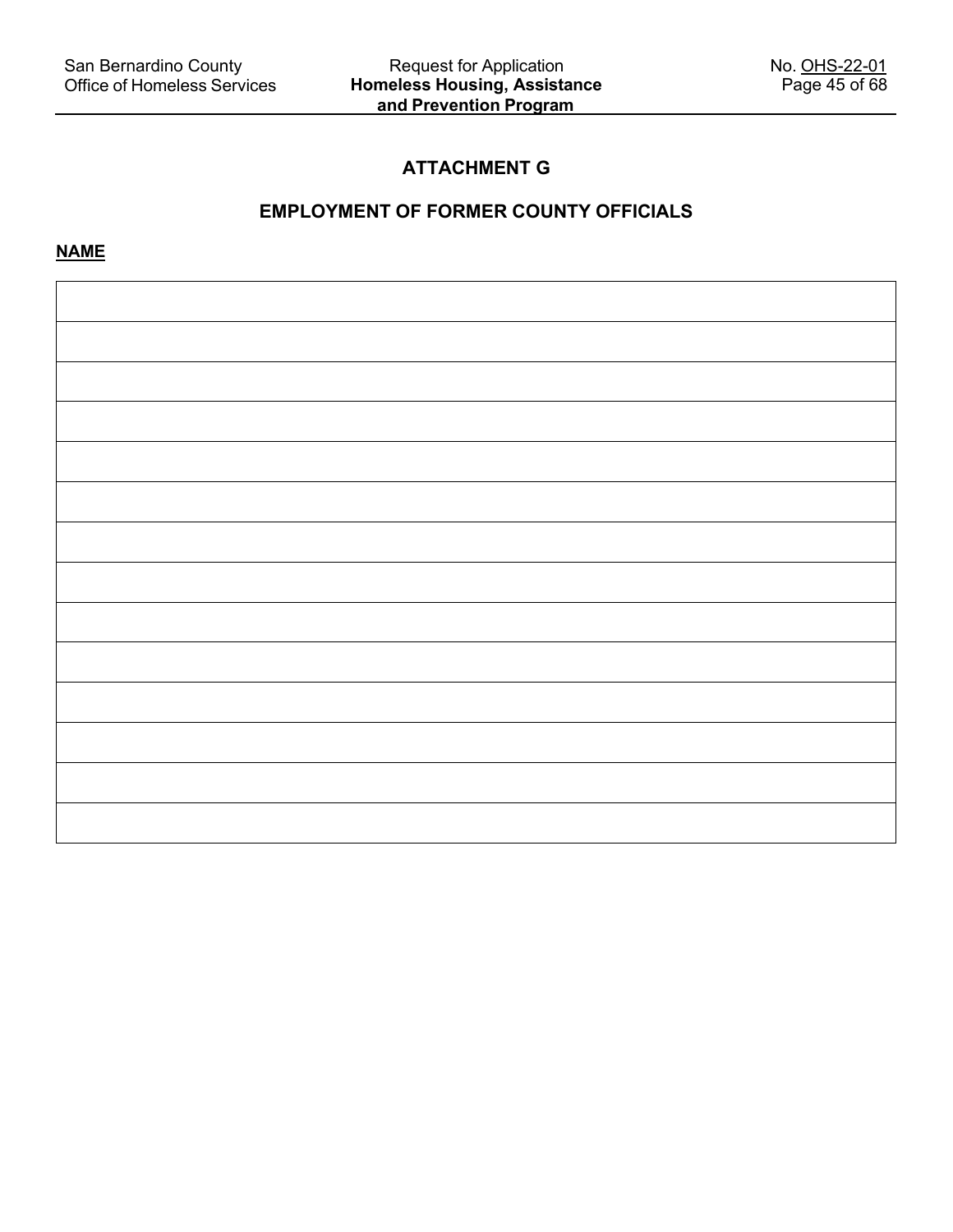# **ATTACHMENT H – EXCEPTIONS TO RFA**

| APPLICANT NAME |      |
|----------------|------|
| <b>ADDRESS</b> |      |
| TELEPHONE #    | FAX# |

I have reviewed the RFA in its entirety and have the following exceptions: (Please identify and list your exceptions by indicating RFA, the Section or Paragraph number, and Page number, as applicable. Be specific about your objections to content, language, or omissions. Add as many pages as required.)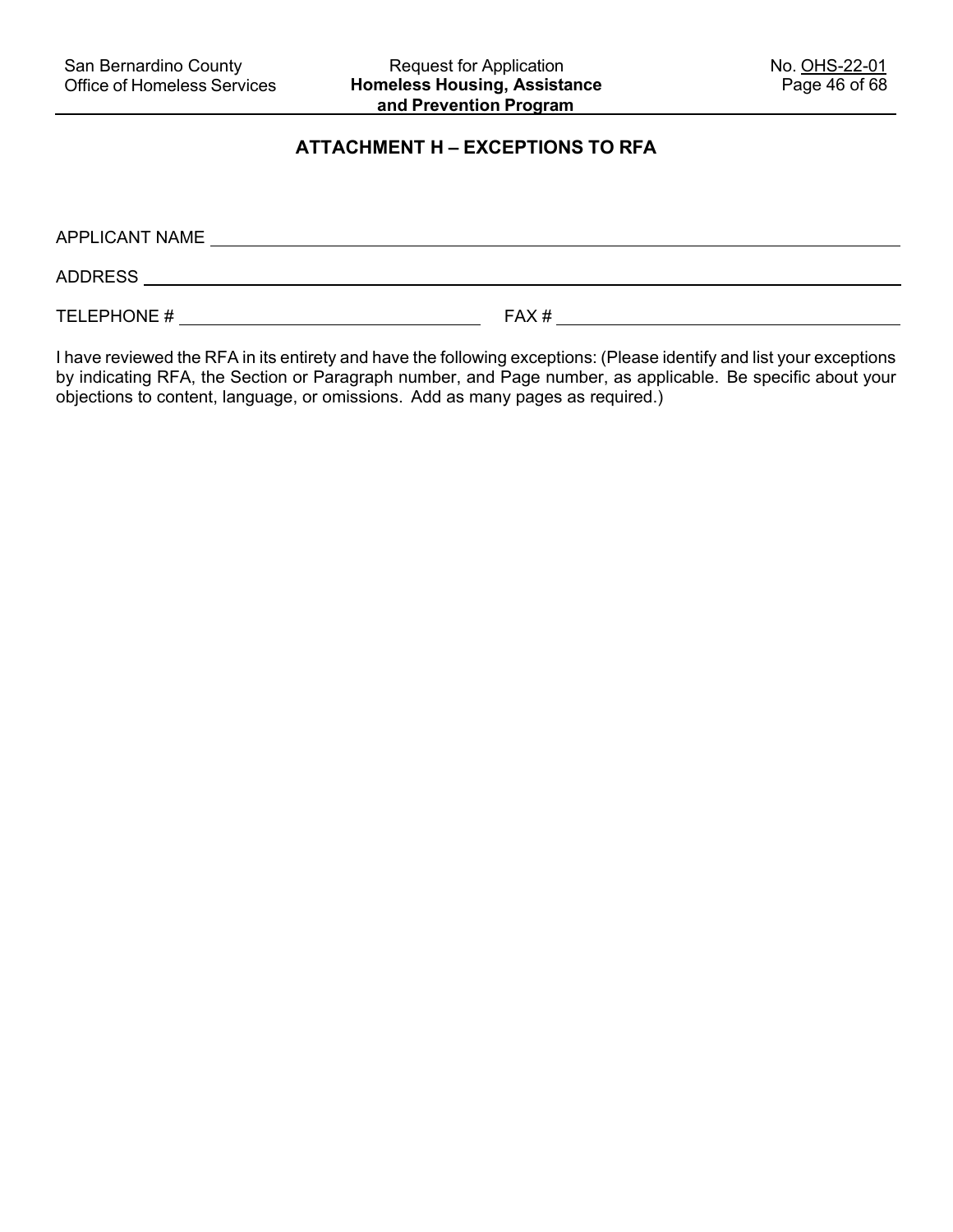# **ATTACHMENT I – PUBLIC RECORDS ACT EXEMPTIONS**

| APPLICANT NAME |      |
|----------------|------|
| <b>ADDRESS</b> |      |
| TELEPHONE #    | FAX# |

Applicant requests that specific portions of the contents of this Application be held confidential and not subject to public disclosure pursuant to the Public Records Act. The specific portions are detailed below: (Please identify and list your exemptions by indicating the Section or Paragraph number, and Page number, of the Application where the content is contained.) **Each stated exemption must include a citation to supporting legal authority, including statutory authority or case law, to support exemption from the Public Records Act. Requested exemptions that does not meet the requirements of this section will not be considered.**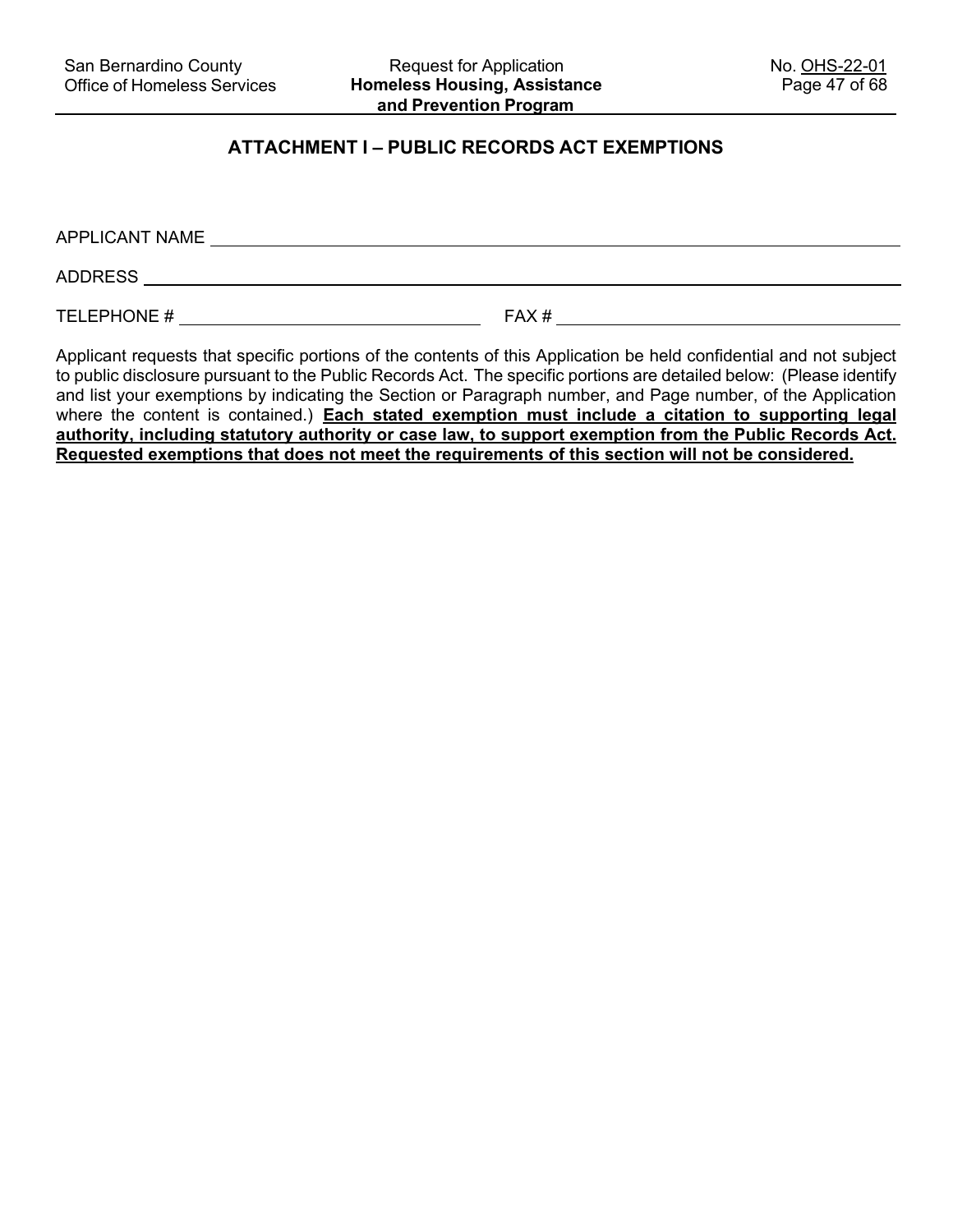#### **ATTACHMENT J - INDEMNIFICATION AND INSURANCE REQUIREMENTS AFFIDAVIT**

# **THE APPLICANT'S INSURANCE COMPANY(S) OR INSURANCE AGENT MUST COMPLETE THIS FORM AND**

# **THE APPLICANT MUST SUBMIT THIS COMPLETED AFFIDAVIT WITH THE APPLICATION.**

I, the undersigned (Please check one box) underwriter agent/broker, certify that I and the Applicant listed below have jointly reviewed the "Insurance Requirements" in this Request for Application (RFA). If the County of San Bernardino ("County") awards the Applicant the Contract for this project, I will be able—within fourteen (14) calendar days after the Applicant is notified of the Contract's award—to furnish the County with all the required, insurance certificate(s) and endorsement(s) as specified in Section X, Paragraph B. Indemnification and Insurance Requirements.

| Insurance Broker / Agency Name                                                                                                                                |                   | Date                                          |                            |                        |
|---------------------------------------------------------------------------------------------------------------------------------------------------------------|-------------------|-----------------------------------------------|----------------------------|------------------------|
| Insurance Broker's / Agent's Name (Printed)                                                                                                                   |                   | Insurance Broker's / Agent's Name (signature) |                            |                        |
| Address                                                                                                                                                       | City              | State                                         | Zip Code                   |                        |
| Telephone Number                                                                                                                                              | <b>FAX Number</b> |                                               | <b>Email Address</b>       |                        |
| Applicant's Name                                                                                                                                              |                   |                                               | County RFA Name and Number |                        |
| <b>Below State the Name of Insurance Company Providing Coverage:</b><br>DO NOT write "Will Provide," "To Be Determined," "When required," or similar phrases. |                   |                                               |                            |                        |
| <b>Commercial General Liability</b>                                                                                                                           |                   | Automobile Liability                          |                            |                        |
| <b>Workers' Compensation Liability</b>                                                                                                                        |                   | Professional Liability                        |                            |                        |
| <b>Pollution Liability</b>                                                                                                                                    |                   |                                               |                            | <b>Cyber Liability</b> |
| Sexual Abuse Liability                                                                                                                                        |                   |                                               |                            |                        |

**[NOTE TO APPLICANT: See Section X, Paragraph B. Indemnification and Insurance Requirements, for details on the basic requirements and types of insurance for this agreement.]**

**NOTE TO THE UNDERWRITER / AGENT-BROKER: If the insurance forms that the Applicant submits to the County do not fully comply with the Insurance Requirements, and/or if the Applicant fails to submit the forms within the 14-day time limit, the County may: (1) declare the Applicant's Application nonresponsive, and (2) award the Contract to the next highest ranked Applicant.**

If you have any questions about the Insurance Requirements, please contact Mr. Rafael Viteri, County of San Bernardino - Risk Management Department, at *(909) 386-8730 or via e-mail [rviteri@rm.sbcounty.gov](mailto:rviteri@rm.sbcounty.gov) (Please provide name of RFA with your email question(s)).*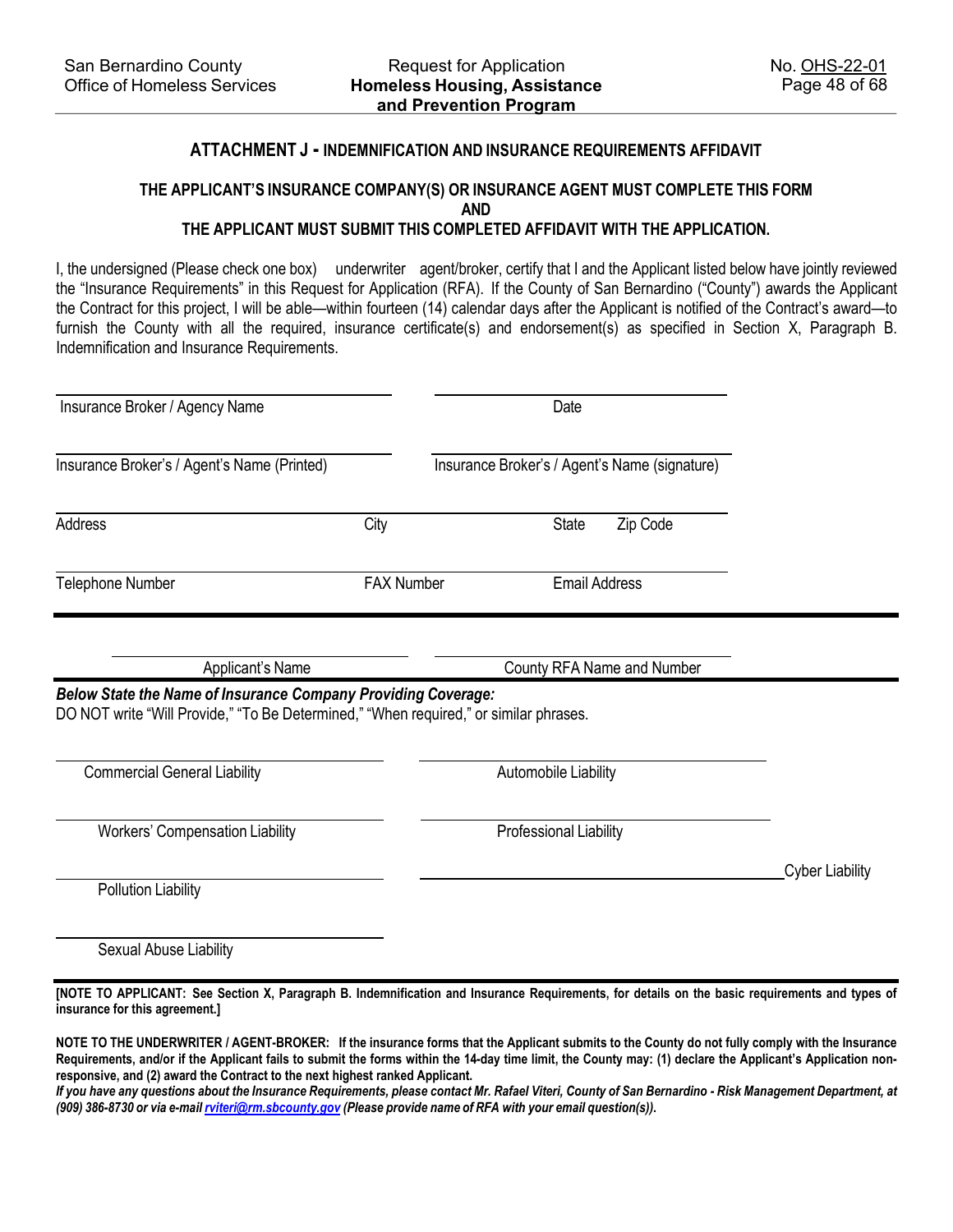# **ATTACHMENT K**

# **HHAP-2 PROJECT APPLICATION**

#### **Purpose**

The Homeless Housing, Assistance and Prevention Round 2 (HHAP-2) Program is a \$300 million block grant program designed to provide Continuums of Care, counties, and large cities with one-time grant funds to support regional coordination and to expand or develop local capacity to address immediate homelessness challenges throughout California.

#### **Program Overview**

- The San Bernardino County Continuum of Care (SBC CoC), through the San Bernardino County Office of Homeless Services (OHS) designated as the Administrative Entity, will release a Request for Application (RFA) to allocate \$1,351,396 of funding under the HHAP-2 Program.
- Spending under the HHAP-2 Program must be informed by a best-practice framework focused on moving homeless individuals and families, or individuals and families at-risk of homelessness, into permanent housing and supporting the efforts of those individuals and families to maintain their permanent housing.
- HHAP-2 services will be provided throughout San Bernardino County. Applications will be accepted for proposed service activities targeted to eligible households within each of the following regions:
- In addition, applications will be accepted for countywide services dedicated to homeless youth and for countywide services to support regional access to the CoC Coordinated Entry System.
	- 6. **Central Valley Region**: Encompasses the cities of Colton, Fontana, Grand Terrace, Highland, Loma Linda, Redlands, Rialto, San Bernardino, Yucaipa, and the surrounding unincorporated communities.
	- 7. **Desert Region**: Encompasses the cities of Adelanto, Apple Valley, Barstow, Hesperia, Victorville, and the surrounding unincorporated communities.
	- 8. **East Valley Region**: Encompasses the cities of Needles, Twenty-nine Palms, Yucca Valley, and the surrounding unincorporated communities.
	- 9. **Mountain Region**: Encompasses the cities of Big Bear and the unincorporated communities which include Blue Jay, Cedar Glen, Cedarpines Park, Crestline, Forest Falls, Green Valley Lake, Lake Arrowhead, Rimforest, Running Springs, Skyforest, Sugarloaf, and Twin Peaks,.
	- 10. **West Valley Region**: Encompasses the cities of Chino, Chino Hills, Montclair, Ontario, Rancho Cucamonga, Upland, and the surrounding unincorporated communities.
- Maximum allocations per Region:
	- 1. **Central Valley Region** \$554,997;
	- 2. **Desert Region** \$222,524;
	- 3. **East Valley Region** \$131,094;
	- 4. **Mountain Region** \$89,535; and
	- 5. **West Valley Region** \$164,341.
- Maximum allocation for **Homeless Youth** (services county-wide): \$116,249.
- Maximum allocation for Coordinated Entry System (services county-wide): \$72,656.

## **Instructions**

- Carefully read the entire RFA and attached documents.
- Answer all questions as specifically and completely as possible.
- Type your answers, do not print.
- If proposing services for more than one region, submit a separate Application for each region.
- Can only propose service categories listed under each region; can check more than one service category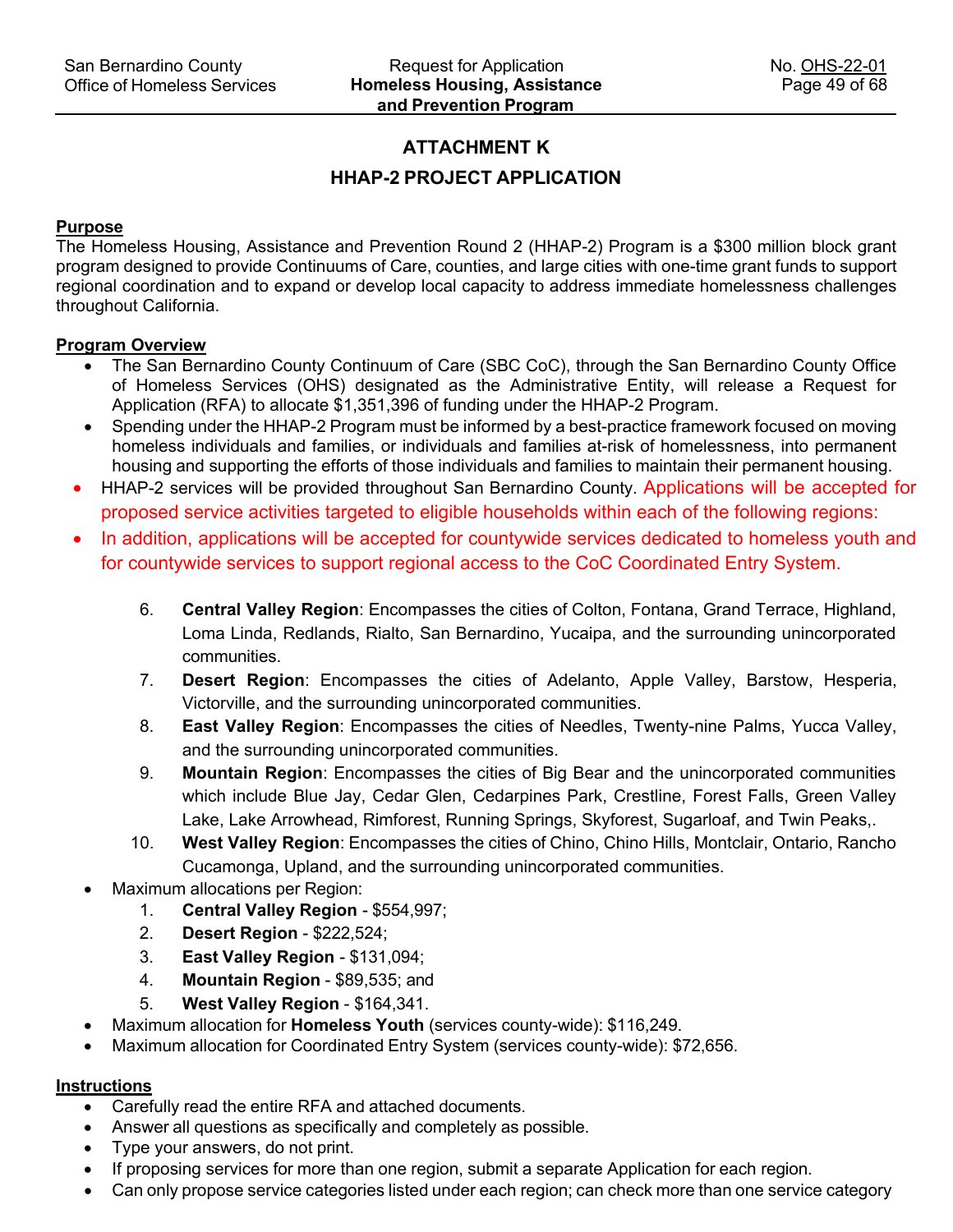per region.

.

• A detailed budget is required for each Application.

## **Regional Funding Priorities**

The Regional Steering Committees were tasked by the ICH with setting HHAP-2 regional project funding priorities to be guided by recommendations in the draft County of San Bernardino Homeless Strategic Plan and by the state HCFC "Guide to Strategic Uses of New and Recent State and Federal Funds to Prevent and End Homelessness."

In January 2022, the Regional Steering Committees conducted HHAP-2 funding work sessions to set regional application scoring priorities which included:

- Ranking by order of priority scoring importance the five (5) categories of Crisis Response and Housing Interventions identified by the state HCFC (see Exhibit B for category descriptions); and
- Identifying activities from among the eight (8) eligible uses of HHAP-2 funding for priority consideration.

Section C, in the *following application section*, lists the Crisis Response and Housing Intervention categories in rank order of priority scoring for each region and lists the eligible uses of HHAP-2 funding selected for priority consideration in each region (please note that applications for all eligible uses will be considered).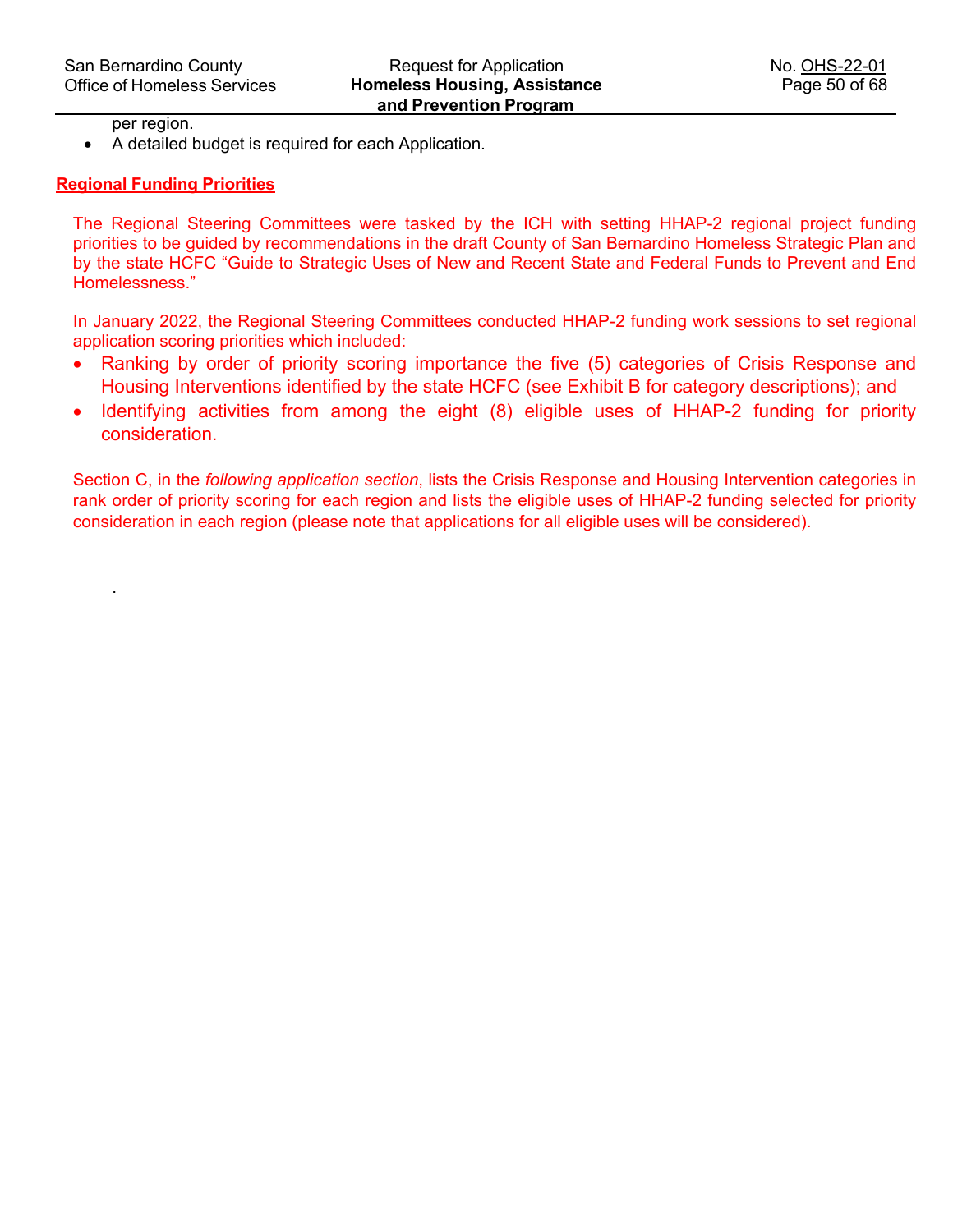#### Request for Application **Homeless Housing, Assistance and Prevention Program**

|                  | A. Applicant Information                   |        |      |
|------------------|--------------------------------------------|--------|------|
| $\overline{1}$ . | Name of Applicant:                         |        |      |
| 2.               | Applicant's Legal Name:                    |        |      |
| 3.               | Address:                                   |        |      |
|                  | City:                                      | State: | Zip: |
| $\overline{4}$ . | Mailing Address (if different than above): |        |      |
|                  | City:                                      | State: | Zip: |
| 5.               | <b>Contact Person:</b>                     |        |      |
| $\overline{6}$ . | Title:                                     |        |      |
| 7.               | Contact Phone:                             |        |      |
| 8.               | <b>Contact Email:</b>                      |        |      |

|    | <b>B. Applicant Statement of Experience and Qualifications</b>                                                                                                                                                                                                                                        |
|----|-------------------------------------------------------------------------------------------------------------------------------------------------------------------------------------------------------------------------------------------------------------------------------------------------------|
| 1. | Business name of the Applicant and type of legal entity such as corporation, partnership, etc. If Applicant<br>is a business entity that must be registered with the California Secretary of State, Applicant shall provide<br>the County the entity number assigned to it by the Secretary of State: |
| 2. | Number of years the Applicant has been in business under the present business name, as well as related<br>prior business names.                                                                                                                                                                       |
| 3. | Do you have any commitments or potential commitments that may impact your ability to perform the<br>Contract if awarded? If yes, explain.<br>Yes<br>No                                                                                                                                                |

|    | Regions/Eligible Use Category (must submit a separate Application for each region)                                                                                                                                                                                                                                                                                               |
|----|----------------------------------------------------------------------------------------------------------------------------------------------------------------------------------------------------------------------------------------------------------------------------------------------------------------------------------------------------------------------------------|
| 1. | <b>Central Valley Region</b>                                                                                                                                                                                                                                                                                                                                                     |
|    | Indicate the proposed category/categories Indicate the proposed project category/categories                                                                                                                                                                                                                                                                                      |
|    | (select as many as applicable for this project). Complete the "Project Description" section,<br>explaining each category selected below in detail. In rank order of priority scoring:                                                                                                                                                                                            |
|    | $\Box$ Permanent Housing Plus Services                                                                                                                                                                                                                                                                                                                                           |
|    | $\Box$ Rental Assistance/ Rapid Rehousing                                                                                                                                                                                                                                                                                                                                        |
|    | $\Box$ Interim Housing/ Temporary Shelter<br>□ Outreach and Engagement<br>□ Diversion and Homeless Prevention                                                                                                                                                                                                                                                                    |
|    | Eligible uses of HHAP-2 funding identified for priority consideration by the Central Valley Region include<br>in order of importance: Delivery of Permanent Housing, Operating Subsidies and Street Outreach (tied),<br>Rapid Rehousing and Services Coordination (tied), Systems Support and Prevention & Shelter<br>Diversion (tied), and Navigation Center/Emergency Shelter. |
| 2. | <b>Desert Region</b>                                                                                                                                                                                                                                                                                                                                                             |
|    | Indicate the proposed project category/categories (select as many as applicable for this project).<br>Complete the "Project Description" section, explaining each category selected below in detail. In rank<br>order of priority scoring:                                                                                                                                       |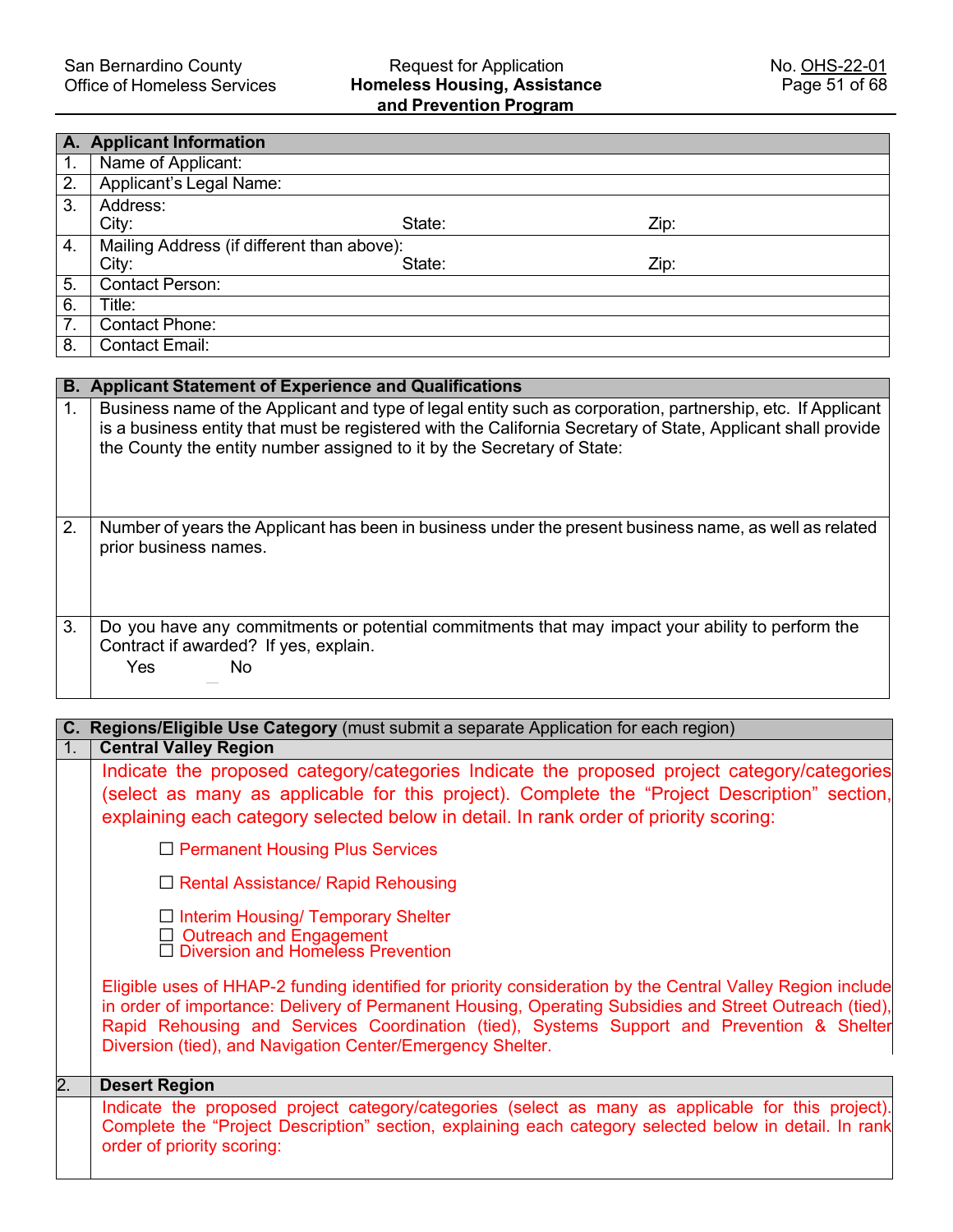|    | $\Box$ Interim Housing/ Temporary Shelter                                                                                                                                                                                                                                                                                                   |
|----|---------------------------------------------------------------------------------------------------------------------------------------------------------------------------------------------------------------------------------------------------------------------------------------------------------------------------------------------|
|    | $\Box$ Rental Assistance/ Rapid Rehousing                                                                                                                                                                                                                                                                                                   |
|    | $\Box$ Permanent Housing Plus Services<br>$\Box$ Diversion and Homeless Prevention<br>$\Box$ Outreach and Engagement                                                                                                                                                                                                                        |
|    | Eligible uses for HHAP-2 funding identified for priority consideration by the Desert Region include in<br>order of importance: Rapid Rehousing, Operating Subsidies and Delivery of Permanent Housing<br>(tied), Street Outreach/Prevention & Shelter Diversion/Navigation Center & Emergency Shelter<br>(tied), and Services Coordination. |
| 3. | <b>East Valley Region</b>                                                                                                                                                                                                                                                                                                                   |
|    | Indicate the proposed project category/categories (select as many as applicable for this project). Complete<br>the "Project Description" section, explaining each category selected below. In detail in rank order of priority<br>scoring:                                                                                                  |
|    | $\Box$ Rental Assistance/ Rapid Rehousing                                                                                                                                                                                                                                                                                                   |
|    | $\Box$ Permanent Housing Plus Services                                                                                                                                                                                                                                                                                                      |
|    | $\Box$ Interim Housing/ Temporary Shelter<br>$\Box$ Diversion and Homeless Prevention<br>$\Box$ Outreach and Engagement                                                                                                                                                                                                                     |
|    | Eligible uses of HHAP-2 funding identified for priority consideration by the East Valley Region<br>include in order of importance: Services Coordination, Navigation Center/Emergency Shelter,<br>Prevention and Diversion, Delivery of Permanent Housing, and Rapid Rehousing.                                                             |
| 4. | <b>Mountain Region</b>                                                                                                                                                                                                                                                                                                                      |
|    | Indicate the proposed category/categories (select as many as applicable for this project). Complete<br>the "Project Description" section, explaining each category selected below in detail.<br>In rank order of priority scoring:                                                                                                          |
|    | $\Box$ Interim Housing/ Temporary Shelter                                                                                                                                                                                                                                                                                                   |
|    | $\Box$ Rental Assistance/ Rapid Rehousing<br>□ Diversion and Homeless Prevention<br>$\Box$ Outreach and Engagement                                                                                                                                                                                                                          |
|    | $\Box$ Permanent Housing Plus Services                                                                                                                                                                                                                                                                                                      |
|    | Eligible uses of HHAP-2 funding identified for priority consideration by the Mountain Region include Rapid<br>Rehousing, Operating Subsidies, Prevention and Diversion, and Services Coordination.                                                                                                                                          |
| 5. | <b>West Valley Region</b>                                                                                                                                                                                                                                                                                                                   |
|    | Indicate the proposed project category/categories (select as many as applicable for this project). Complete                                                                                                                                                                                                                                 |
|    | the "Project Description" section, explaining each category selected below in detail. In rank order priority<br>scoring:                                                                                                                                                                                                                    |
|    | $\Box$ Diversion and Homeless Prevention                                                                                                                                                                                                                                                                                                    |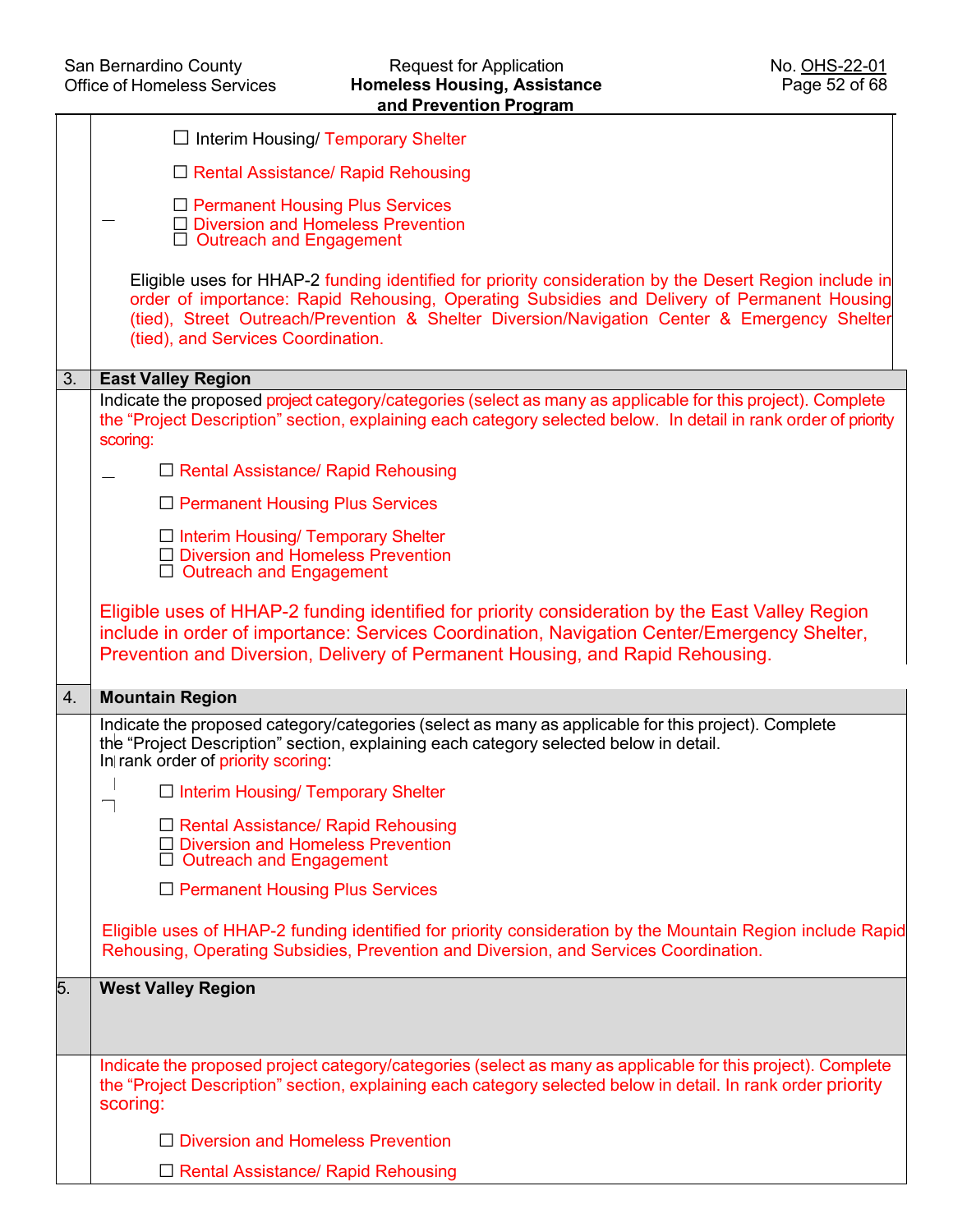|    | $\Box$ Permanent Housing Plus Services                                                                                                                                                                                                         |
|----|------------------------------------------------------------------------------------------------------------------------------------------------------------------------------------------------------------------------------------------------|
|    | Eligible uses of HHAP-2 funding identified for priority consideration by the West Valley Region<br>include in order of importance: Rapid Rehousing and Prevention & Diversion (tied), Services<br>Coordination, Delivery of Permanent Housing. |
| 6. | <b>Homeless Youth (County-wide)</b>                                                                                                                                                                                                            |
|    | $\Box$ Services specific to the needs of homeless youth.                                                                                                                                                                                       |
|    | Complete the "Project Description" section, explaining in detail how the services for the proposed project<br>meets the needs of homeless youth or youth at risk.                                                                              |
|    |                                                                                                                                                                                                                                                |
|    |                                                                                                                                                                                                                                                |
|    |                                                                                                                                                                                                                                                |
| 7. | <b>Coordinated Entry System (County-wide)</b>                                                                                                                                                                                                  |
|    | $\Box$ Service activities to support regional access and engagement with the coordinated entry system.                                                                                                                                         |
|    | Complete the "Project Description" section, explaining in detail how the service activities for the proposed<br>project addresses the need for regional access and engagement with the coordinated entry system.                               |
|    |                                                                                                                                                                                                                                                |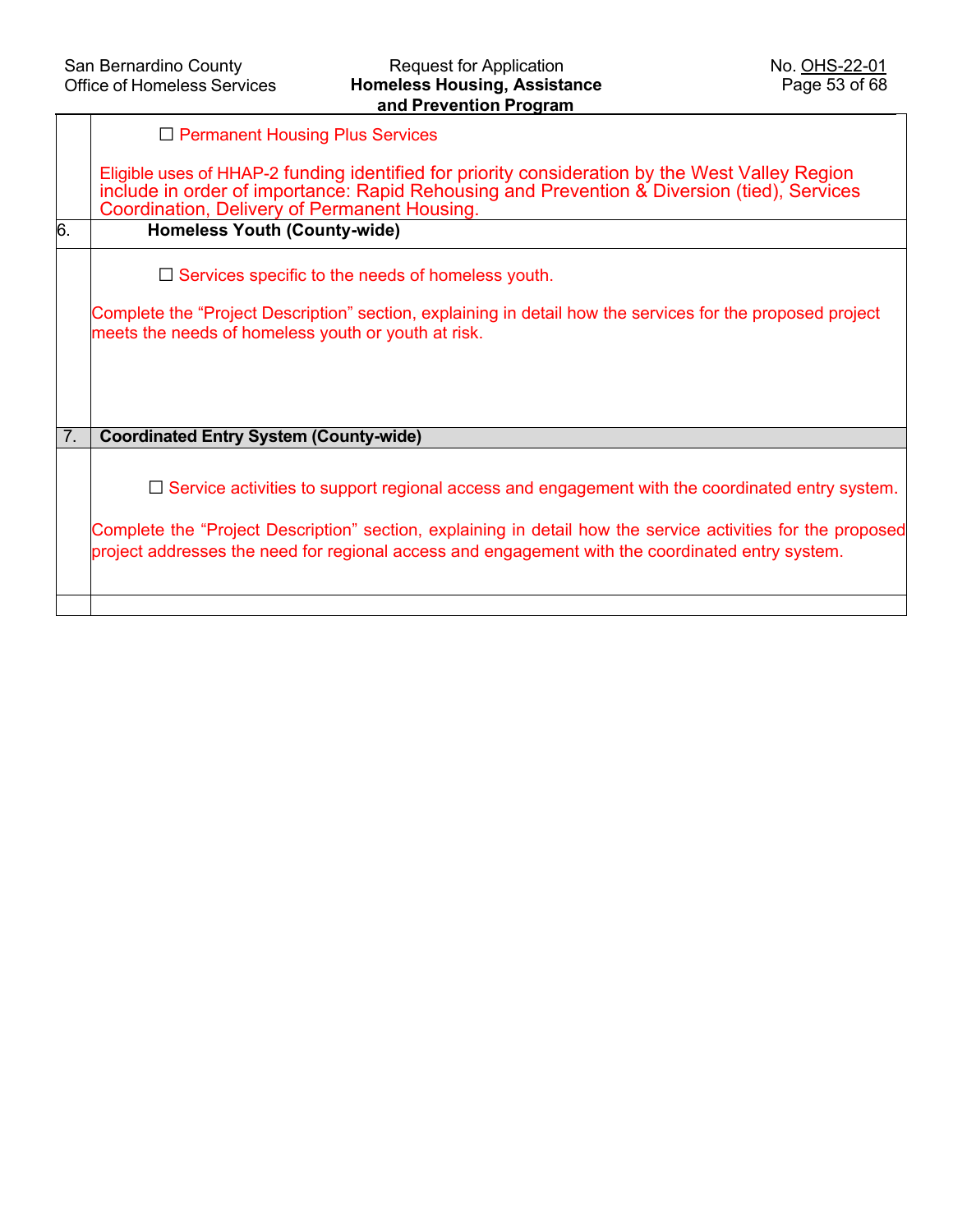# ☐ **D. Project Description** Project Name: In this section provide a concise description of the proposed project, its purpose, and its beneficiaries. Provide details for each category(ies) selected above. Consider items addressed under Section V. Scope of Work in your project description.

**E. Work Plan and Schedule/Project Readiness** Provide a summary of the work plan for this project and the project schedule.

**F. Long Term Results** Specify the long-term results and how they will be produced through implementation of the project.

**G. Project Sustainability** Explain how will the project be sustained after this one-time funding is exhausted. If project is not sustainable after these one-time funds are exhausted, explain how these one-time funds result in immediate homelessness resolution without the need for long-term funding.

# **H. Collaboration**

Provide the names of the service providers and/or municipalities with which there will be collaboration. Include details of the collaboration efforts; such as, what role(s) does each partner have in implementing the proposed project?

## **I. California's Housing First Policy**

Check box to indicate the proposed project will conform with California's Housing First Policy.

## **J. Coordinated Entry System (CES)**

HHAP-2 funded projects are to be integrated within the local CES. Describe the project's prioritization criteria.

☐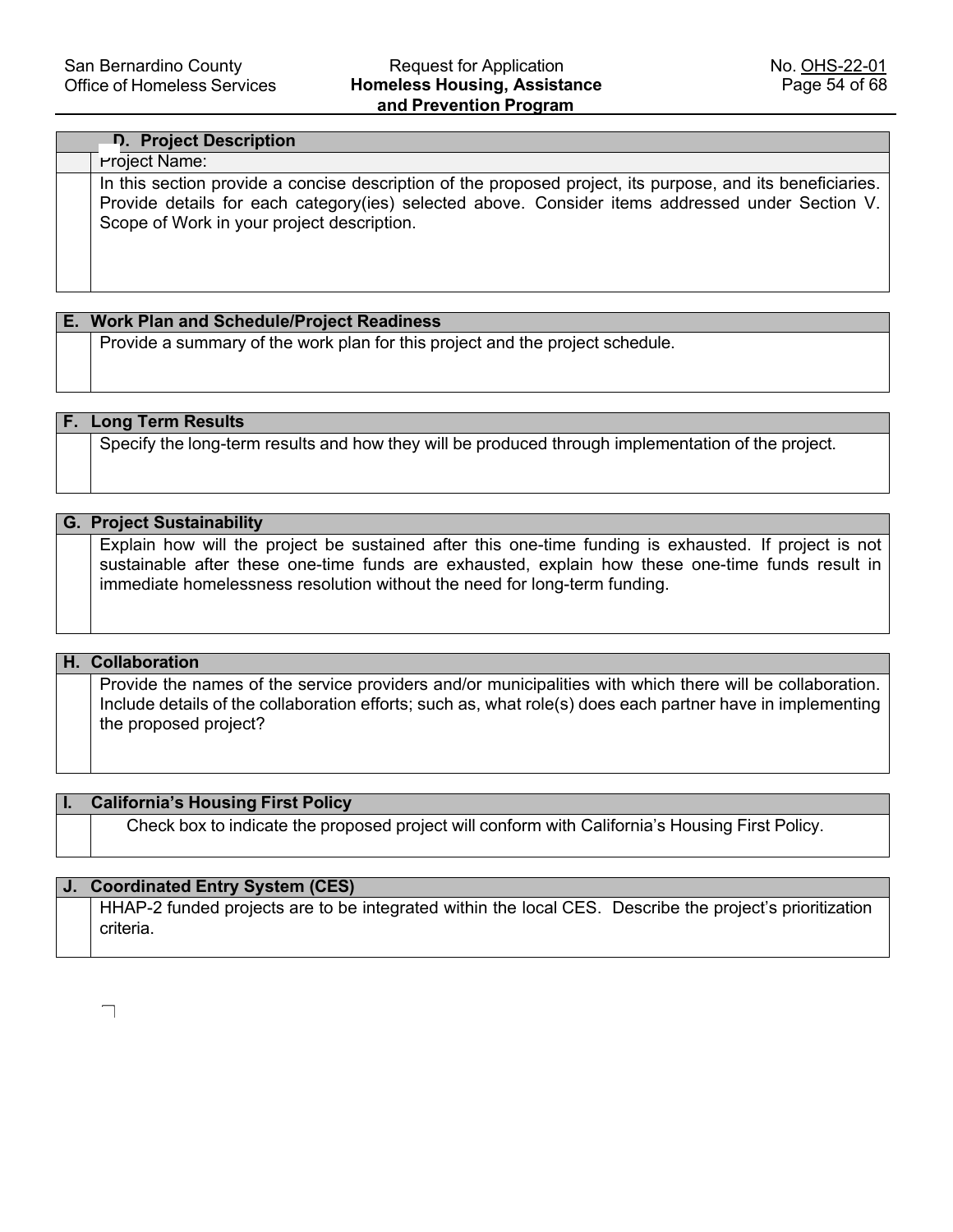#### **K. Homeless Management Information System (HMIS)**

All project participating with CES will need to apply to participate with the local HMIS.

Currently participate in HMIS?

Agrees to participate in HMIS?

**L. Measurable Outcomes**

What will be the indicators that the proposed project is successful at resolving homelessness? How will these be measured? Please include the projected number of unduplicated homeless clients/persons to be served during the program administration. If you are proposing a housing related project, provide the projected retention rate.

#### **M. Administrative Capacity**

Describe your agency's/organization's administrative capacity that will allow effective implementation of the proposed project.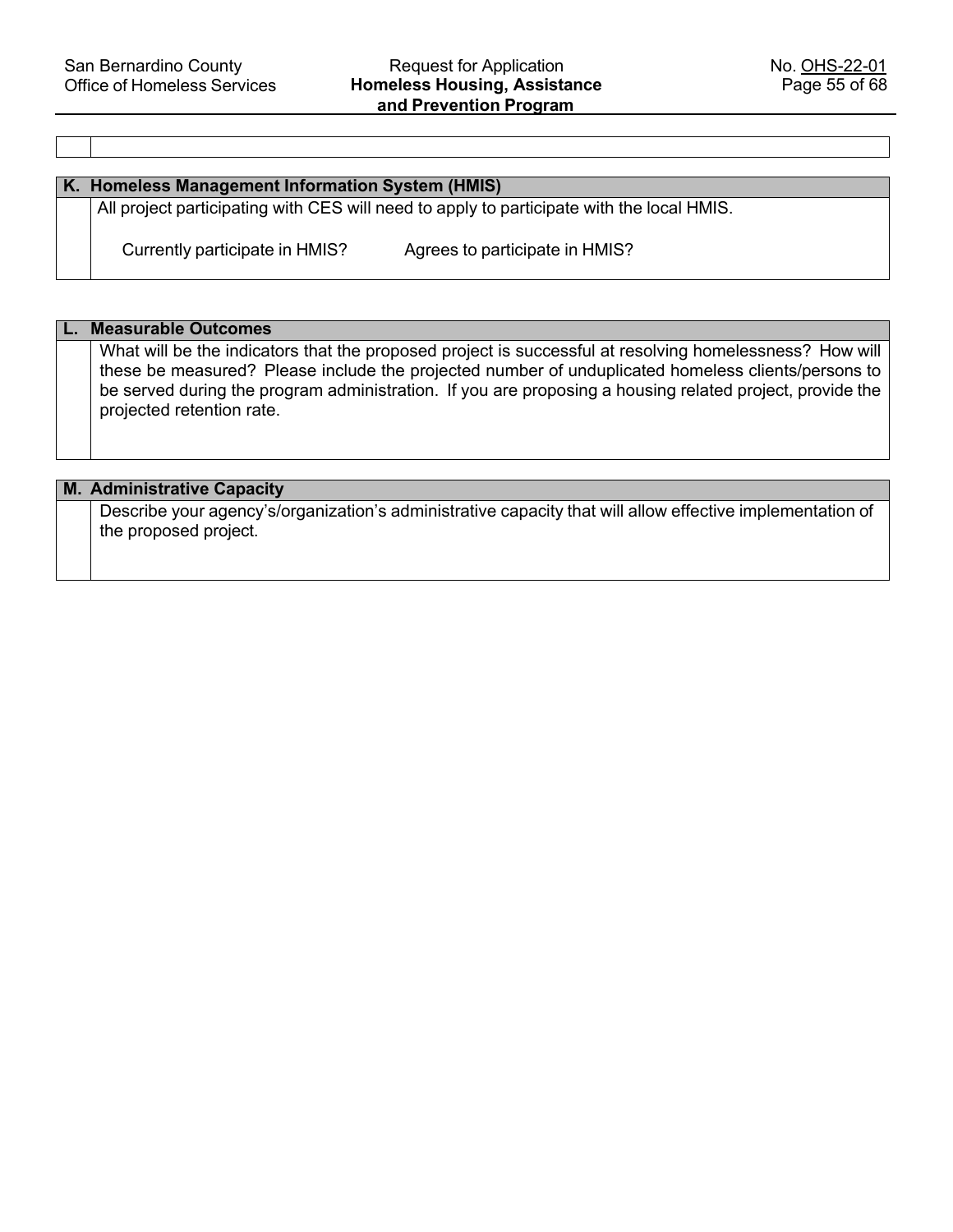# **EXHIBIT A**

# **San Bernardino County Continuum of Care 2022-HHAP-2 Regional Project Scoring Guidelines For Central Valley Region**

The **Homeless Housing, Assistance, and Prevention (HHAP-2) Program** funding provides local jurisdictions with funds to support regional coordination and expand or develop local capacity to address their immediate homelessness challenges informed by a best-practice framework focused on moving homeless individuals and families into permanent housing and supporting the efforts of those individuals and families to maintain their permanent housing.

All HHAP Regional Project Applications will be reviewed by their respective **SBCHP Regional Steering Committee** which will submit their recommendations to the **Interagency Council on Homelessness** for final approval. All project applications will be reviewed and scored by the Regional Steering Committees based on the following:

- The extent to which the proposed project meets the CoC's HHAP-2 Project Eligibility threshold.
- The extent to which the proposed project is for an eligible use that will expend funds on evidence-based solutions that address and prevent homelessness among eligible populations – persons who are literally homeless or at imminent risk of homelessness.
- The extent to which the proposed project addresses a Regional priority activity and/or target population.
- The extent to which the proposed project aligns with CoC goals, strategies, and services, both short-term and long-term, to reduce homelessness and make it non-recurring.

# **Housing First Emphasis (Pass or Fail)**

- Does the proposed project conform to California and the CoC's Housing First policy? Yes or No
- Does the applicant organization emphasize housing first practices that include rapid placement and stabilization for housing permanency and does not have service participation requirements or preconditions? Yes or No

## **A. Addressing Regional Needs (30 points)**

- The extent to which the proposed project addresses the identified Regional priorities for crisis response/housing intervention activities as ranked by the Regional Steering Committee.
- The extent to which the proposed project addresses an identified Regional priority for eligible use of HHAP-2 funding.
- The extent to which the proposed project addresses an identified or otherwise unmet Regional service need.
- The extent to which the Applicant has an existing service presence within the Region.

# **B. Project Focus (25 points)**

- The extent to which the proposed project is for a HHAP-2 eligible use.
- The extent to which the proposed project supports regional coordination and helps to expand or develop local capacity to address immediate homelessness challenges.
- The extent to which the proposed project applies a best-practice framework focused on moving homeless individuals and families into permanent housing and/or supporting the efforts of those individuals and families to maintain their permanent housing.
- The extent to which the proposed project will expend funds on evidence-based solutions that address and prevent homelessness among eligible populations.

# **C. Coordination and Collaboration (20 points)**

- The extent to which the proposed project supports regional coordination and helps to expand or develop local capacity to address immediate homelessness challenges.
- The extent to which the applicant will coordinate the proposed project activities within the CoC Homeless Crisis Response System structure
- The extent to which the proposed project involves a multi-agency/entity collaboration
- The extent to which the applicant leverages funding and/or resources from other agencies/entities.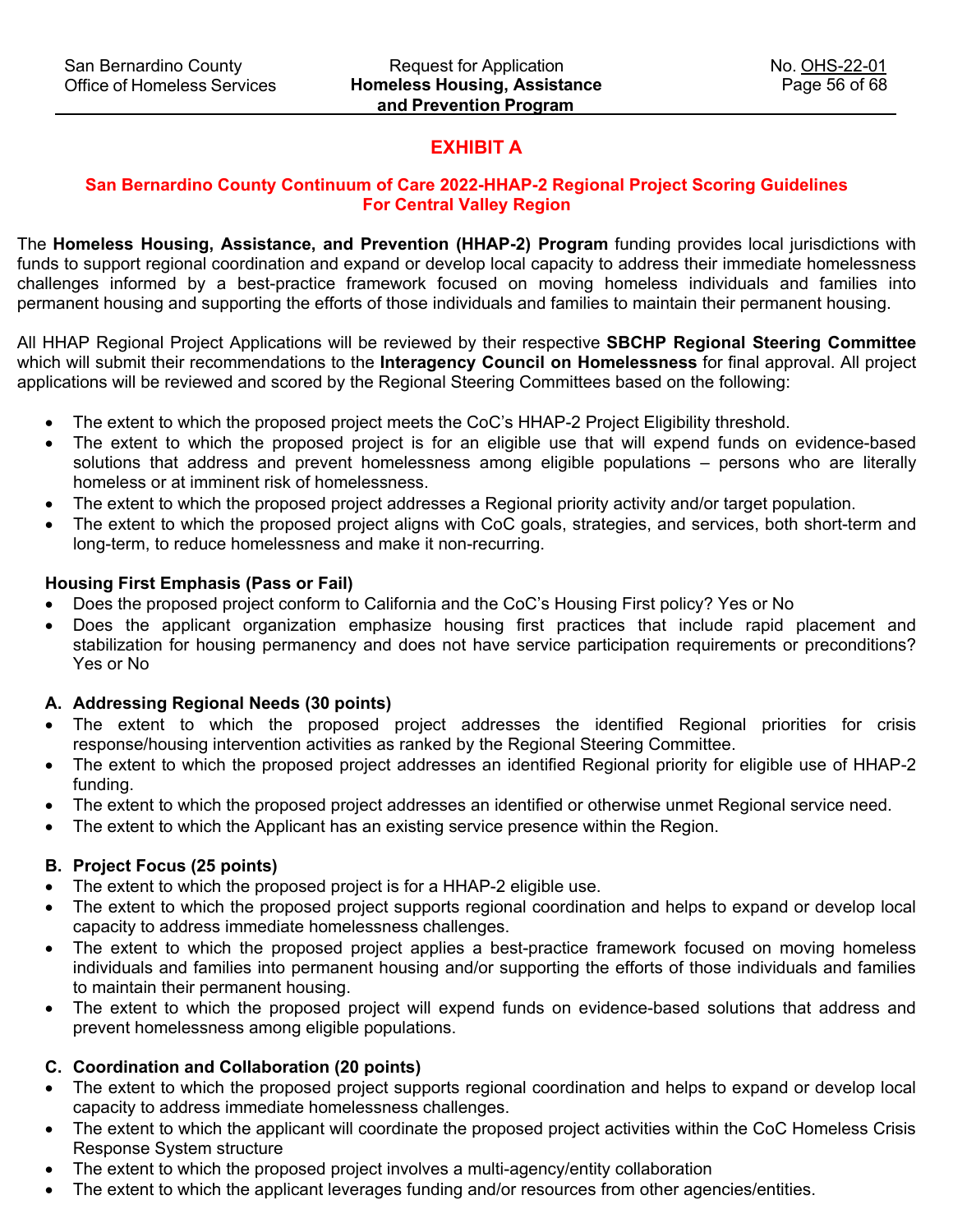## **D. Experience and Capacity (25 points)**

- The applicant's experience and capacity in providing similar services, the length and type of experience it has working with homeless service populations, the quality of programs/services it provides and the experience level of key staff.
- The applicant's ability and capacity to begin implementation of the proposed project upon HHAP contract execution.
- The extent to which the applicant's proposed project supplements and does not supplant any current program funding.
- The applicant's ability and capacity to document, track and report eligible use of funds and measurable outcomes as required by the state
- The applicant's proposed budget costs are adequate, efficient, and realistic to complete the project and meet proposed outcomes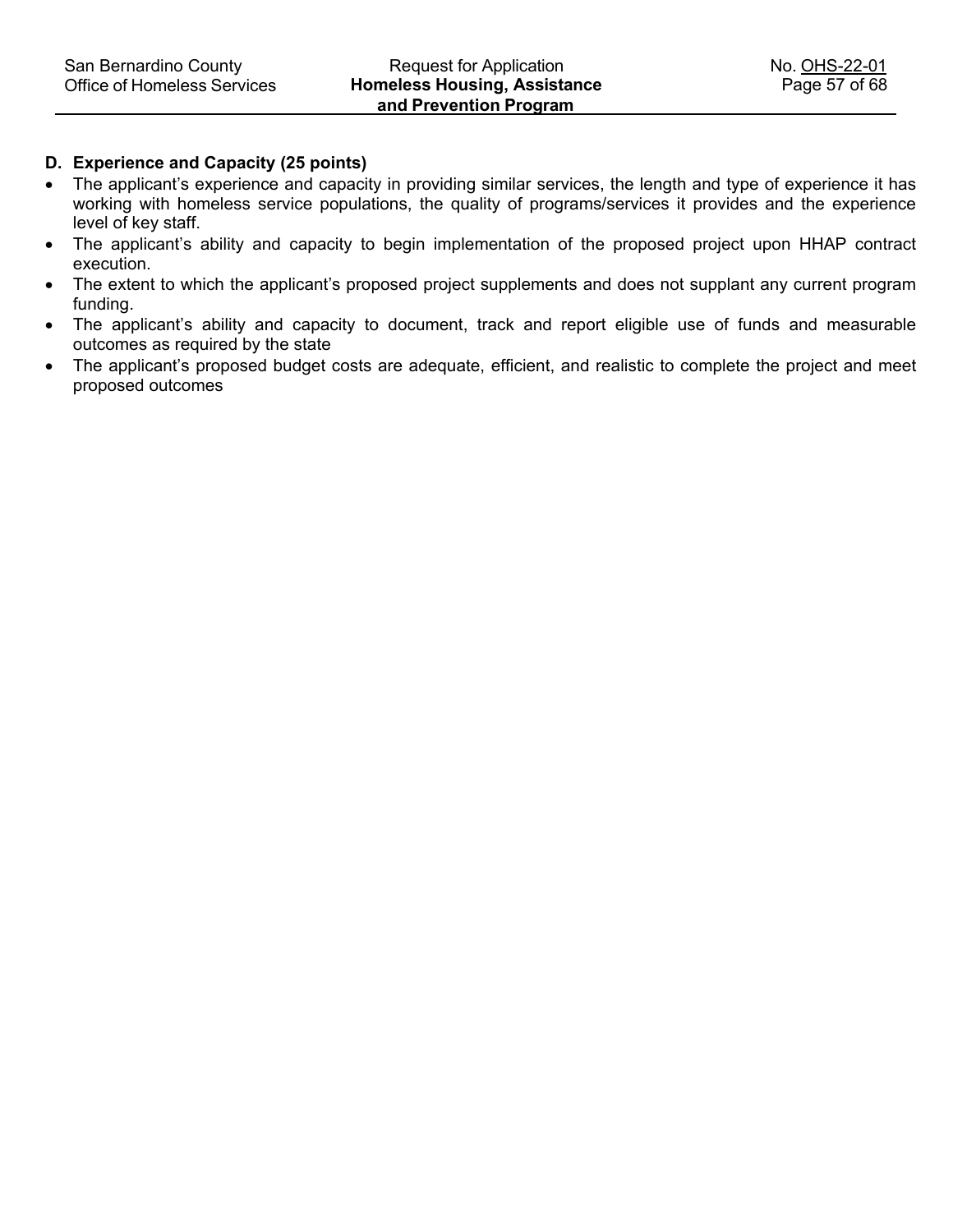# **EXHIBIT A**

# **San Bernardino County Continuum of Care 2022-HHAP-2 Regional Project Scoring Guidelines For Desert Region**

The **Homeless Housing, Assistance and Prevention (HHAP-2) Program** funding provides local jurisdictions with funds to support regional coordination and expand or develop local capacity to address their immediate homelessness challenges informed by a best-practice framework focused on moving homeless individuals and families into permanent housing and supporting the efforts of those individuals and families to maintain their permanent housing.

All HHAP Regional Project Applications will be reviewed by their respective **SBCHP Regional Steering Committee**  which will submit their recommendations to the **Interagency Council on Homelessness** for final approval. All project applications will be reviewed and scored by the Regional Steering Committees based on the following:

- The extent to which the proposed project meets the CoC's HHAP-2 Project Eligibility threshold.
- The extent to which the proposed project is for an eligible use that will expend funds on evidence-based solutions that address and prevent homelessness among eligible populations – persons who are literally homeless or at imminent risk of homelessness.
- The extent to which the proposed project addresses a Regional priority activity and/or target population.
- The extent to which the proposed project aligns with CoC goals, strategies, and services, both short-term and long- term, to reduce homelessness and make it non-recurring.

#### **Scoring Criteria for Desert Region**

#### **A. Housing First Emphasis (25 points)**

- The extent to which applicant conforms to California and the CoC's Housing First Policy.
- Housing Emphasis-Housing First practice includes rapid placement and stabilization for viable housing options and does not have service participation requirements or pre-conditions.

#### **B. Project Focus (25 points)**

- The extent to which the proposed project addresses the identified Regional priorities for crisis response/housing intervention activities as ranked by the Regional Steering Committee.
- The extent to which the proposed project addresses an identified Regional priority for eligible use of HHAP-2 funding.
- The extent to which the proposed project applies a best-practice framework focused on moving homeless individuals and families into permanent housing and/or supporting the efforts of those individuals and families to maintain their permanent housing.
- The extent to which the proposed project will expend funds on evidence-based solutions that address and prevent homelessness among eligible populations.

## **C. Experience and Capacity (25 points)**

- The applicant's experience and capacity in providing similar services, length and type of experience it has working with the homeless, the quality of programs/services it provides, and the experience level of key staff.
- The applicant's ability to adequately describe the target population and address the requirements set out in the CoC HHAP RFA.

## **D. Budget Detail (10 points)**

• The applicant's proposed budget costs are adequate and realistic to complete the project.

#### **E. Collaboration (15 points)**

• The applicant's ability to collaborate with other agencies and/or municipalities.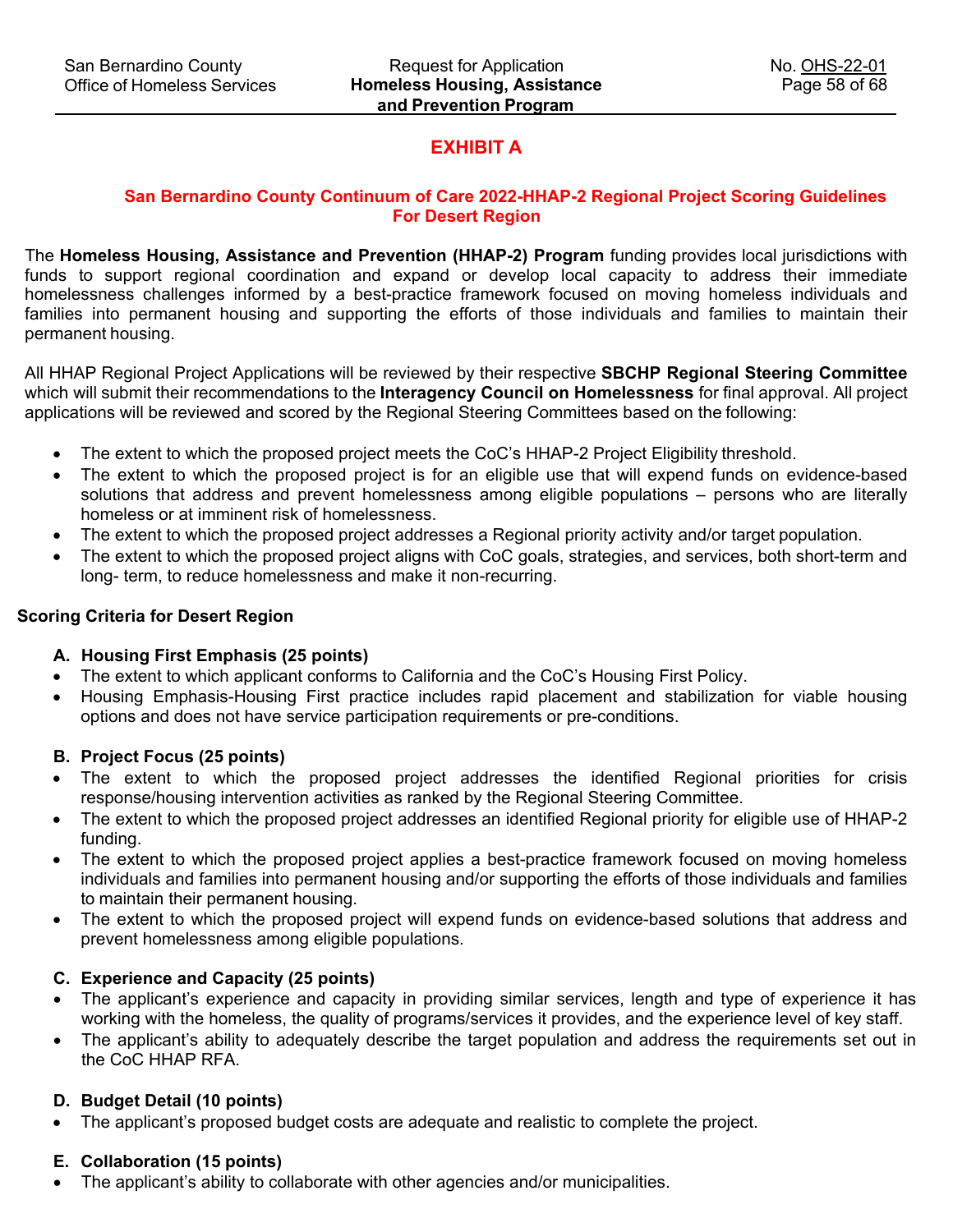• The extent to which the proposed project supports regional coordination and helps to expand or develop local capacity to address immediate homelessness challenges.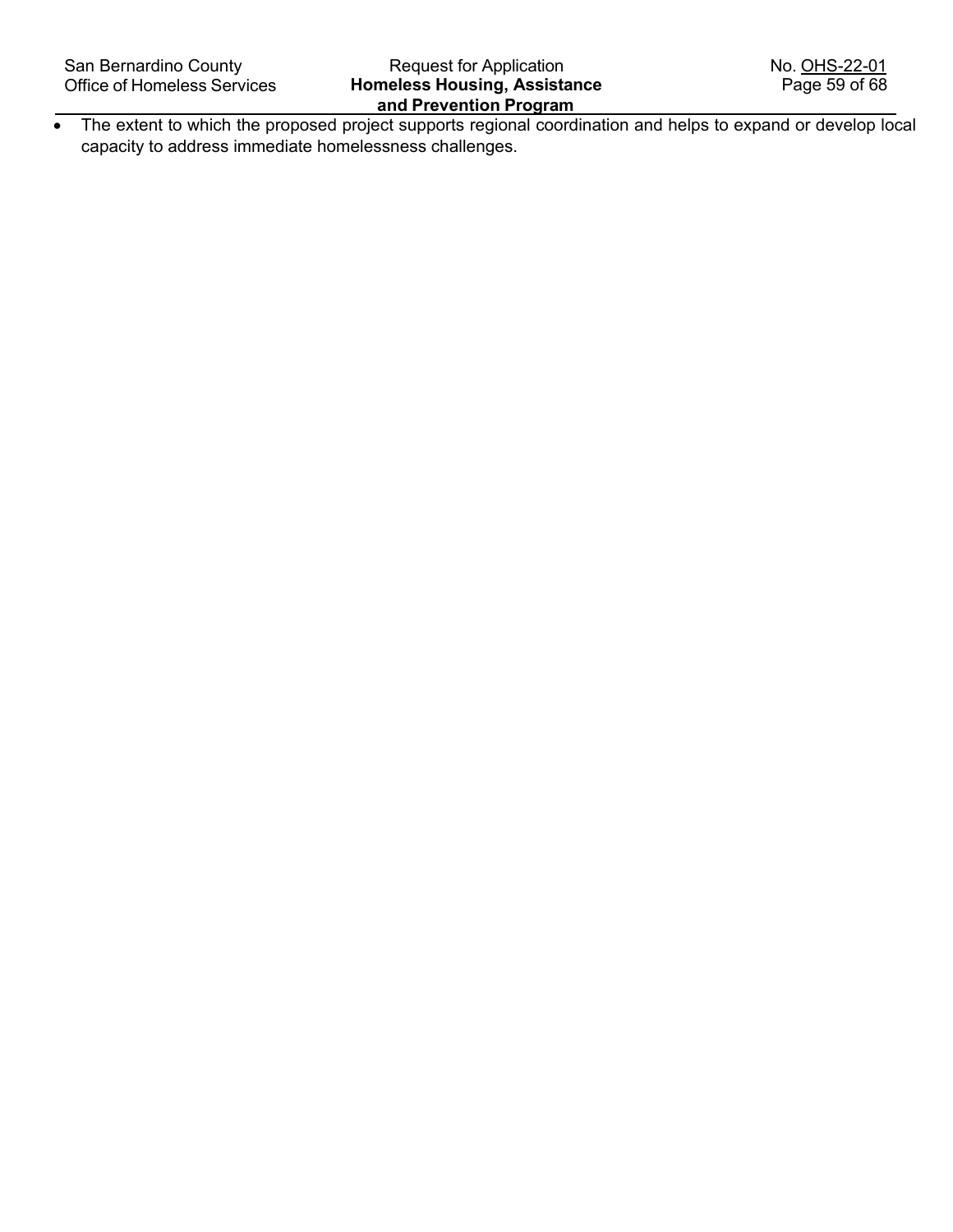# **EXHIBIT A**

# **San Bernardino County Continuum of Care 2022-HHAP-2 Regional Project Scoring Guidelines For East Valley Region**

The **Homeless Housing, Assistance, and Prevention (HHAP-2) Program** funding provides local jurisdictions with funds to support regional coordination and expand or develop local capacity to address their immediate homelessness challenges informed by a best-practice framework focused on moving homeless individuals and families into permanent housing and supporting the efforts of those individuals and families to maintain their permanent housing.

All HHAP Regional Project Applications will be reviewed by their respective **SBCHP Regional Steering Committee** which will submit their recommendations to the **Interagency Council on Homelessness** for final approval. All project applications will be reviewed and scored by the Regional Steering Committees based on the following:

- The extent to which the proposed project meets the CoC's HHAP-2 Project Eligibility threshold.
- The extent to which the proposed project is for an eligible use that will expend funds on evidence-based solutions that address and prevent homelessness among eligible populations – persons who are literally homeless or at imminent risk of homelessness.
- The extent to which the proposed project addresses a Regional priority activity and/or target population.
- The extent to which the proposed project aligns with CoC goals, strategies, and services, both short-term and long-term, to reduce homelessness and make it non-recurring.

## **Housing First Emphasis (Pass or Fail)**

- Does the proposed project conform to California and the CoC's Housing First policy? Yes or No
- Does the applicant organization emphasize housing first practices that include rapid placement and stabilization for housing permanency and does not have service participation requirements or preconditions? Yes or No

## **A. Addressing Regional Needs (30 points)**

- The extent to which the proposed project addresses the identified Regional priorities for crisis response/housing intervention activities as ranked by the Regional Steering Committee.
- The extent to which the proposed project addresses an identified Regional priority for eligible use of HHAP-2 funding.
- The extent to which the proposed project addresses an identified or otherwise unmet Regional service need.
- The extent to which the Applicant has an existing service presence within the Region.

## **B. Project Focus (25 points)**

- The extent to which the proposed project is for a HHAP-2 eligible use.
- The extent to which the proposed project supports regional coordination and helps to expand or develop local capacity to address immediate homelessness challenges.
- The extent to which the proposed project applies a best-practice framework focused on moving homeless individuals and families into permanent housing and/or supporting the efforts of those individuals and families to maintain their permanent housing.
- The extent to which the proposed project will expend funds on evidence-based solutions that address and prevent homelessness among eligible populations.

# **C. Coordination and Collaboration (20 points)**

- The extent to which the proposed project supports regional coordination and helps to expand or develop local capacity to address immediate homelessness challenges.
- The extent to which the applicant will coordinate the proposed project activities within the CoC Homeless Crisis Response System structure
- The extent to which the proposed project involves a multi-agency/entity collaboration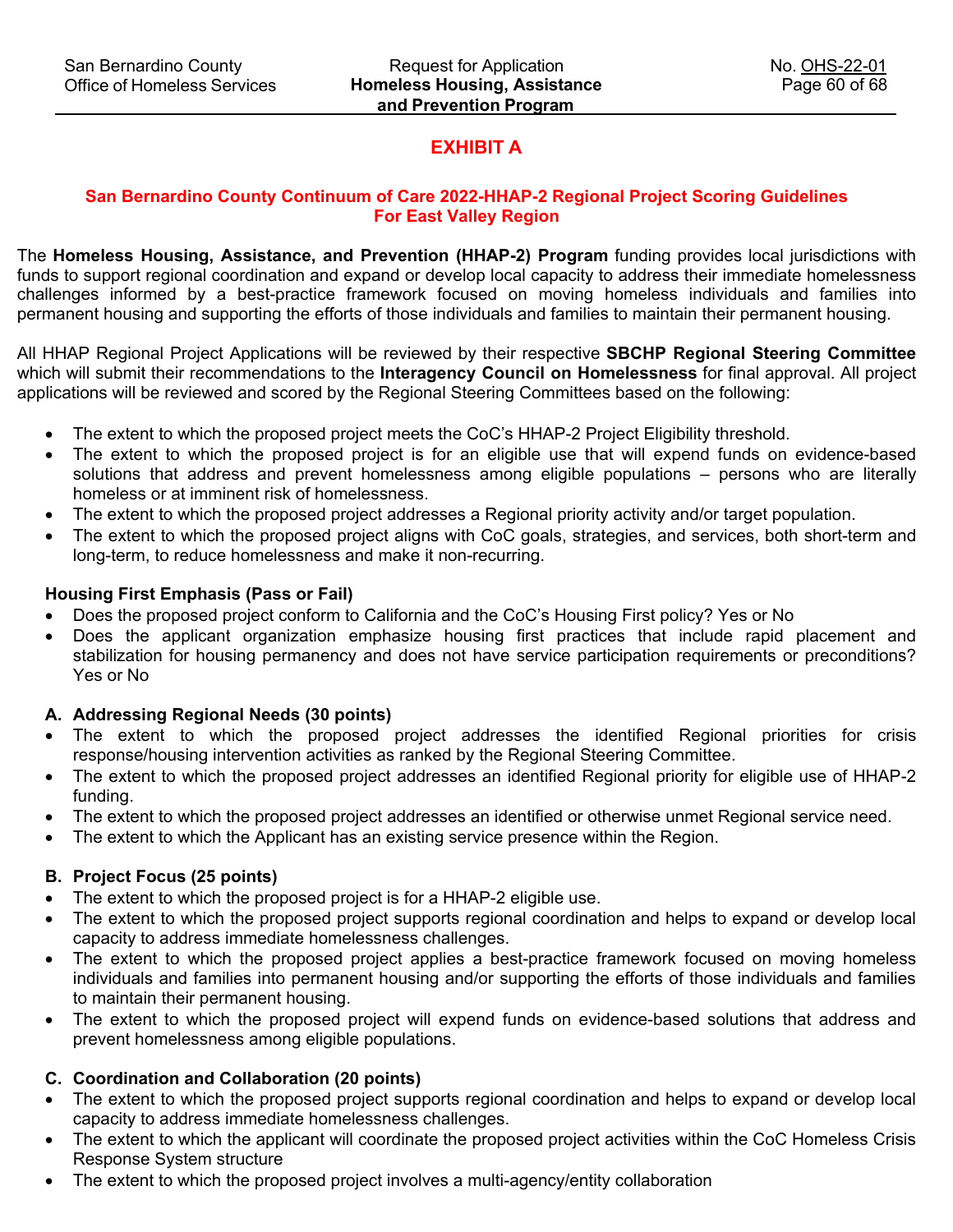• The extent to which the applicant leverages funding and/or resources from other agencies/entities.

#### **D. Experience and Capacity (25 points)**

- The applicant's experience and capacity in providing similar services, the length and type of experience it has working with homeless service populations, the quality of programs/services it provides and the experience level of key staff.
- The applicant's ability and capacity to begin implementation of the proposed project upon HHAP contract execution.
- The extent to which the applicant's proposed project supplements and does not supplant any current program funding.
- The applicant's ability and capacity to document, track and report eligible use of funds and measurable outcomes as required by the state
- The applicant's proposed budget costs are adequate, efficient, and realistic to complete the project and meet proposed outcomes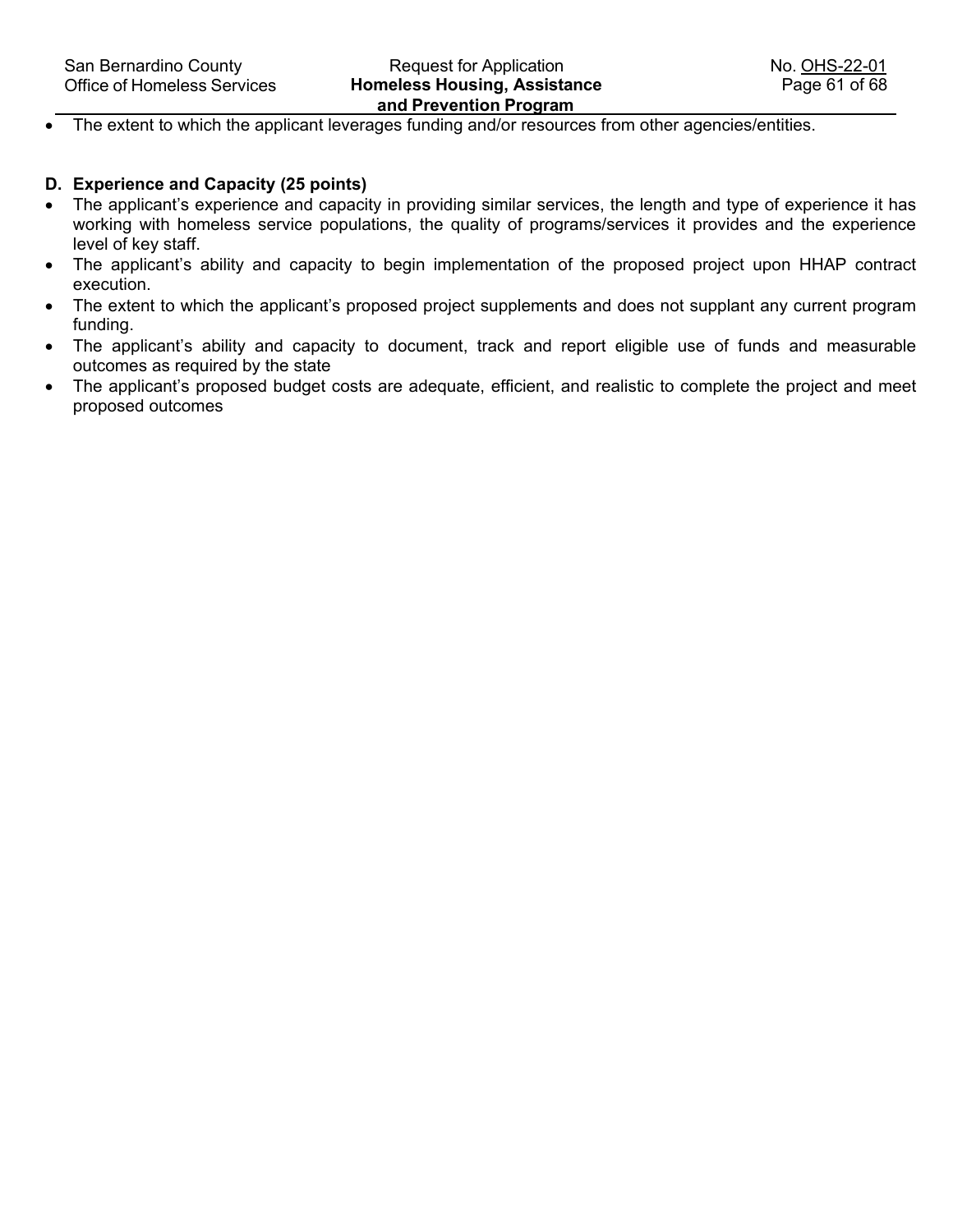# **EXHIBIT A**

# **San Bernardino County Continuum of Care 2022-HHAP-2 Regional Project Scoring Guidelines For Mountain Region**

The **Homeless Housing, Assistance and Prevention (HHAP-2) Program** funding provides local jurisdictions with funds to support regional coordination and expand or develop local capacity to address their immediate homelessness challenges informed by a best-practice framework focused on moving homeless individuals and families into permanent housing and supporting the efforts of those individuals and families to maintain their permanent housing.

All HHAP Regional Project Applications will be reviewed by their respective **SBCHP Regional Steering Committee** which will submit their recommendations to the **Interagency Council on Homelessness** for final approval. All project applications will be reviewed and scored by the Regional Steering Committees based on the following:

- The extent to which the proposed project meets the CoC's HHAP-2 Project Eligibility threshold.
- The extent to which the proposed project is for an eligible use that will expend funds on evidence-based solutions that address and prevent homelessness among eligible populations – persons who are literally homeless or at imminent risk of homelessness.
- The extent to which the proposed project addresses a Regional priority activity and/or target population.
- The extent to which the proposed project aligns with CoC goals, strategies, and services, both short-term and long-term, to reduce homelessness and make it non-recurring.

# **Scoring Criteria for Mountain Region**

# **A. Housing First Emphasis (10 points)**

- The extent to which applicant conforms to California and the CoC's Housing First policy.
- Housing Emphasis-The extent to which applicant is a Housing First organization. Housing First practices include rapid placement and stabilization for housing permanency and does not have service participation requirements or preconditions.

## **B. Project Focus (30 points)**

- The extent to which the proposed project addresses the identified Regional priorities for crisis response/housing intervention activities as ranked by the Regional Steering Committee.
- The extent to which the proposed project addresses an identified Regional priority for eligible use of HHAP-2 funding.
- The extent to which the proposed project improves the current homeless services system/structure.
- The applicant's ability to focus on long-term sustainable results, if wanting to maintain the proposed project past the funding period.
- The extent to which the proposed project addresses the fundamental underlying issues of homelessness rather than only addressing its symptoms.
- The extent to which measurable outcomes will be tracked and reported.

# **C. Experience and Capacity (40 points)**

- The applicant's experience and capacity in providing similar services, the length and type of experience it has working with the homeless, the quality of programs/services it provides, and the experience level of key staff.
- The applicant's ability to adequately describe the target population and address the requirements set out in the CoC HHAP RFA.
- Applicant demonstrates experience and ability to serve the mountains with consideration for geographic isolation and weather extremes.

# **D. Budget Detail (10 points)**

- The applicant's proposed budget costs are adequate and realistic to complete the project.
- Fifty percent of project funds will be expended by 5/31/2023.
- One hundred percent of project funds will be expended by 5/31/2025.

# **E. Collaboration (10 points)**

• The applicant's ability to collaborate with other agencies and/or municipalities.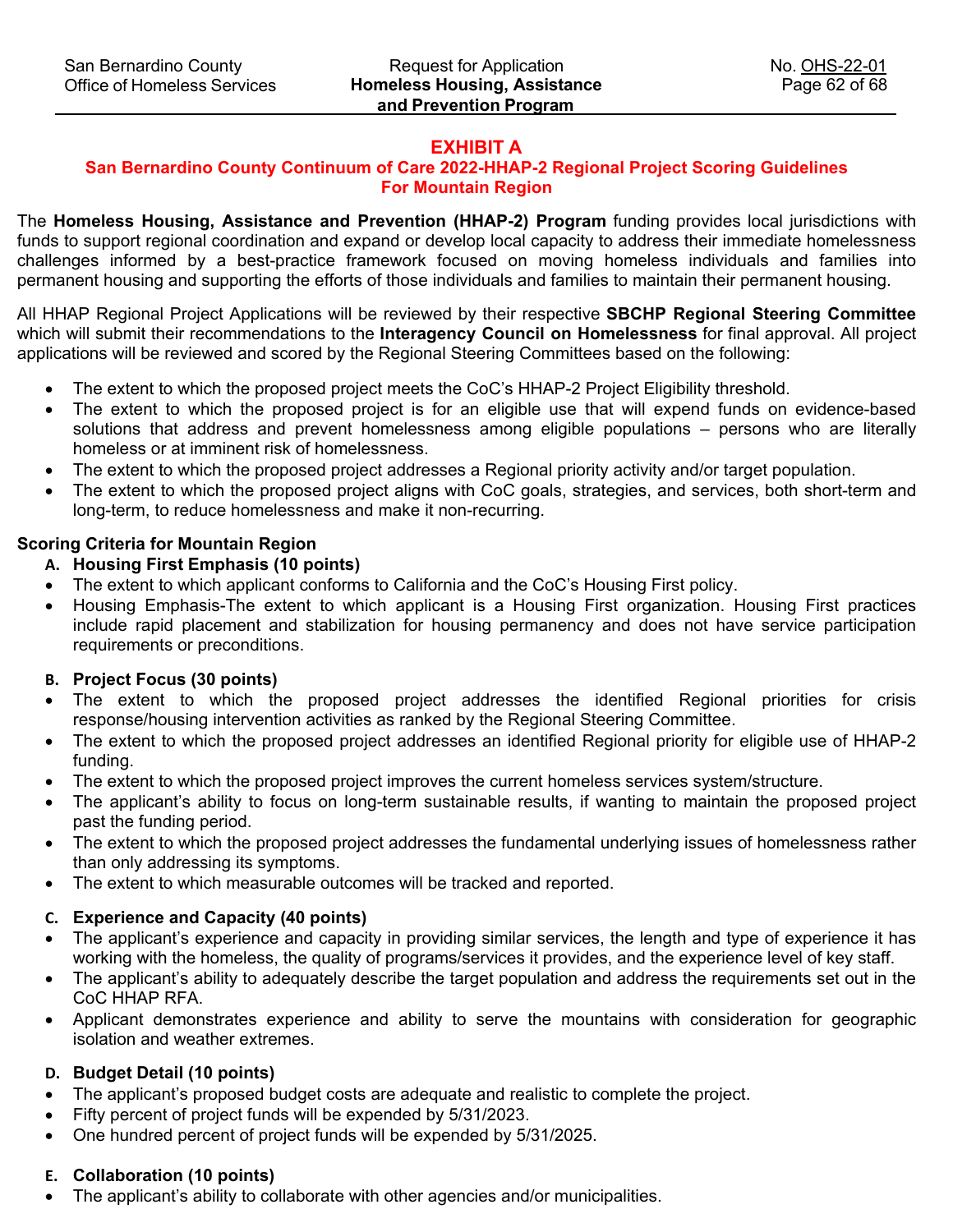# **EXHIBIT A**

# **San Bernardino County Continuum of Care 2022-HHAP-2 Regional Project Scoring Guidelines For West Valley Region**

The **Homeless Housing, Assistance, and Prevention (HHAP-2) Program** funding provides local jurisdictions with funds to support regional coordination and expand or develop local capacity to address their immediate homelessness challenges informed by a best-practice framework focused on moving homeless individuals and families into permanent housing and supporting the efforts of those individuals and families to maintain their permanent housing.

All HHAP Regional Project Applications will be reviewed by their respective **SBCHP Regional Steering Committee** which will submit their recommendations to the **Interagency Council on Homelessness** for final approval. All project applications will be reviewed and scored by the Regional Steering Committees based on the following:

- The extent to which the proposed project meets the CoC's HHAP-2 Project Eligibility threshold.
- The extent to which the proposed project is for an eligible use that will expend funds on evidence-based solutions that address and prevent homelessness among eligible populations – persons who are literally homeless or at imminent risk of homelessness.
- The extent to which the proposed project addresses a Regional priority activity and/or target population.
- The extent to which the proposed project aligns with CoC goals, strategies, and services, both short-term and long-term, to reduce homelessness and make it non-recurring.

# **Housing First Emphasis (Pass or Fail)**

- Does the proposed project conform to California and the CoC's Housing First policy? Yes or No
- Does the applicant organization emphasize housing first practices that include rapid placement and stabilization for housing permanency and does not have service participation requirements or preconditions? Yes or No

## **A. Addressing Regional Needs (30 points)**

- The extent to which the proposed project addresses the identified Regional priorities for crisis response/housing intervention activities as ranked by the Regional Steering Committee.
- The extent to which the proposed project addresses an identified Regional priority for eligible use of HHAP-2 funding.
- The extent to which the proposed project addresses an identified or otherwise unmet Regional service need.
- The extent to which the Applicant has an existing service presence within the Region.

# **B. Project Focus (25 points)**

- The extent to which the proposed project is for a HHAP-2 eligible use.
- The extent to which the proposed project supports regional coordination and helps to expand or develop local capacity to address immediate homelessness challenges.
- The extent to which the proposed project applies a best-practice framework focused on moving homeless individuals and families into permanent housing and/or supporting the efforts of those individuals and families to maintain their permanent housing.
- The extent to which the proposed project will expend funds on evidence-based solutions that address and prevent homelessness among eligible populations.

# **C. Coordination and Collaboration (20 points)**

- The extent to which the proposed project supports regional coordination and helps to expand or develop local capacity to address immediate homelessness challenges.
- The extent to which the applicant will coordinate the proposed project activities within the CoC Homeless Crisis Response System structure
- The extent to which the proposed project involves a multi-agency/entity collaboration
- The extent to which the applicant leverages funding and/or resources from other agencies/entities.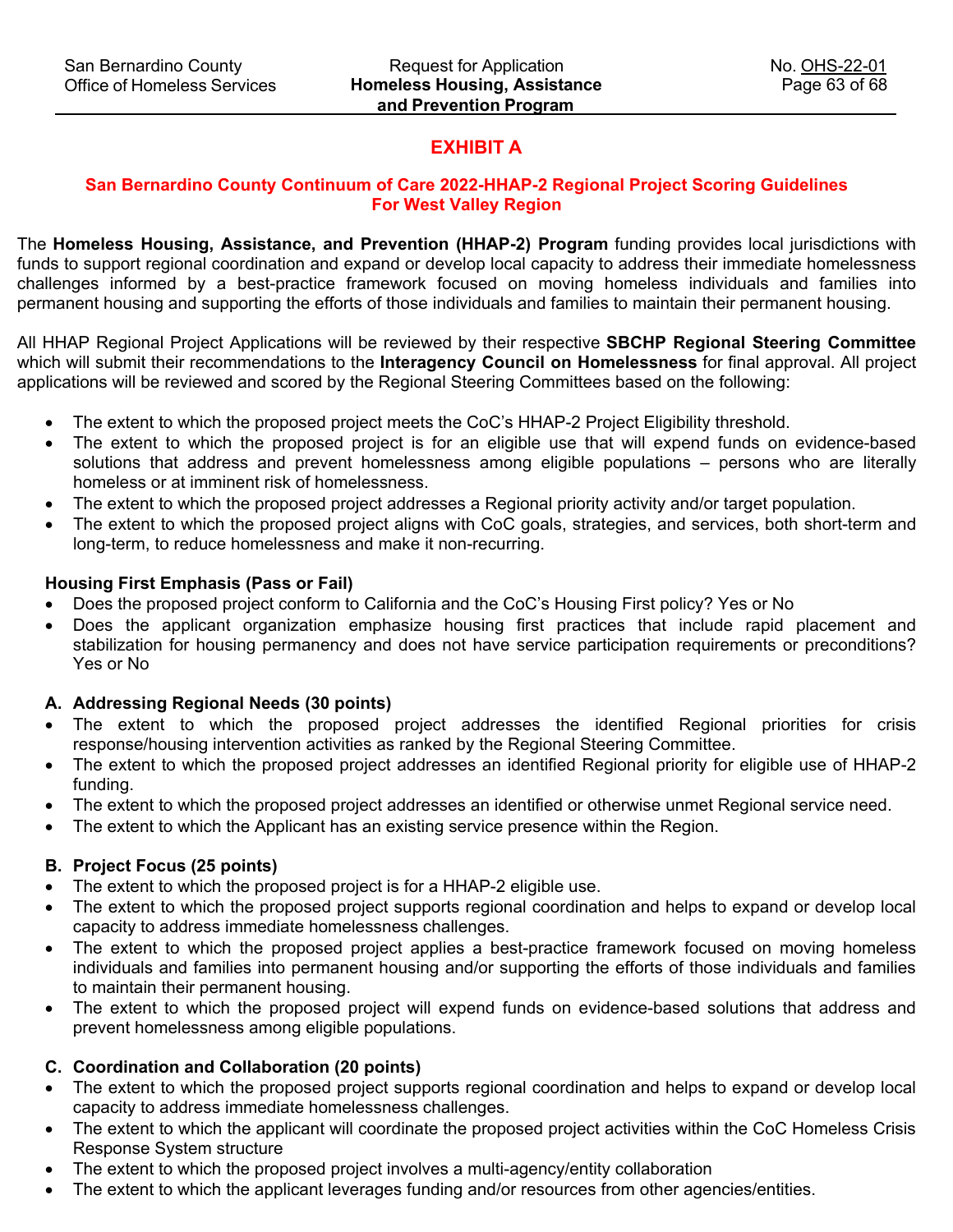## **D. Experience and Capacity (25 points)**

- The applicant's experience and capacity in providing similar services, the length and type of experience it has working with homeless service populations, the quality of programs/services it provides and the experience level of key staff.
- The applicant's ability and capacity to begin implementation of the proposed project upon HHAP contract execution.
- The extent to which the applicant's proposed project supplements and does not supplant any current program funding.
- The applicant's ability and capacity to document, track and report eligible use of funds and measurable outcomes as required by the state
- The applicant's proposed budget costs are adequate, efficient, and realistic to complete the project and meet proposed outcomes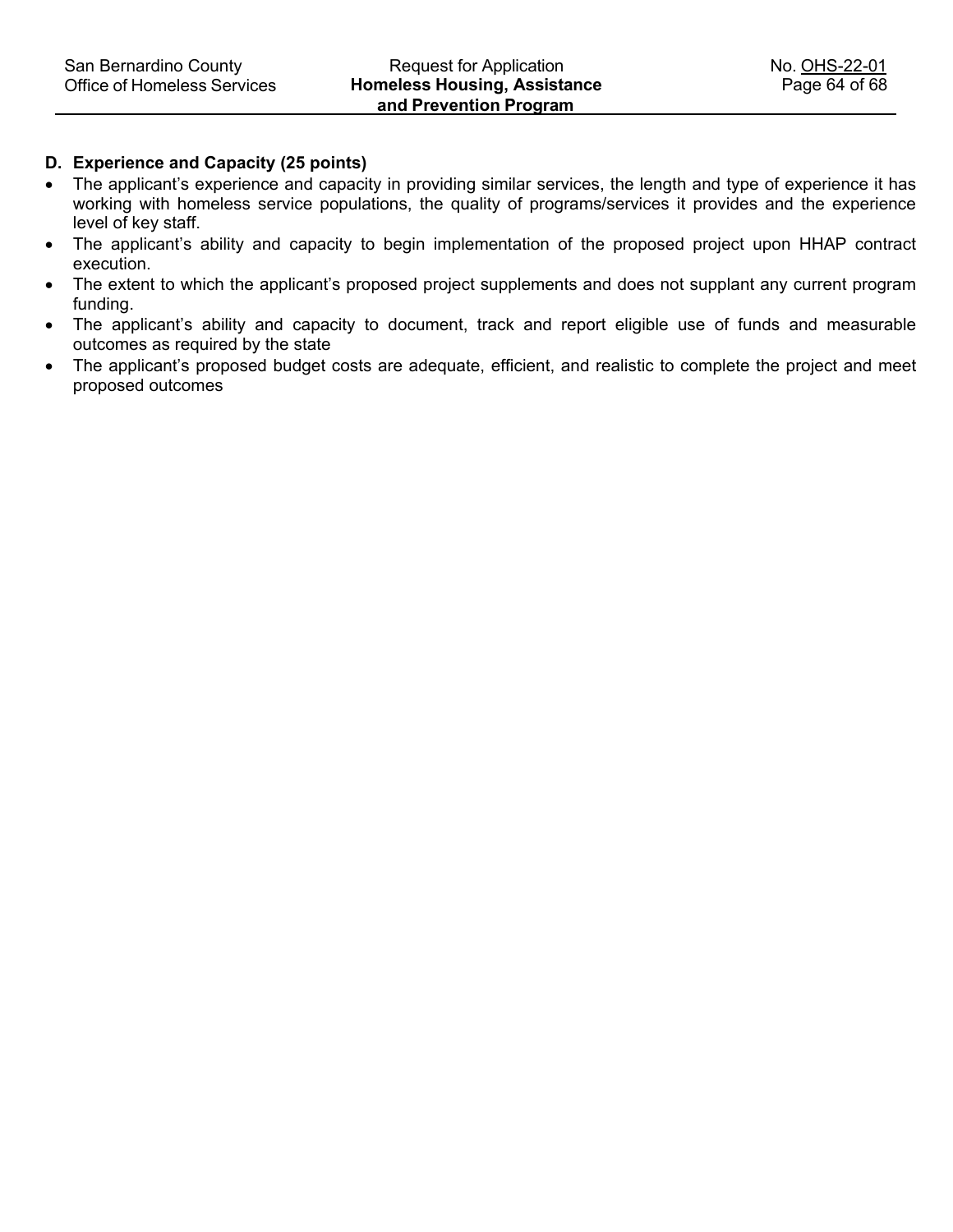# **EXHIBIT A**

## **San Bernardino County Continuum of Care 2020-HHAP-2 Regional Project Scoring Guidelines For Homeless Youth**

The **Homeless Housing, Assistance and Prevention (HHAP-2) Program** funding provides local jurisdictions with funds to support regional coordination and expand or develop local capacity to address their immediate homelessness challenges informed by a best- practice framework focused on moving homeless individuals and families into permanent housing and supporting the efforts of those individuals and families to maintain their permanent housing.

All HHAP-2 Regional Project Applications will be reviewed by their respective **SBCHP Regional Steering Committee** which will submit their recommendations to the **Interagency Council on Homelessness** for final approval. All project applications will be reviewed and scored by the Regional Steering Committees based on the following:

- The extent to which the proposed project meets the CoC's HHAP-2 Project Eligibility threshold.
- The extent to which the proposed project is for an eligible use that will expend funds on evidence-based solutions that address and prevent homelessness among eligible populations – persons who are literally homeless or at imminent risk of homelessness.
- The extent to which the proposed project addresses a Regional priority activity and/or target population.
- The extent to which the proposed project aligns with CoC goals, strategies, and services, both shortterm and long-term, to reduce homelessness and make it non-recurring.

# **Scoring Criteria for Homeless Youth**

# **Housing First Emphasis (Pass or**

**Fail)**

- Does the proposed project conform to California and the CoC's Housing First policy? Yes or No
- Does the applicant organization emphasize housing first practices that include rapid placement and stabilization for housing permanency and does not have service participation requirements or preconditions? Yes or No

## **A. Addressing County-Wide Service Needs (25 points)**

- The extent to which the proposed project addresses an identified or otherwise unmet County-Wide service need(s).
- The extent to which the Applicant has an existing service presence within the Region(s).

## **B. Project Focus (25 points)**

- The extent to which the proposed project is for a HHAP-2 eligible use.
- The extent to which the proposed project supports regional coordination and helps to expand or develop local capacity to address immediate homelessness challenges.
- The extent to which the proposed project applies a best-practice framework focused on moving homeless individuals and families into permanent housing and/or supporting the efforts of those individuals and families to maintain their permanent housing.
- The extent to which the proposed project will expend funds on evidence-based solutions that address and prevent homelessness among eligible populations.

# **C. Coordination and Collaboration (25 points)**

- The extent to which the proposed project supports regional coordination and helps to expand or develop local capacity to address immediate homelessness challenges.
- The extent to which the applicant will coordinate the proposed project activities within the CoC Homeless Crisis Response System structure.
- The extent to which the proposed project involves a multi-agency/entity collaboration.
- The extent to which the applicant leverages funding and/or resources from other agencies/entities.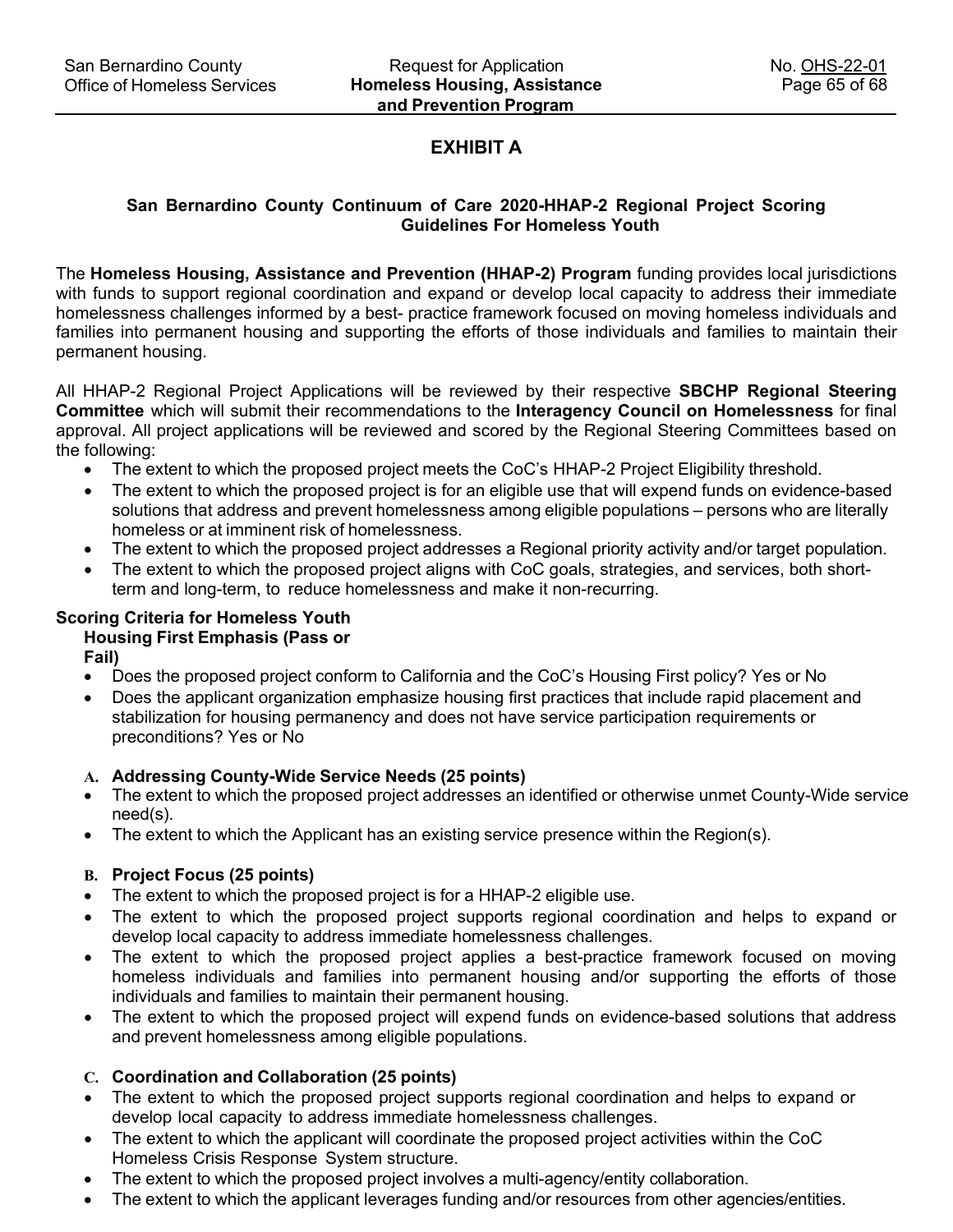#### **D. Experience and Capacity (25 points)**

- The applicant's experience and capacity in providing similar services, the length and type of experience it has working with homeless service populations, the quality of programs/services it provides and the experience level of key staff.
- The applicant's ability and capacity to begin implementation of the proposed project upon HHAP-2 contract execution.
- The extent to which the applicant's proposed project supplements and does not supplant any current program funding.
- The applicant's ability and capacity to document, track and report eligible use of funds and measurable outcomes as required by the state.
- The applicant's proposed budget costs are adequate, efficient, and realistic to complete the project and meet proposed outcomes.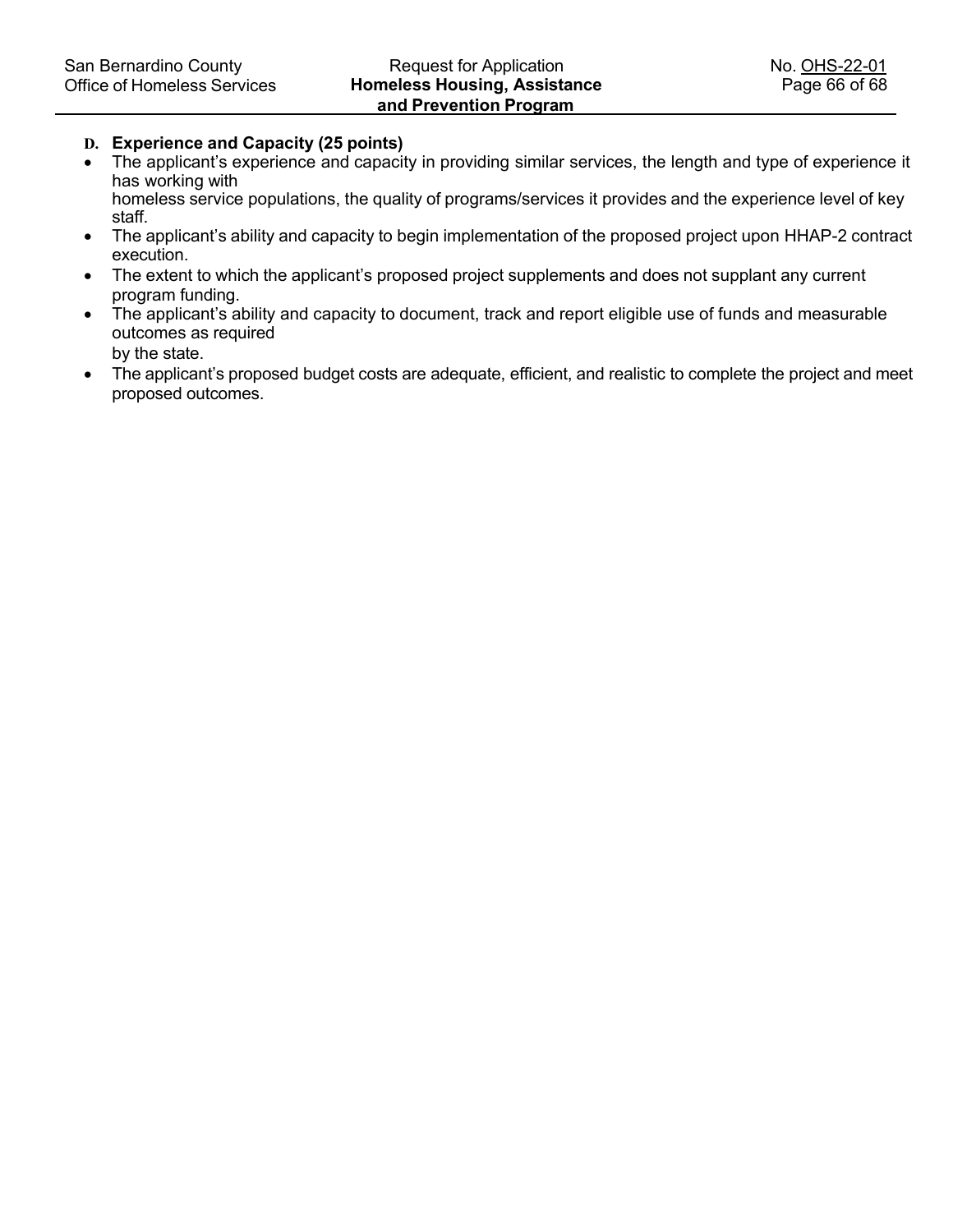# **EXHIBIT B**

# *Putting the Funding Pieces Together Guide Guide to Strategic Uses of New and Recent State and Federal Funds to Prevent and End Homelessness*

## **PART IV: Defining Crisis Response and Permanent Housing Interventions**

This Guide describes how the available resources can be used, separately and together, to support five (5) different categories of crisis and housing interventions that are critical for preventing and ending homelessness:

- 1. **Interim Housing:** Describes any program whose primary purpose is to provide temporary shelter for people experiencing homelessness, in general or for specific populations, and which does not require occupants to sign leases or occupancy agreements.
	- a. **Non-congregate shelter (NCS)** is a type of interim housing which provides individual rooms or spaces, such as motel rooms or trailers, where guests have private baths. During the COVID-19 pandemic, these sites have included Isolation and Quarantine (I/Q) spaces for those infected with or exposed to COVID-19, as well as noncongregate spaces for persons at risk of severe health impacts should they become infected with the virus to shelter safely shelter in place. The benefits of NCS options are not limited to during a public health crisis, however, and adding NCS options within communities' crisis response systems offers significant potential for strengthening local systems and reaching people who are not effectively engaged into other shelter options.
	- b. **Other interim housing programs** can include congregate shelter, bridge housing, temporary scattered-site arrangements, and transitional housing programs, among others. During the COVID-19 public health crisis such programs and settings should follow public health guidance for appropriate distancing.
- 2. **Rental Assistance:** Rental assistance programs provide subsidies that help people experiencing homelessness rent housing in the marketplace. Rental assistance typically pays a portion of the total rent and can be temporary or permanent and offered in a variety of program types.
	- a. **Short-term and Rapid Rehousing:** Time-limited rental assistance which can last anywhere from three to 24 months, can be structured to decline, or vary over that time, and is usually coupled with housing search, case management, tenancy supports, and connections to other services including employment support. Programs' financial, tenancy, and service supports are geared toward supporting a household's successful transition to paying full rent.
	- b. **Longer-term and Permanent Rental Subsidies:** Longer-term rental assistance can last for more than two years, and in some cases indefinitely. These programs are intended for households who need ongoing financial assistance to afford rent and are sometimes partnered with ongoing supportive services. These programs include "deep" subsidies such as Housing Choice Vouchers, as well as newer models such as "shallow" subsidies which provide more limited monthly amounts but over longer periods of time than Rapid Rehousing.
- 3. **Permanent Housing Plus Services:** Rental housing, whether scattered in the community or in a designated building, that has no limit on the length of stay, in which residents have the rights and responsibilities of tenancy and are able to access supportive services, and which is typically subsidized to be affordable to people based on their incomes.
	- a. **Supportive Housing:** Supportive housing (often abbreviated as PSH, with the P indicating "permanent") is permanent housing for a specific target population—generally people with disabilities/special needs and long histories of homelessness—that is linked to onsite or offsite services that assist the resident to retain the housing, improve their health status, and maximize their ability to live and, when possible, work in the community.
	- b. **Service-Enriched Affordable Housing:** Housing that is affordable to low-income households, not necessarily targeted to those who are at risk or with special needs, but nevertheless able to monitor and support the needs of its more vulnerable residents. The services in service-enriched housing are typically less intensive than those offered in Supportive Housing and vary depending on the population. For example, service-enriched housing for seniors may provide a variety of services that support health, independent living, and socializing,